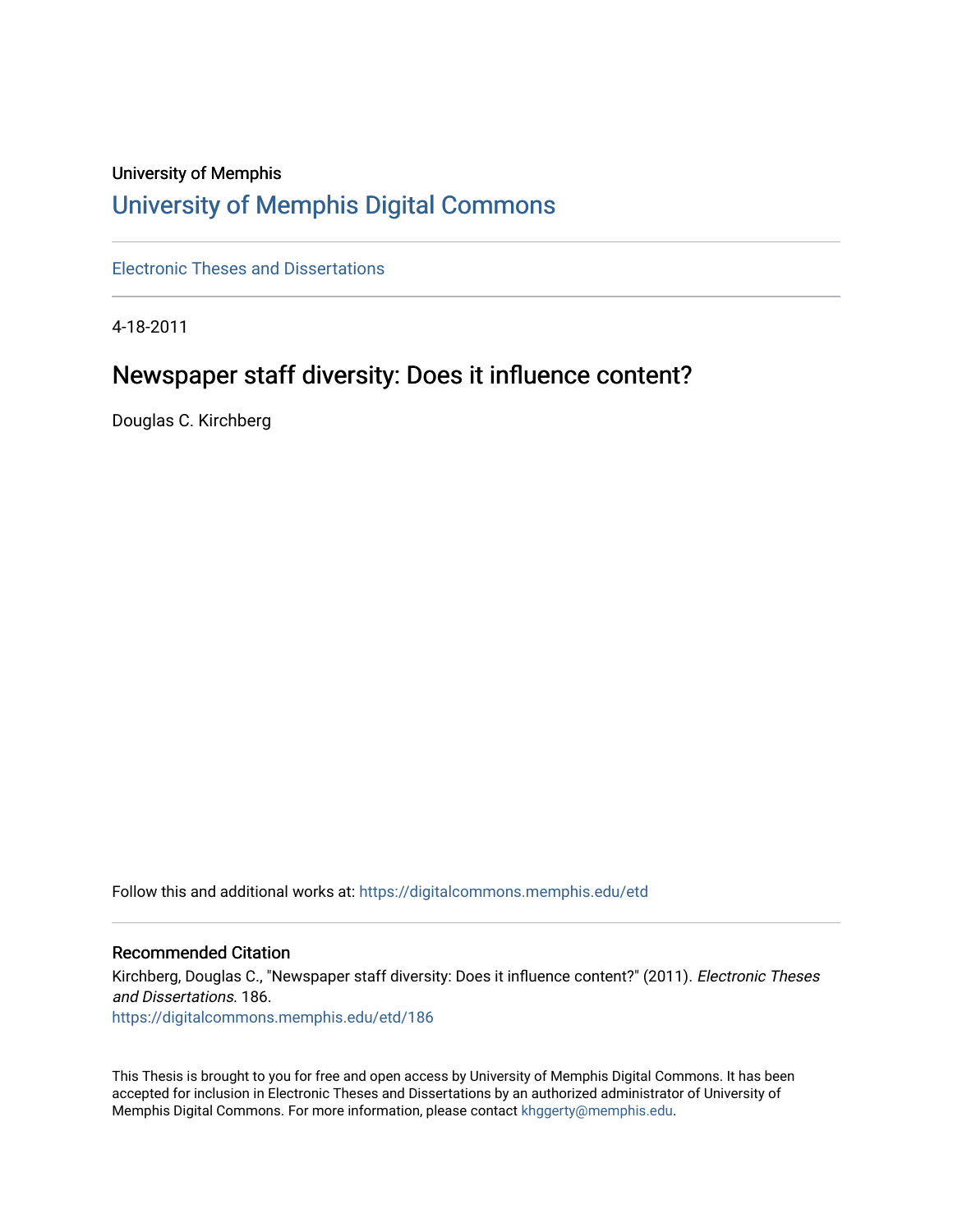To the University Council:

The Thesis Committee for Douglas C. Kirchberg certifies that this is the final approved version of the following electronic thesis: "Newspaper staff diversity: Does it influence content?"

> Joseph Raymond Hayden, Ph.D. Major Professor

 $\mathcal{L}_\text{max}$  , where  $\mathcal{L}_\text{max}$  and  $\mathcal{L}_\text{max}$  and  $\mathcal{L}_\text{max}$ 

We have read this thesis and recommend its acceptance:

––––––––––––––––––––––––––––––––––

––––––––––––––––––––––––––––––––––

Lurene Cachola Kelley, Ph.D.

Elinor A. Grusin, Ph.D.

Accepted for the Graduate Council:

Karen D. Weddle-West, Ph.D. Vice Provost for Graduate Programs

 $\mathcal{L}_\text{max}$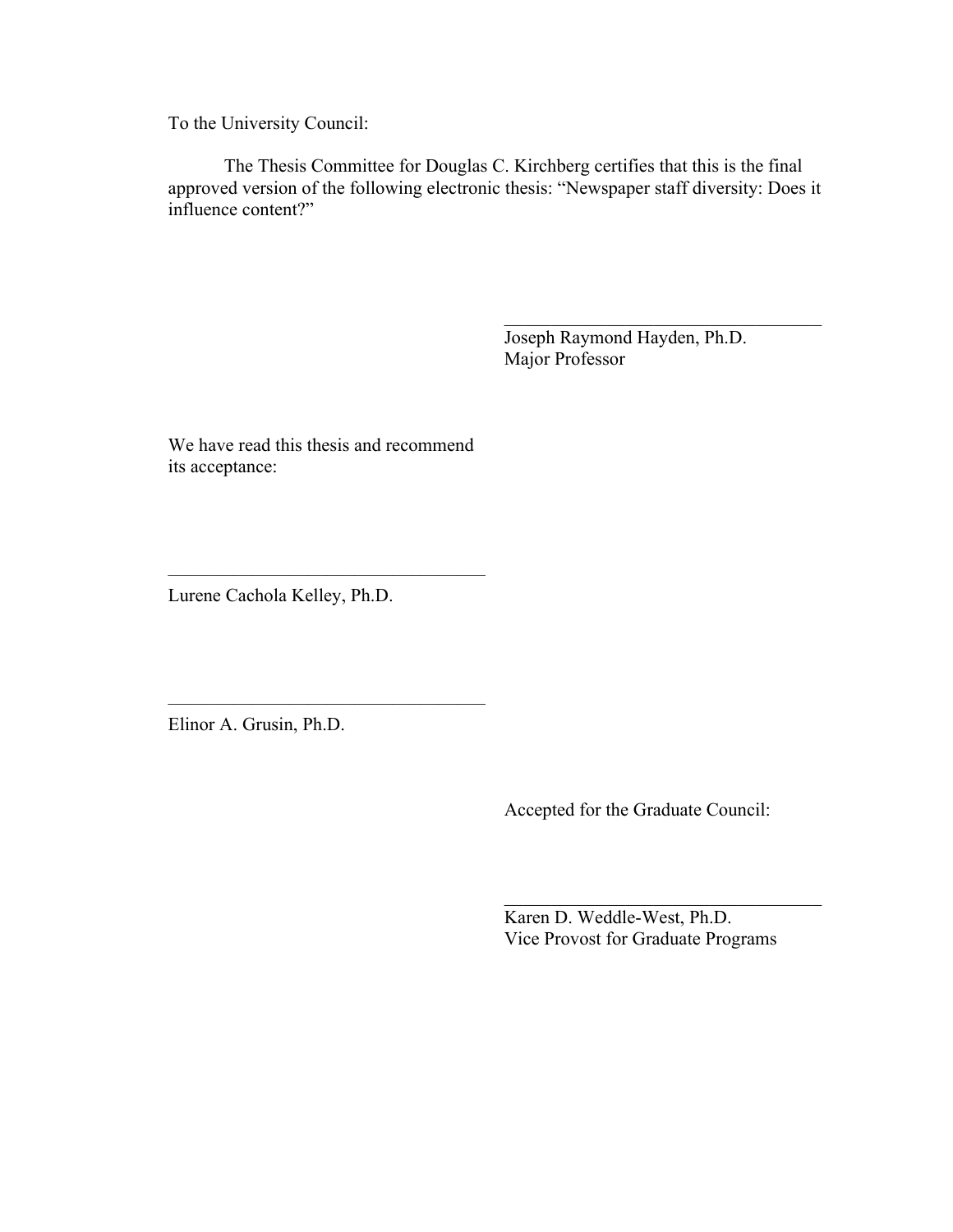## NEWSPAPER STAFF DIVERSITY: DOES IT INFLUENCE CONTENT?

by

Douglas C. Kirchberg

A Thesis

Submitted in Partial Fulfillment of the

Requirements for the Degree of

Master of Arts

Major: Journalism

The University of Memphis

May 2011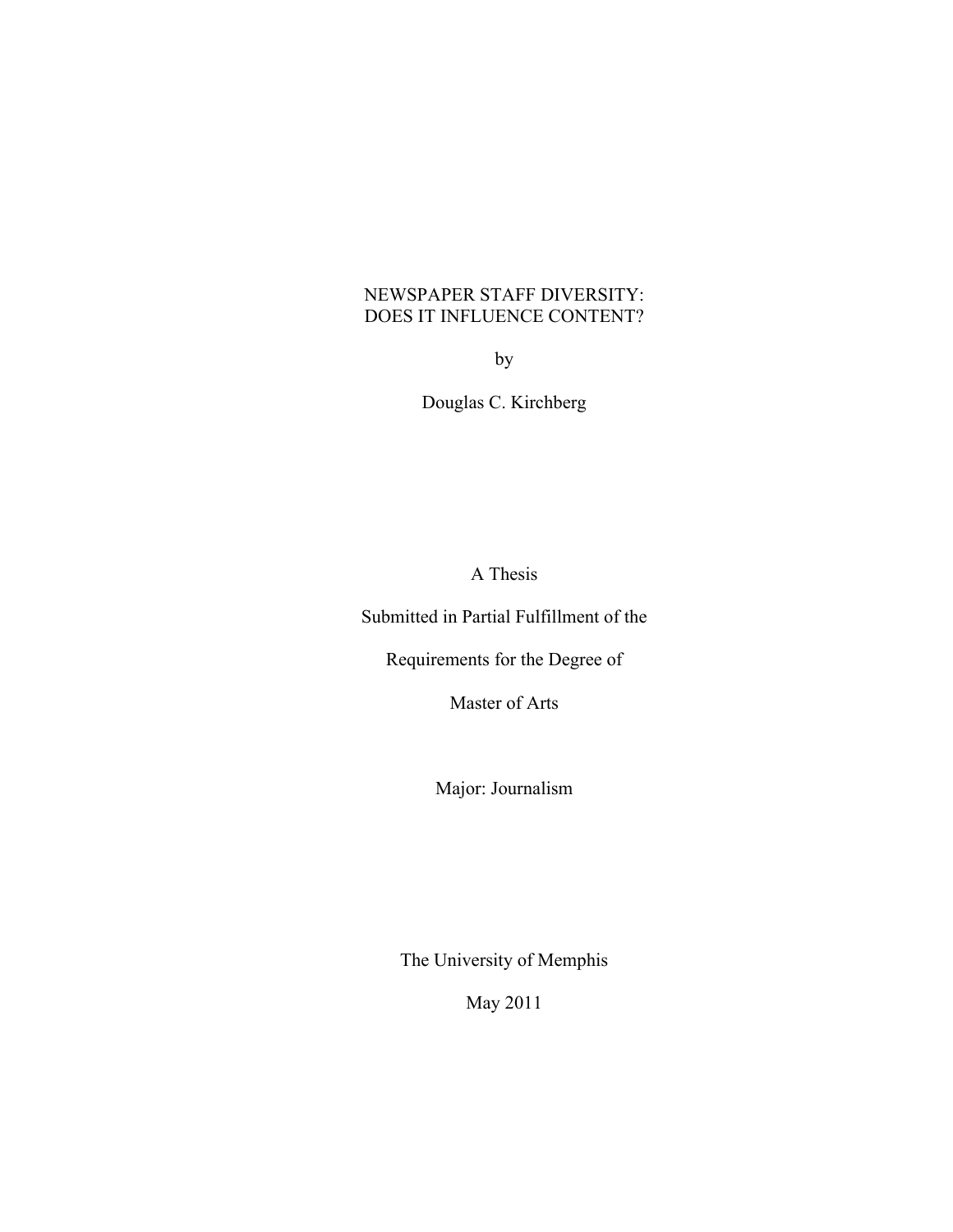### **Abstract**

Kirchberg, Douglas Charles. MA. The University of Memphis. May 2011. Newspaper staff diversity: Does it influence content? Major Professor: Dr. Joseph Hayden.

Small and sometimes significant differences were found in how newspapers with different levels of minority employment reported on the 2009 nomination and confirmation of the nation's first Hispanic U.S. Supreme Court justice, Sonia Sotomayor. This study used an agenda-setting and framing analysis to measure how mid-sized daily newspapers with high and low levels of minority employment reported on the topic. Newspapers with high levels of minority employment published more stories about Sotomayor and allotted a larger news hole to the topic, but neither difference achieved statistical significance. There were statistically significant differences in the frames used to report on Sotomayor, however. Newspapers with high levels of minority employment used more issue frames in their articles, while newspapers with low levels of minority employment incorporated more strategy and conflict frames. These results offer limited support for the assumption that minority employment levels at newspapers have a direct impact on content.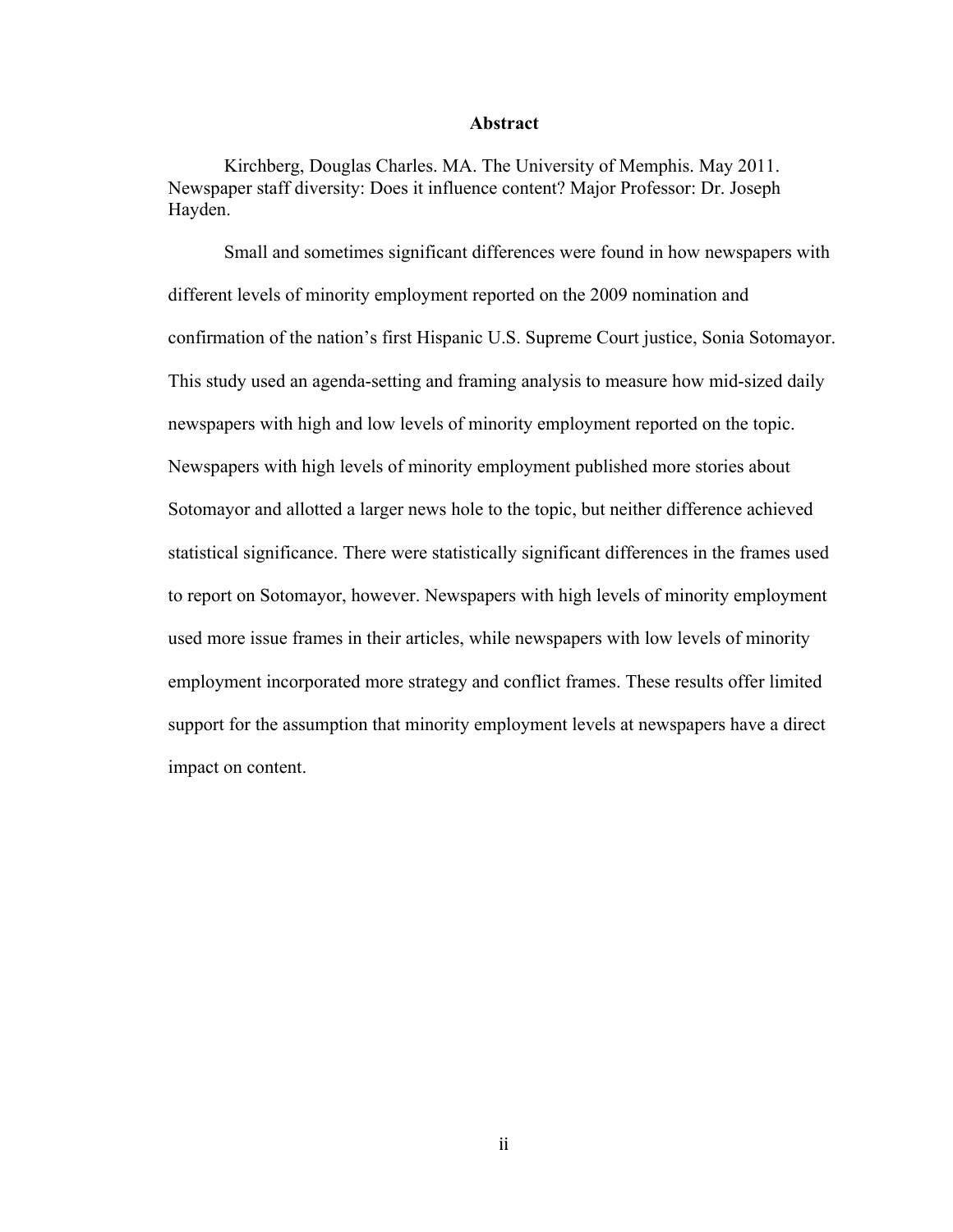# **Table of Contents**

| Chapter        |                          |                           | Page |
|----------------|--------------------------|---------------------------|------|
| 1              | Introduction             | $\mathbf{1}$              |      |
| 2              | <b>Literature Review</b> | $\overline{4}$            |      |
| 3              | Method                   | 22                        |      |
| $\overline{4}$ | Findings                 | 37                        |      |
| 5              | Discussion               | 46                        |      |
| References     |                          |                           | 55   |
| Appendices     | 62                       |                           |      |
|                | A <sub>1</sub>           | <b>Coder Instructions</b> | 62   |
|                | <b>B.</b>                | Sample Coding Sheet       | 66   |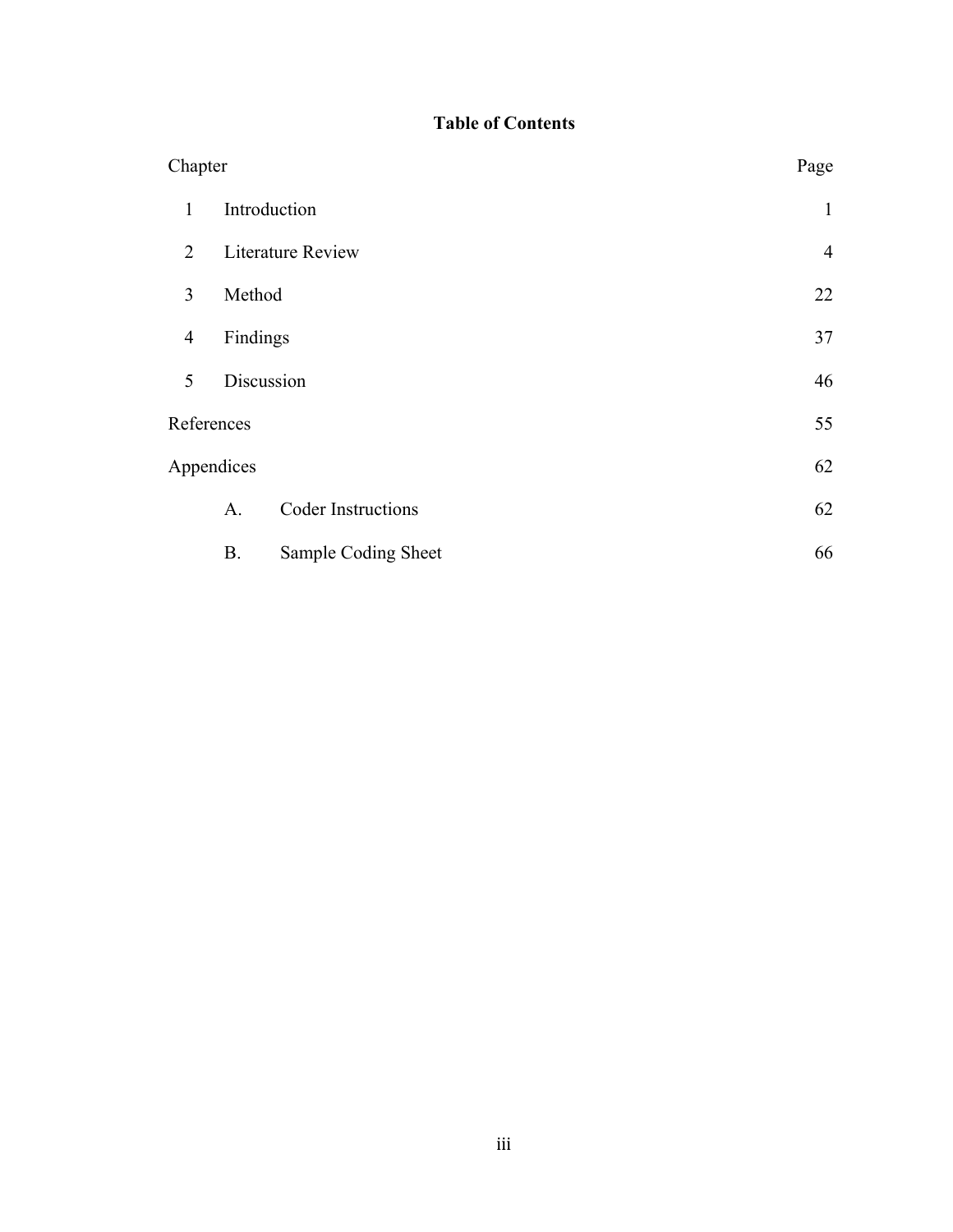# **List of Tables**

| Table |                                                      | Page |
|-------|------------------------------------------------------|------|
|       | Characteristics of newspapers included in this study | 30   |
|       | Quantity of coverage                                 | 38   |
|       | Prominence of coverage                               | 40   |
| 4     | Frames by minority employment level                  | 42   |
|       | Story type by minority employment level              |      |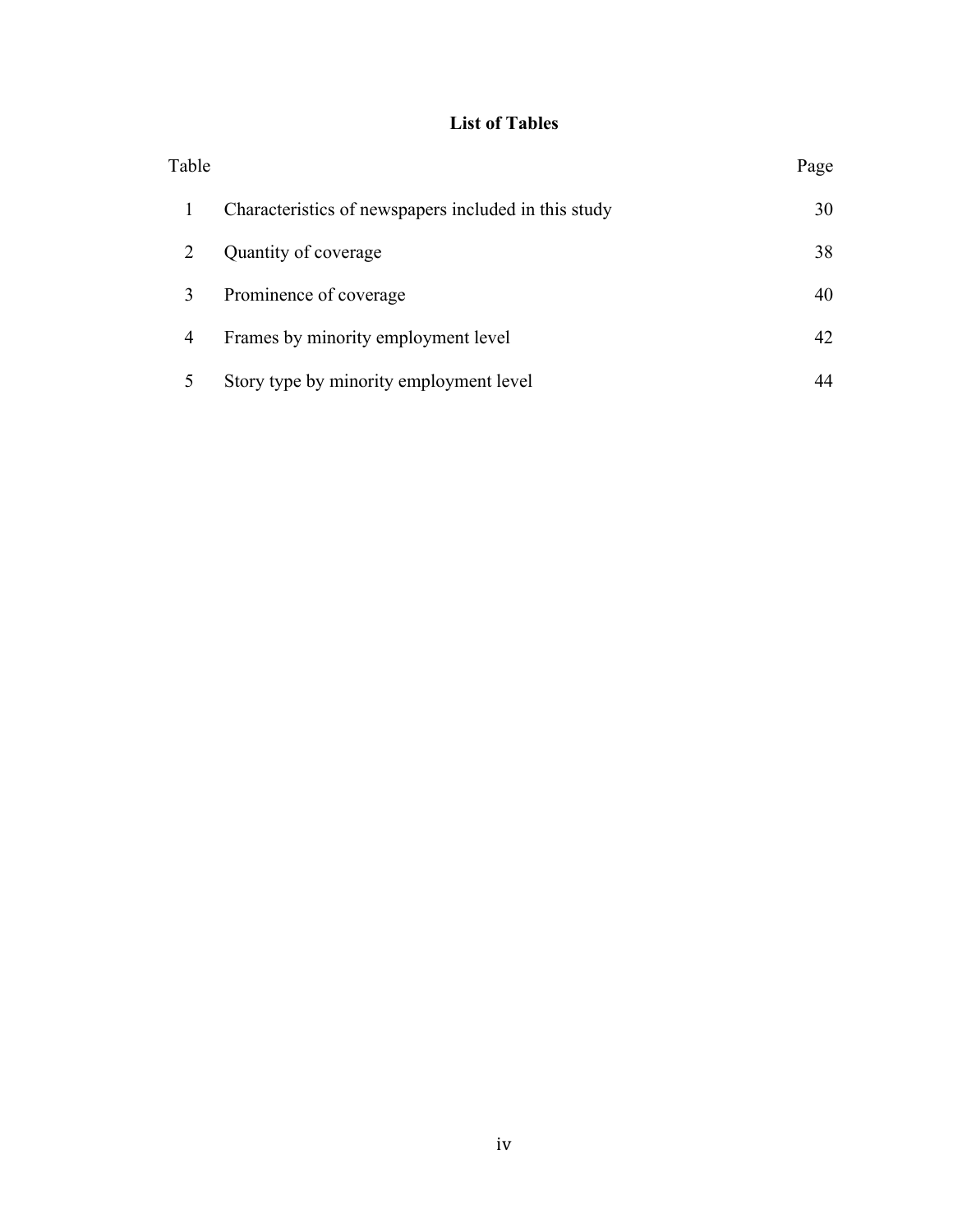#### **Introduction**

When President Barack Obama made his first nomination to the U.S. Supreme Court, he wanted to nominate someone with a specific ability. He wanted someone who could see the world from another person's perspective. "I view that quality of empathy, of understanding and indentifying with people's hopes and struggles, as an essential ingredient for arriving at just decisions and outcomes," the president told the Associated Press as he began his search (Feller, 2009). In his selection of Sonia Sotomayor, he nominated someone he felt would bring a different perspective to the mostly male and mostly white court – that of a Hispanic woman who was raised in the Bronx and went on to graduate from an Ivy League school.

Likewise, the American Society of Newspaper Editors (ASNE) has long been a champion of bringing more diversity to newsrooms throughout the nation. The industry group's belief is that adding more minorities to newspaper staffs will enable the publications to better report on their communities by having employees who represent a wider variety of perspectives and personal experiences. To use the president's term, they would help create a newsroom of reporters who would have more empathy for all the people in their community.

With only nine justices on the Supreme Court, it's clear that a few individuals can make a significant difference. Even if they don't sway the outcome of a case, they still can express their views with dissenting opinions, which are published alongside the majority decision and are sometimes even considered in future cases. At newspapers, the impact of adding more minority voices to the newsroom isn't as clear and hasn't been quantifiably measured. There are factors that could limit their influence on content.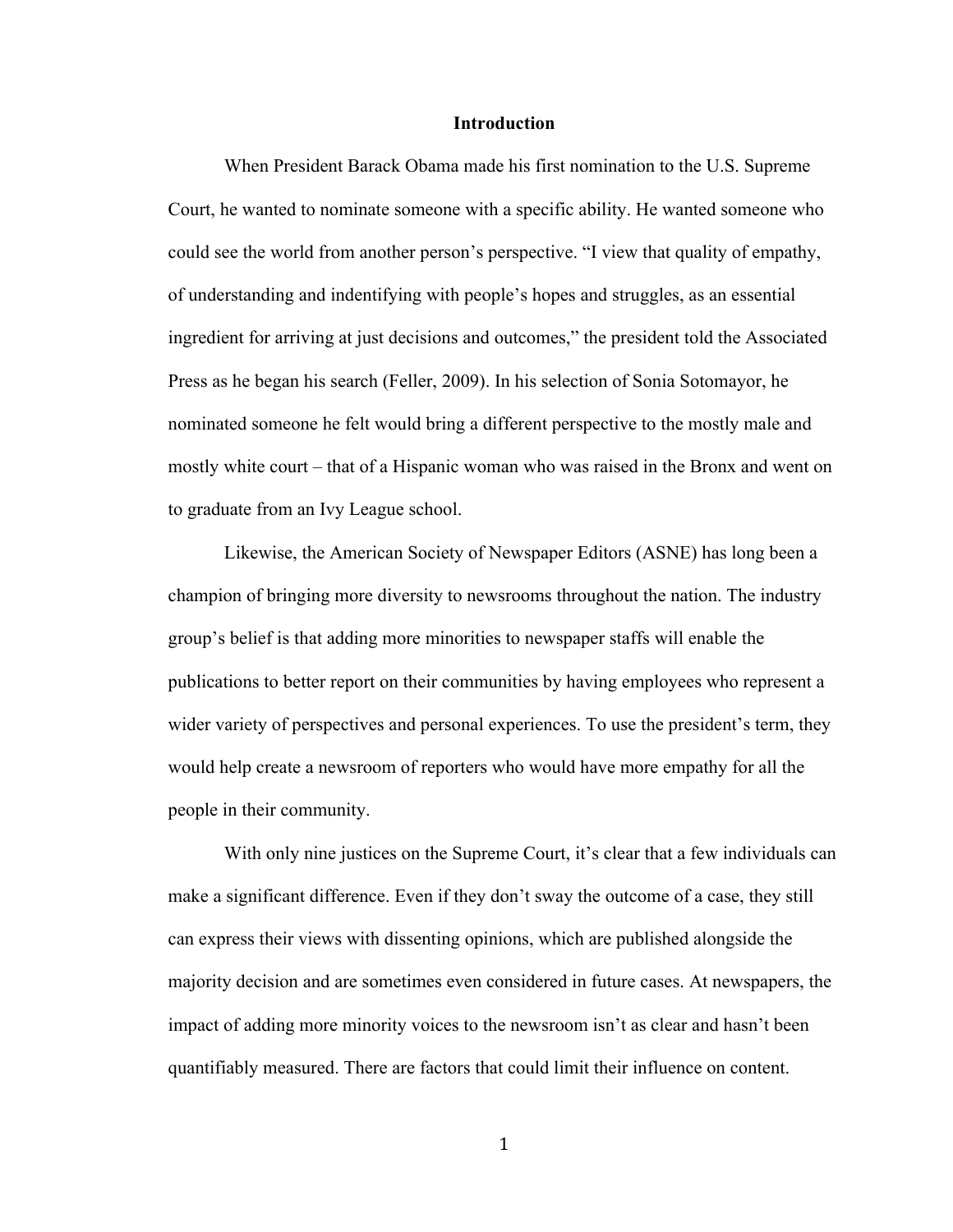Editors and supervisors are the primary gatekeepers and have final say on what topics are covered, how those topics are covered, and whether a story is even published. The basic standards of American journalism could be a limiting factor as well by defining what constitutes news, emphasizing objectivity over advocacy, and encouraging the use of official sources such as politicians and public figures over other sources. This study would like to continue the quest to measure the influence newsroom diversity have on story content.

Most newsrooms of daily newspapers today do not reflect the rich ethnic diversity of the communities they cover. It's a problem that has been a point of emphasis for industry leaders for decades. In 1978, the ASNE set a goal of "achieving parity between newsroom employment and the national population of racial and ethnic minorities" by the year 2000 (McGill, 2000, p. 3). During those 22 years, minority employment at the nation's daily newspapers grew from almost 4% to nearly 12%. These gains, however, have failed to keep pace with the growth of the minority population, which increased from 17% of the nation's population in 1978 to more than 28% in 2000 (McGill, 2000; U.S. Census Bureau, 2002). Now, the ASNE's new goal is to achieve racial parity by the year 2025, but prospects appear dim. To meet this standard, minority employment at daily newspapers would need to grow to an estimated 38.2% by 2025 (ASNE Benchmarks, 1999, p. 1). Minority employment at daily newspapers stood at 13.5% in 2008 according to an ASNE survey, a small gain from 2000 but well behind the pace that would be needed to achieve parity by 2025 (Newsrooms Shrink, 2008).

The ASNE's diversity mission statement explains that the nation's newsrooms must "reflect the racial diversity of American society" in order "to cover communities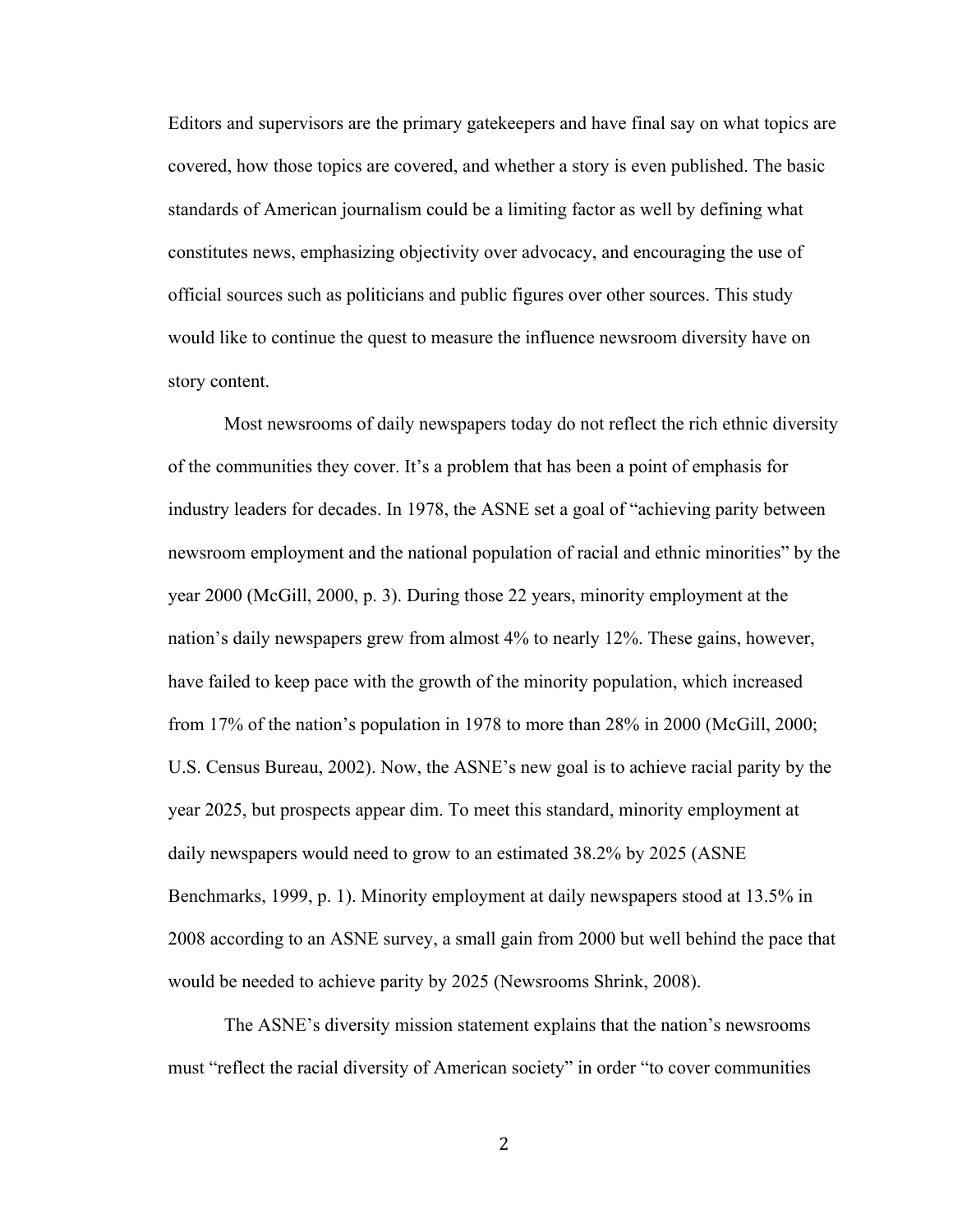fully, to carry out their role in a democracy, and to succeed in the marketplace" (McGill, 2000, p. 6). Bryan Monroe, the National Association of Black Journalists' vice president in charge of print in 2003, similarly argues in Newsroom Diversity: Truth vs. Fiction (Fall 2003) that a diverse staff is better able to report on the interests and concerns of its community. "Too many newspapers still cannot fully cover the richness and complexity of their communities because their staffs come from a limited perspective. We are unable to regularly listen to those in the shadows and too often incapable of hearing voices different from our own. We, therefore, are telling our readers an incomplete, inaccurate story" (p. 29).

Improving newsroom diversity is therefore viewed as much more than a staffing issue. It is seen as a means to diversify the content of the nation's newspapers, better serve the overall community, and perhaps even capture readers from previously underserved populations. The assumption is that greater staff diversity will lead to changes in "newspaper content, agenda and perspective" and result in "heightened sensitivity to the cares, hopes, concerns, and interests of members of those societies" (Pease, 1990, p. 30).

Newspapers' efforts to move to racial parity have been documented over the years by the annual ASNE Newsroom Employment Census. The results show that some daily newspapers have come closer than others to matching the ethnic make-up of their communities. Following the assumption made by the ASNE, the content of newspapers with higher levels of minority employment should differ from that of newspapers with lower levels. This investigation will test that assumption by examining how newspapers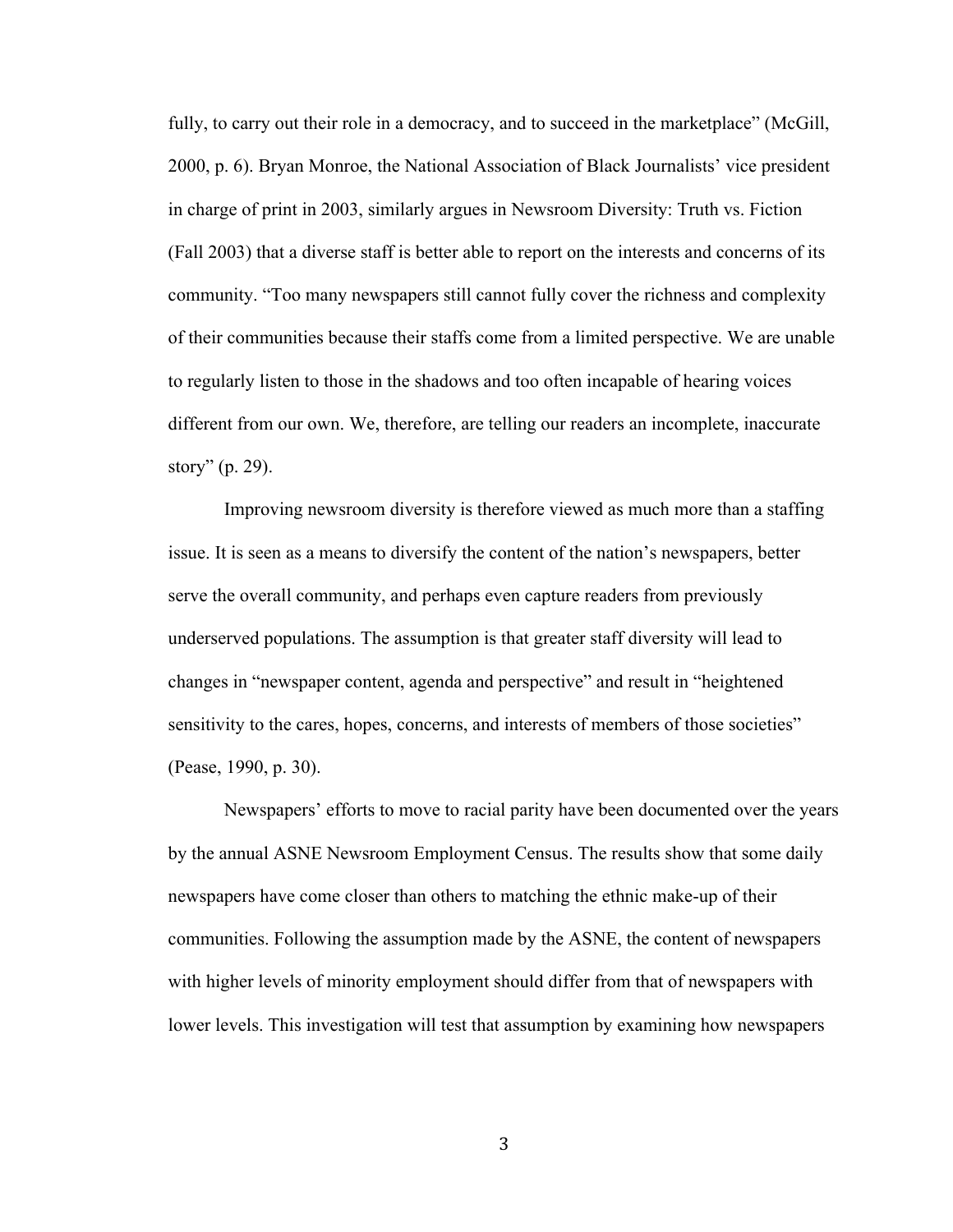with different numbers of minority employees reported on the nomination and subsequent confirmation of Sotomayor to serve as the first Hispanic on the U.S. Supreme Court.

Several factors make this an appropriate topic for analysis. By all traditional definitions, Sotomayor's nomination and confirmation were highly newsworthy. She was President Obama's first Supreme Court nominee, and like all major political nominees her personal and professional life was publically scrutinized in the media. The confirmation process was politically charged, which helped create several angles for news organizations to pursue. There was some opposition to her nomination from the Republican party, and public attention was directed to her previous court rulings and a controversial statement she made during a speaking engagement. Newspaper coverage can therefore be compared on the basis of how frequently Sotomayor's nomination process was reported, which issues and topics were emphasized, and whether the articles were cast in a neutral, positive, or negative tone.

#### **Literature Review**

The Hispanic population is now the largest and fastest-growing minority population in the nation. According to a 2008 U.S. Census report, 15% of the nation's population is Hispanic, 14% Black, 5.1% Asian, and 1.6% American Indian or Alaska Natives. The Hispanic population is expected to grow from 46.7 million people in 2008 to 132.8 million in 2050, constituting 30.3% of the nation's total population. (U.S. Census, August 2008). Comparatively, the non-Hispanic white population is only expected to be slightly larger in 2050 than it is today, growing from 199.8 million to 203.3 million. The proportion of the national population made up by non-Hispanic whites is expected to shrink from 66% in 2008 to 46% in 2050 (U.S. Census, August 2008). By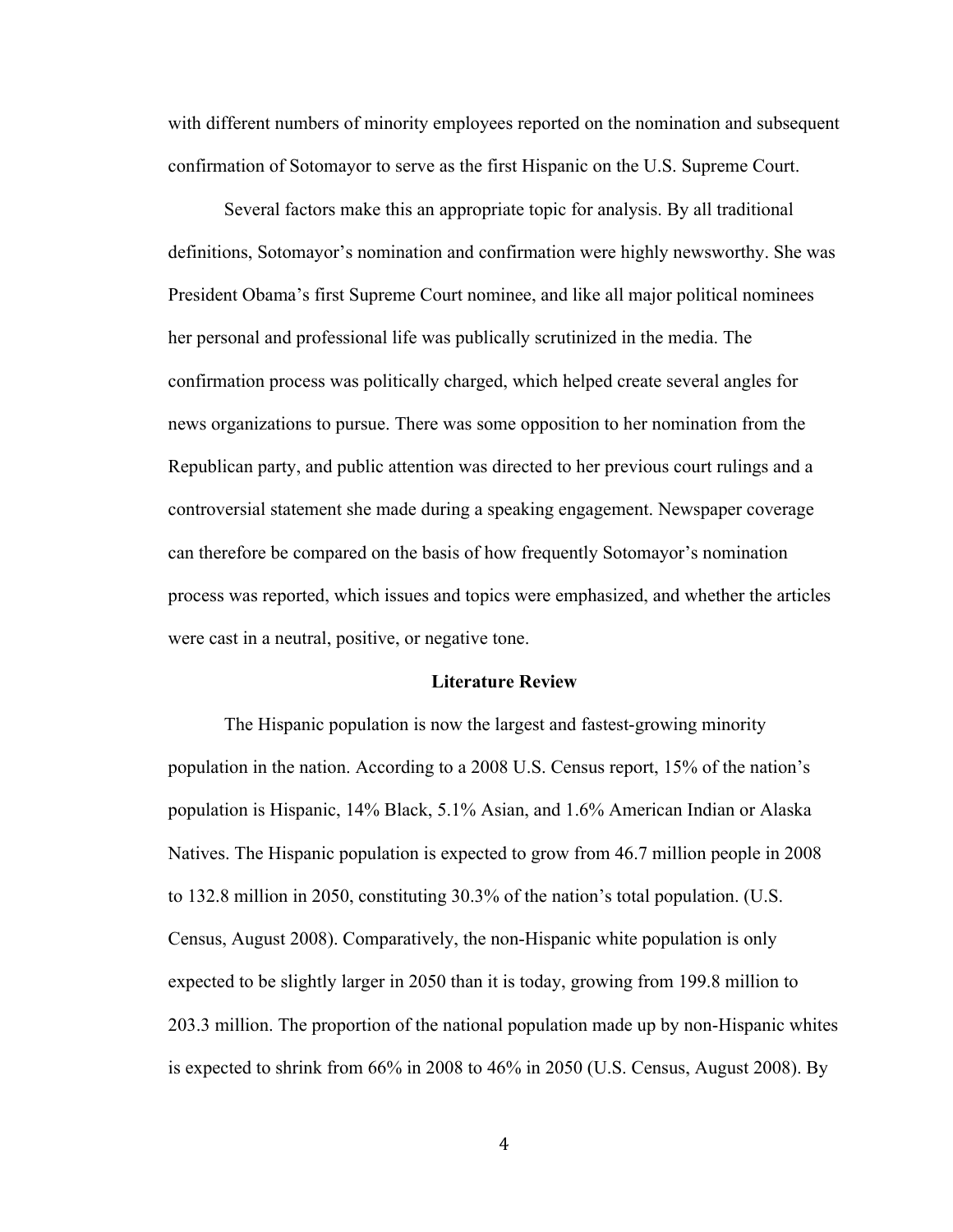2020, "the Hispanic population is projected to add more people to the United States every year than would all other race/ethnic groups combined" (Day, 1996, p. 1). The percentage of the national population consisting of other minority populations will grow, but in a less dramatic fashion. By 2050, the black population is expected to be 15% of the nation's population, the Asian population 9.2%, and the American Indian and Alaska Natives population 2% (U.S. Census, August 2008).

Studies show that media have failed to accurately depict the changes in the nation's population. Despite being the largest minority population in the nation, Hispanics remain under-represented and often are the subject of stereotypes in mainstream news and entertainment media. Throughout the past three decades, Hispanics have been portrayed in strikingly similar fashion on prime-time network television programming. Gerbner and Signorielli (1979) found that Hispanics constituted about 3% of the characters on prime-time television dramas in the 1970s. Nearly 20 years later, Mastro and Greenberg (2000) found the same level of Hispanic representation in a sample of prime-time network television programming from 1996. The numbers were slightly higher between 2002 and 2004, according to a pair of studies of prime-time network programming from that time period. Hoffman and Noriega (2004) found Hispanics represented 4.1% of the characters on prime-time programming on ABC, CBS, NBC, FOX, UPN, and WB in a sample of programs during those years. The Children Now: Fall Colors Prime Time Diversity Report found that "the percentage of Latino characters rose from 4% of the total prime-time population in 2001 to 6.5% in 2003" in its review of a sample of network programming (p. 2). In addition, 52% of the prime-time shows surveyed in 2003 featured at least one Hispanic character (Children Now, 2003).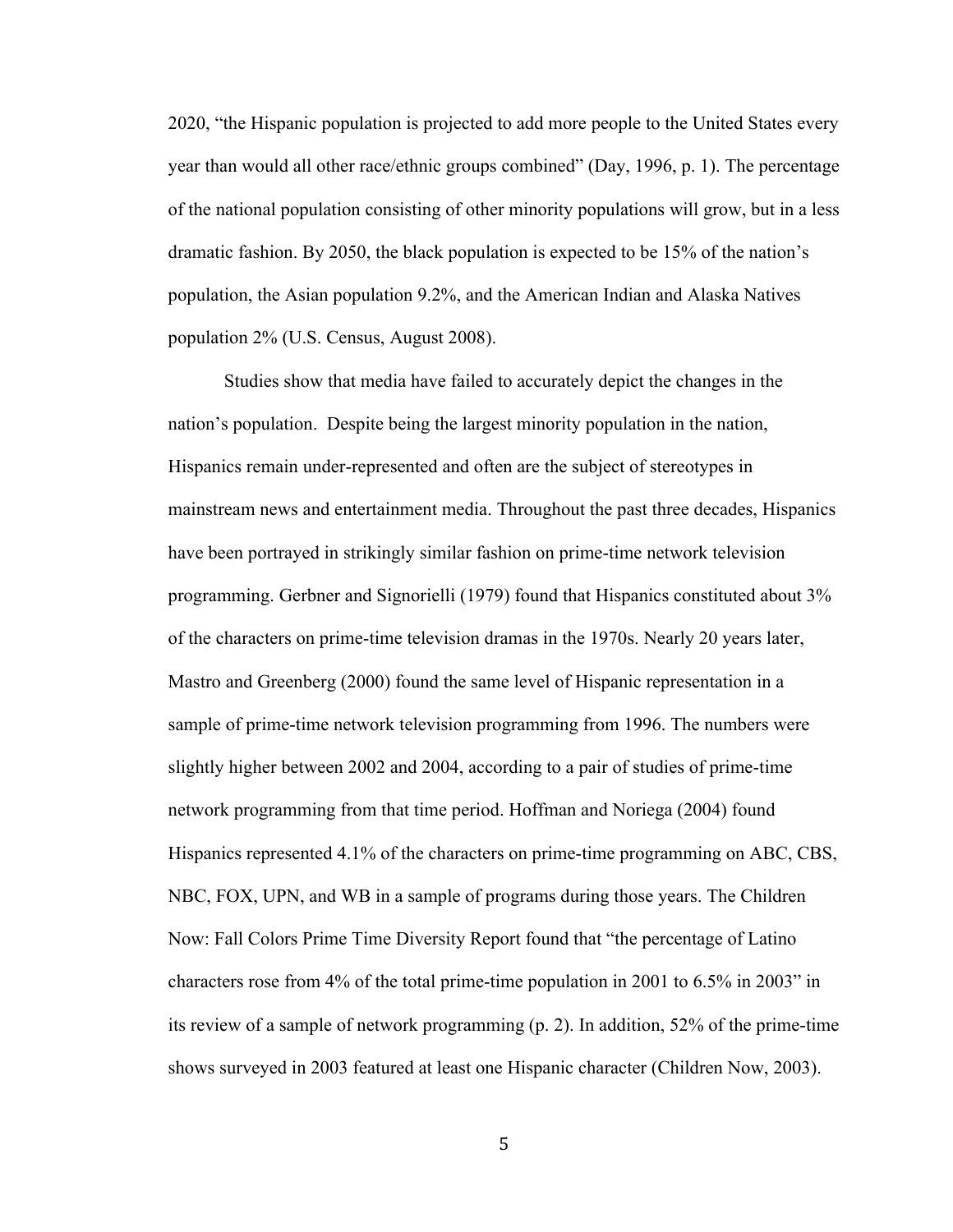Examinations of how Hispanics have been represented in the broadcast news media produced similar results. From 1995 to 2006, the National Association of Hispanic Journalists issued a regular Network Brownout Report examining the depictions of Hispanics on network television news. Of the estimated 12,600 stories that aired on ABC, CBS, and NBC during two weeks in 2005, only 105 or 0.83% were "exclusively about Latinos or Latino-related issues" (Montalyo & Torres, 2006, p. 4). Of those 105 stories about Hispanics identified in the study, only five featured Hispanic reporters. Furthermore, Hispanics were quoted as sources in just 217 or 1.7% of the non-Hispanic related stories. Montalyo and Torres sharply criticized the lack of network news coverage of such a large segment of the national population. "Where are the stories about Latino small businesses or the positive impact Latinos are having on the U.S. economy? Where are the cultural stories about Latinos in their communities? Where are the stories about healthcare or educational issues important to Latinos? Increasing coverage of issues affecting Latinos is the only way to provide more comprehensive coverage of the community" (p. 9).

Some studies of how Hispanics are depicted in newspapers have not found the same degree of under-representation. Greenberg, Burgoon, Burgoon, and Korzenny (1983) reviewed daily newspapers from six cities in the southwestern United States and determined the amount of space in those newspapers allocated to stories about Hispanics closely matched the percentage of Hispanics in each city. Turk, Richstad, Bryson, and Johnson (1989) examined the daily newspapers in Albuquerque, N.M., and San Antonio, Texas, and concluded that "patterns of newspaper coverage of Hispanics appear to have changed, and the resulting coverage appears to have improved" (p. 113). In newspapers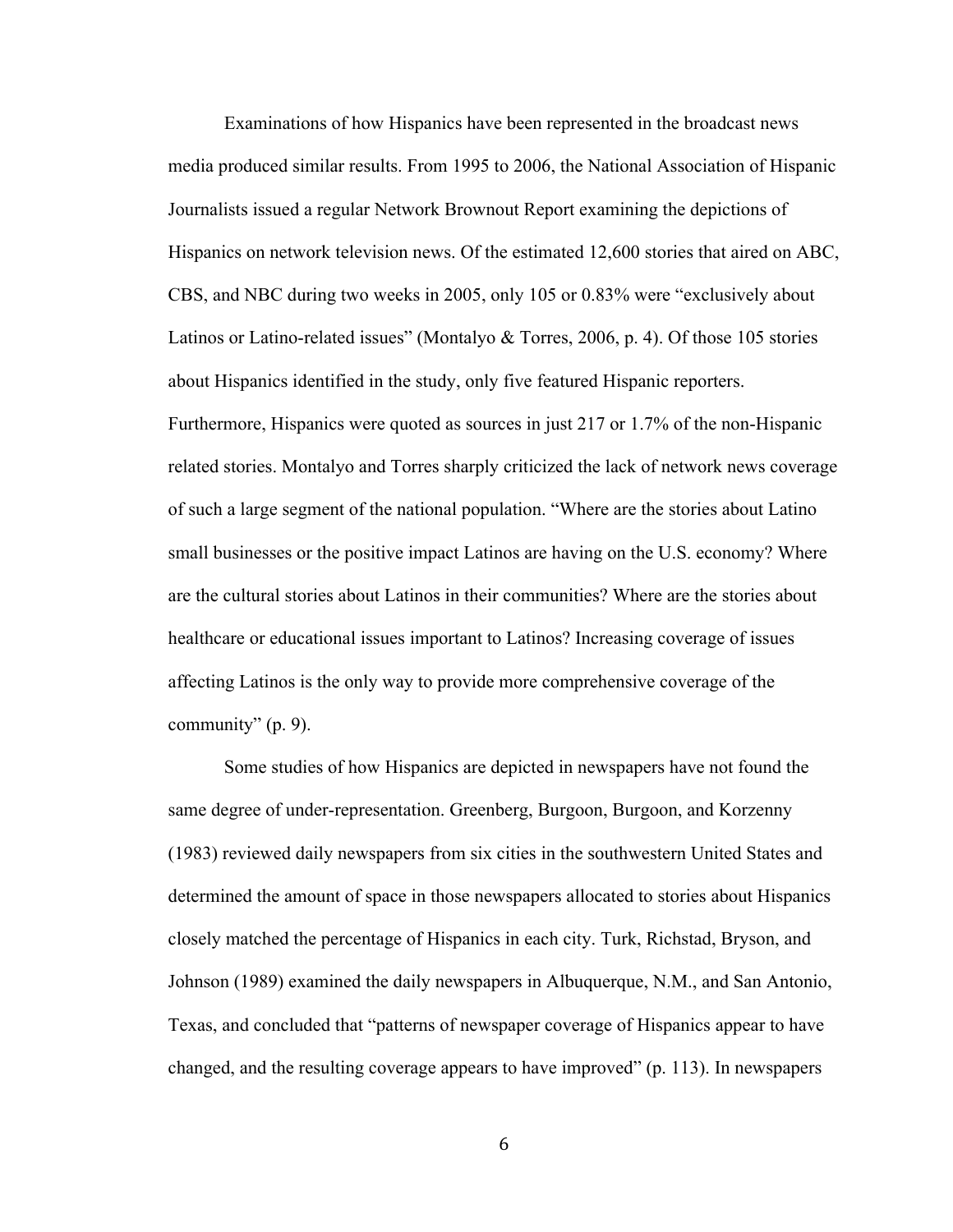in those cities, the size of the news hole dedicated to Hispanics was greater than the population. Hispanics represented 33% of the population in Albuquerque and 41% of the population in San Antonio, but were featured in 49.6% of the local news content in Albuquerque and 43.8% in San Antonio (p. 113).

Whether the results from studies like these can be applied to newspapers in general has been questioned. The primary criticism is that studies like these were done in communities with atypically high Hispanic and minority populations, which likely would have skewed the results. "Studies on newspaper coverage of Hispanic/Latino news have been generally conducted within a local scope and based on locations with high concentrations of Hispanic/Latino populations which, unfortunately, blurs the boundaries between what constitutes general audience media and ethnic media" (Mayorga, 2007, p. 22). Another possible explanation for the difference in findings between these and other studies could be the measurement tools utilized, measuring story length compared to counting individual subjects. In these studies, a story mentioning a single Hispanic subject and five Caucasian subjects would count equally in terms of coverage for Hispanics and Caucasians. Other studies that attempt to count the number of minority and white subjects represented in news coverage would have a 5-to-1 imbalance in favor of Caucasian subjects.

In addition to under-representation, another common theme in the way mainstream media depicts Hispanics has been the use of stereotypes. Many of these stereotypes were present in the movies of the early 1900s and persist in some form in mass media today (Wilson & Gutierrez, 1995). Some of the traits attributed to people of color in early movies included a preoccupation with simple ideas, low occupational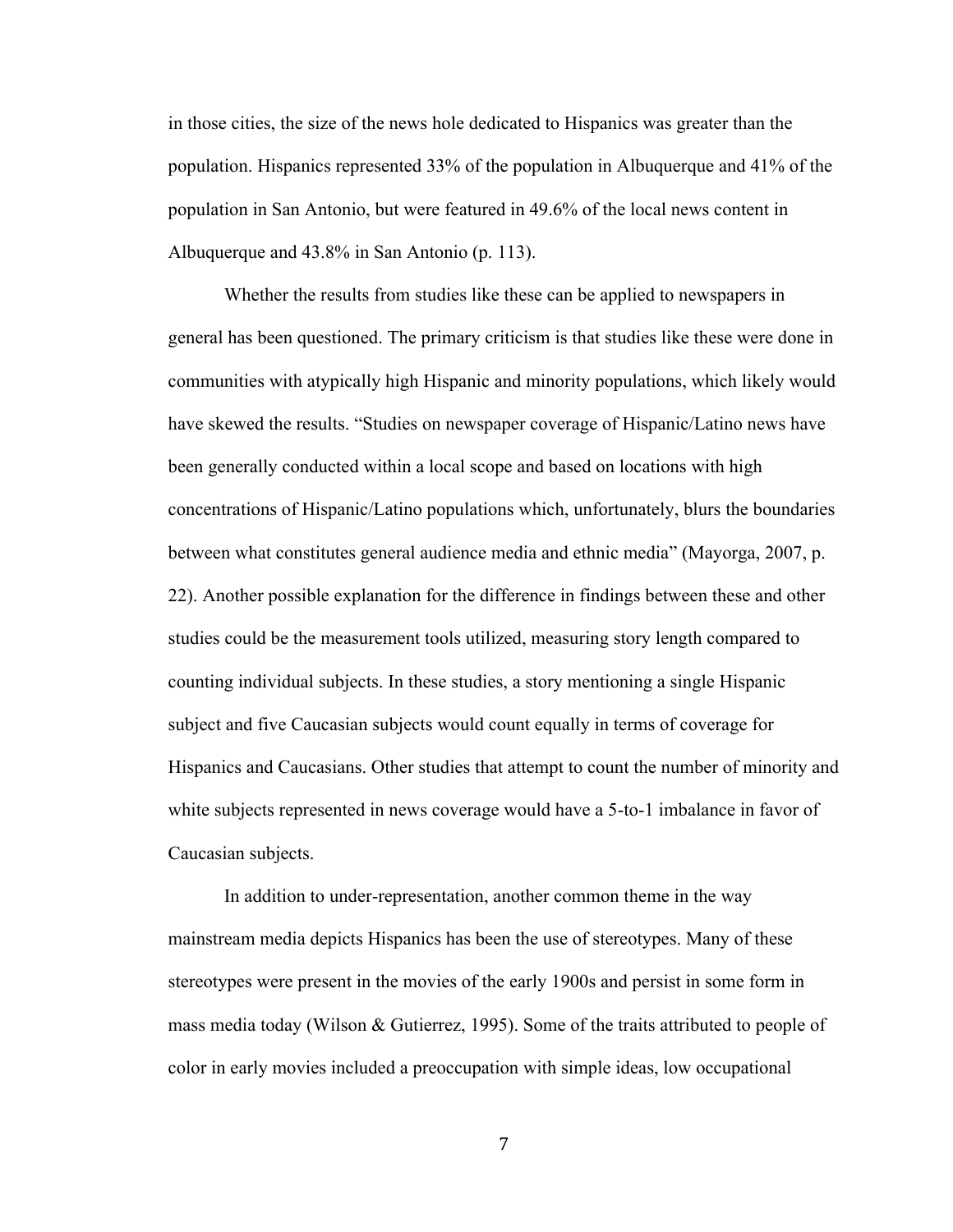status, poor speech patterns, a low regard for human life, criminal behavior, promiscuity, dishonesty and drug and alcohol abuse (Wilson & Gutierrez, 1995, p. 74). These attributes are present in the six basic Hispanic stereotypes identified by researchers in film and television: El Bandido (bandit), Halfbreed Harlot, Male Buffoon, Female Clown, Latin Lover, and Dark Lady (Berg, 1990). According to Wilson and Gutierrez

(1995), these stereotypes

have historical roots in racist attitudes that existed for various social and political reasons against each of the groups prior to their inclusion in media. … Although wide differences exist among the cultural and racial groups under consideration, their portrayals in American mass media have been remarkably similar and are the result of the attitudinal premise of white intellectual and moral supremacy. (p. 84)

Examples of stereotypes of Hispanics are easy to find in entertainment and news media. Mastro and Greenberg (2000) examined a sample of prime-time television programs on four major broadcast networks during a week in 1996 and found stereotypical depictions of Hispanics in terms of speech and dress. "They were the least articulate, had the heaviest accents, and were the least spontaneous in their conversational interactions; they were less professional in their attire and used accessories excessively. Disproportionately, their conversations were about crime and violence" (p. 700). Hoffman and Noriega (2004) described the Hispanic characters on prime-time television as "sidekicks, supporting characters, and ensemble players on white- and black-themed series" (p. 3). The Fall Colors 2003-04 Prime Time Diversity Report was the last of four studies examining racial diversity in prime time television programming produced by Children Now, a national children's advocacy group based in California. It examined two episodes of each prime-time show airing on the six national broadcast networks in fall 2003 and found occupational stereotypes persist. Hispanics were "four times more likely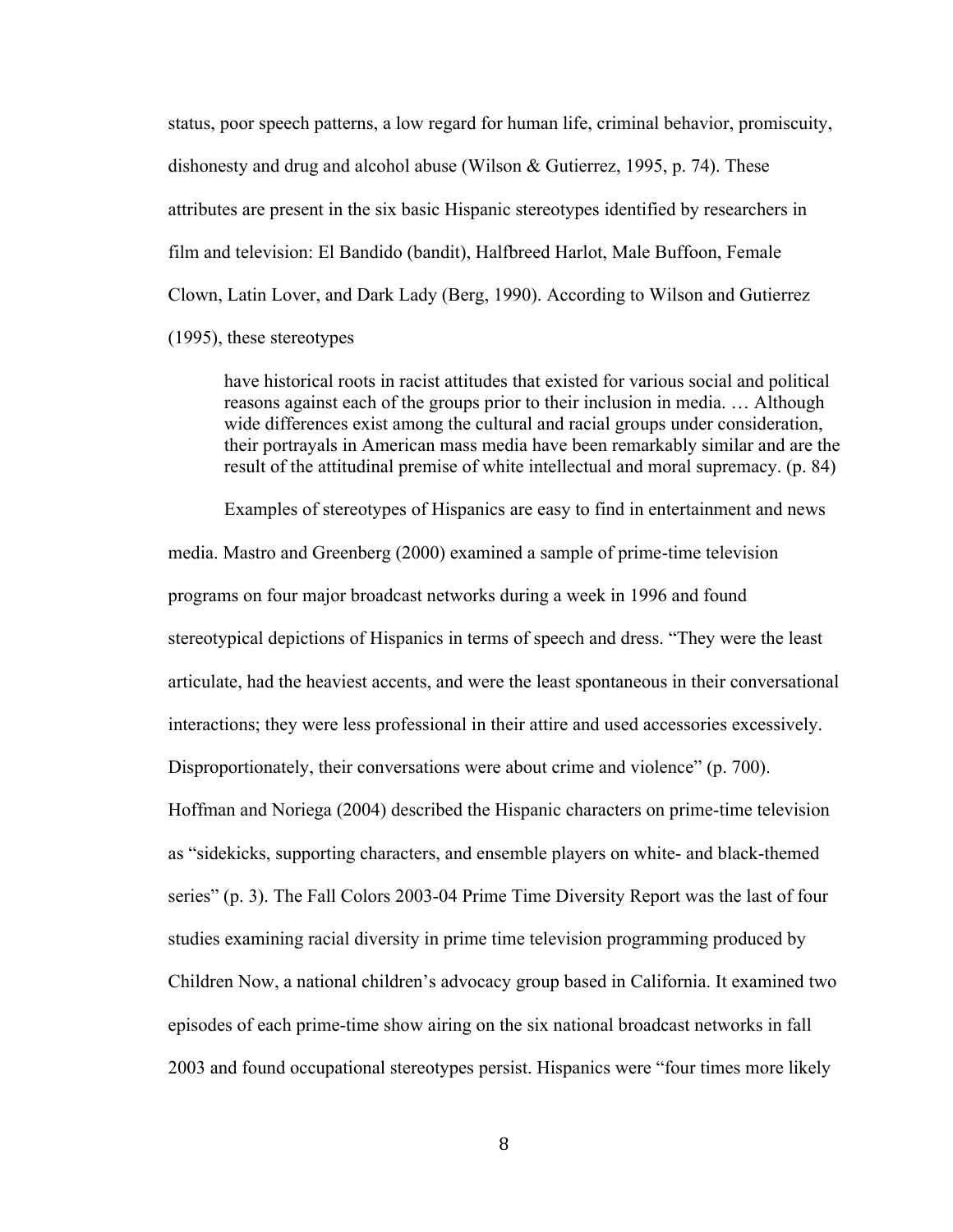to portray domestic workers than were other racial groups" (p. 6). Furthermore, only 11% of the Hispanics depicted were shown in high-status occupations like "physician, attorney, judge, journalist or elected official" compared to 37% of Asian/Pacific Islanders, 32% of whites, and 26% African American characters (p. 6).

In terms of physical characteristics, Mastro and Behm-Morawitz (2005) found that prime-time television shows depicted Hispanics as the "youngest, most inappropriately dressed characters, with the heaviest accents" (p. 125). The male Hispanic characters were generally thinner and more attractive than other characters, reminiscent of the "Latin Lover" stereotype that depicts "an image of Latinos as addictively romantic, sensual, sexual and even exotically dangerous" (p. 125). Such portrayals led Mastro and Behm-Morawitz (2005) to the conclusion that "instead of inviting viewers to question Latino stereotypes, television generally provides hegemonic messages about Latinos in the United States" (p. 124).

The use of stereotypes in the news media in recent years has been more subtle than in the entertainment media. Aside from under-representation, the primary concern is that coverage of Hispanics and other minority groups "often focuses on negative aspects of the community, including crime stories, or stereotypically positive ones that feature entertainers or sports figures" (Adams & Cleary, 2006, p. 49). A study by Kirk Johnson examined how media in the Boston area reported on minorities during one month in 1986. He found that "white-owned news outlets" emphasized crime stories when reporting on the black community and gave little attention to education, culture and achievements of minorities. Black celebrities – athletes, entertainers and public officials – received much more coverage than ordinary black people. He concluded that 85 percent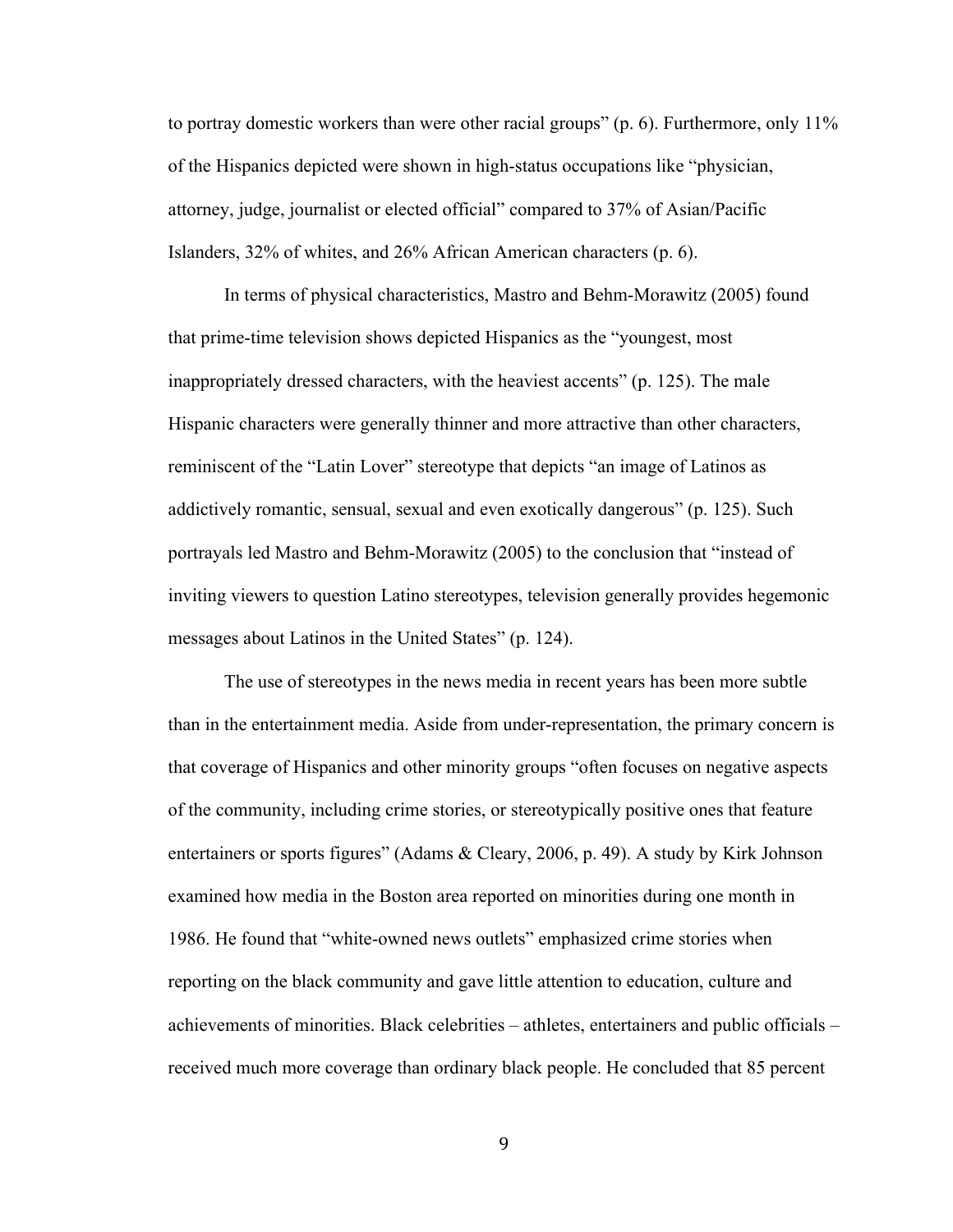of the news stories about the black community that appeared in the Boston media reinforced commonly held stereotypes of minorities as troublemakers, drug pushers or otherwise outside the social norm (Study: Media in Boston reinforce racism, 1987).

This was similar to what Pease found in 1989, when he investigated how *The Columbus Dispatch's* coverage of minority populations had changed since the Kerner Commission report of 1968, which was critical of the role the media played in incidents of racial violence that occurred in the mid-1960s. One of his findings was that stories most frequently depicting minorities were those about crime, politics and government, and human interest (p. 33). In an investigation of newspapers in Albuquerque, N.M., and San Antonio, Texas, Turk et al. (1989) found many of the news reports involving Hispanics treated them as "problem people." More than 25% of the stories about Hispanics fit within one of three "problem-oriented" topics: judicial and crime news, reports of riots and demonstrations, and accident or disaster news. In comparison, only 16.7% of the stories about whites fell within these three areas (p. 113).

The 2006 Brownout Report confirmed that those story topics remain the most common ones about Hispanics, with network news most frequently portraying Hispanics in stories about government (19%), crime (18.1%), and human interest (17.1%). Immigration remains a popular news topic, reinforcing one common stereotype about the nation's Hispanic population. "One dominant theme … was the notion that immigrants, mostly undocumented, were changing communities across the United States. These stories were often told from the perspective of longtime community residents, and not from the perspective of the immigrants" (Montalvo  $\&$  Torres, 2006, pp. 4-5). Furthermore, the study found Hispanics tended to be "nearly absent from general news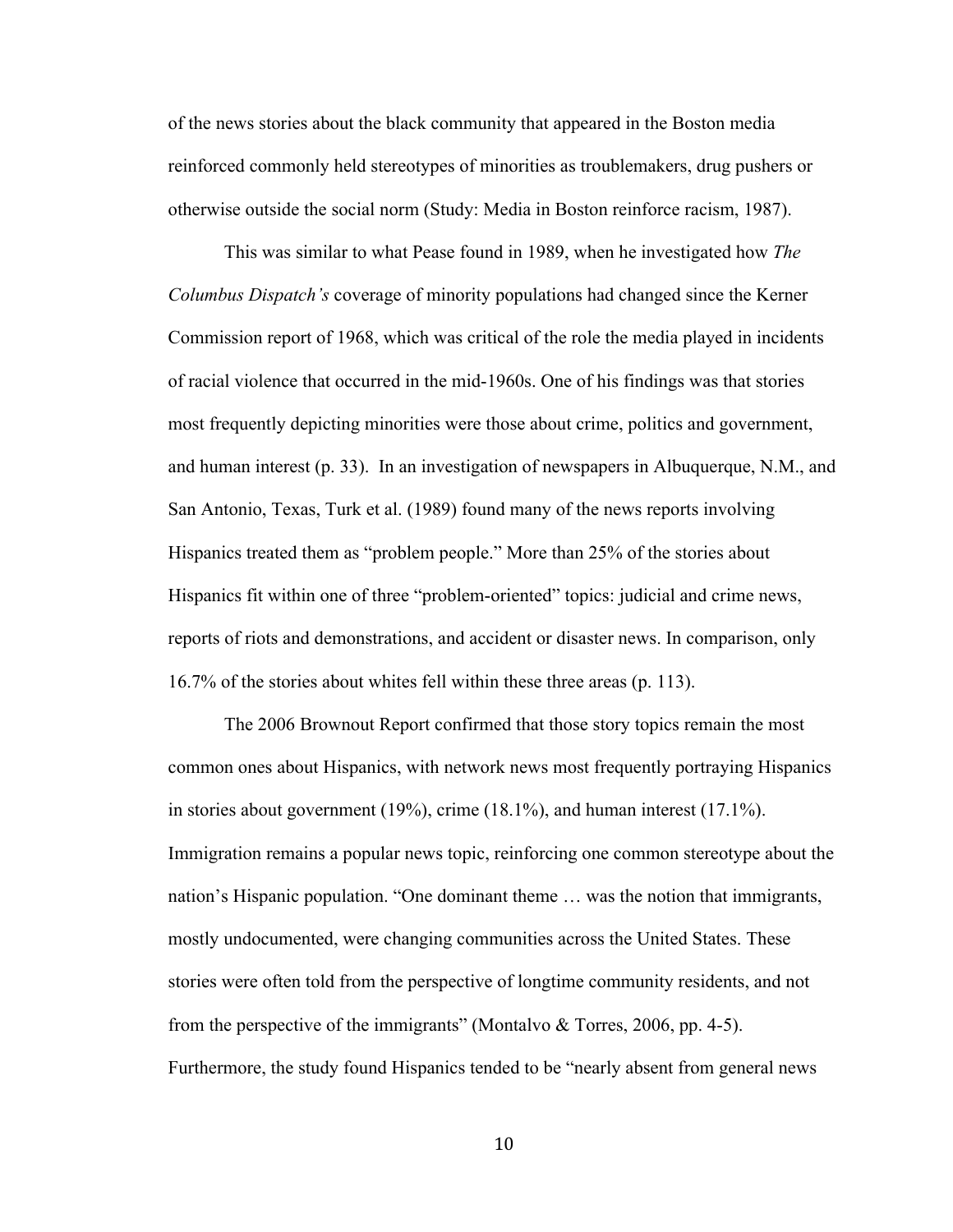coverage" (p. 5). While the authors of the study acknowledged that crime and immigration are important stories to cover, they expressed concerns that "the focus on these issues becomes unfair when it comprises an overabundance of the networks' coverage of the Latino community" (p. 6). The fact that Hispanics aren't featured more frequently in stories that have nothing to do with their ethnicity is a concern because this population is "woven throughout society in communities across the United States" and should therefore appear more frequently in all types of stories (Montalvo  $\&$  Torres, 2006, p. 14).

Vincenty Heres (2003) expressed similar concerns about how the media have reported on the nation's Hispanic population:

The reality of Hispanic ideas and issues has not been fully integrated into the mainstream media. The stories carried in today's major media outlets presents a somewhat distorted picture of the lives of Hispanics living in the United States. Instead, the focus of news coverage tends to be on negative issues, like drugs or unemployment, which are not problems exclusive to Hispanics. … Positive role models, leaders or examples are rarely presented in the media. The richness of the Latin American and Spanish cultures, as well as the long-standing importance and influence of Hispanic traditions in American societal evolution, are often understated. (p. 4)

This richness of culture is, to some extent, ignored simply by the act of classifying a segment of the nation's population as Hispanic. This classification, utilized by the U.S. Census Bureau and other governmental and public agencies and the media, fails to recognize that this population is far from a homogenous group. It includes "Mexican Americans, Cuban Americans, Puerto Ricans, and other Latinos who immigrated to the United States from Central and South America or Spain" (Taylor & Bang, 1997, p. 291). It includes recent immigrants and people whose families have lived in the United States for generations. As Gracia (2000) pointed out, the people classified as Hispanic do not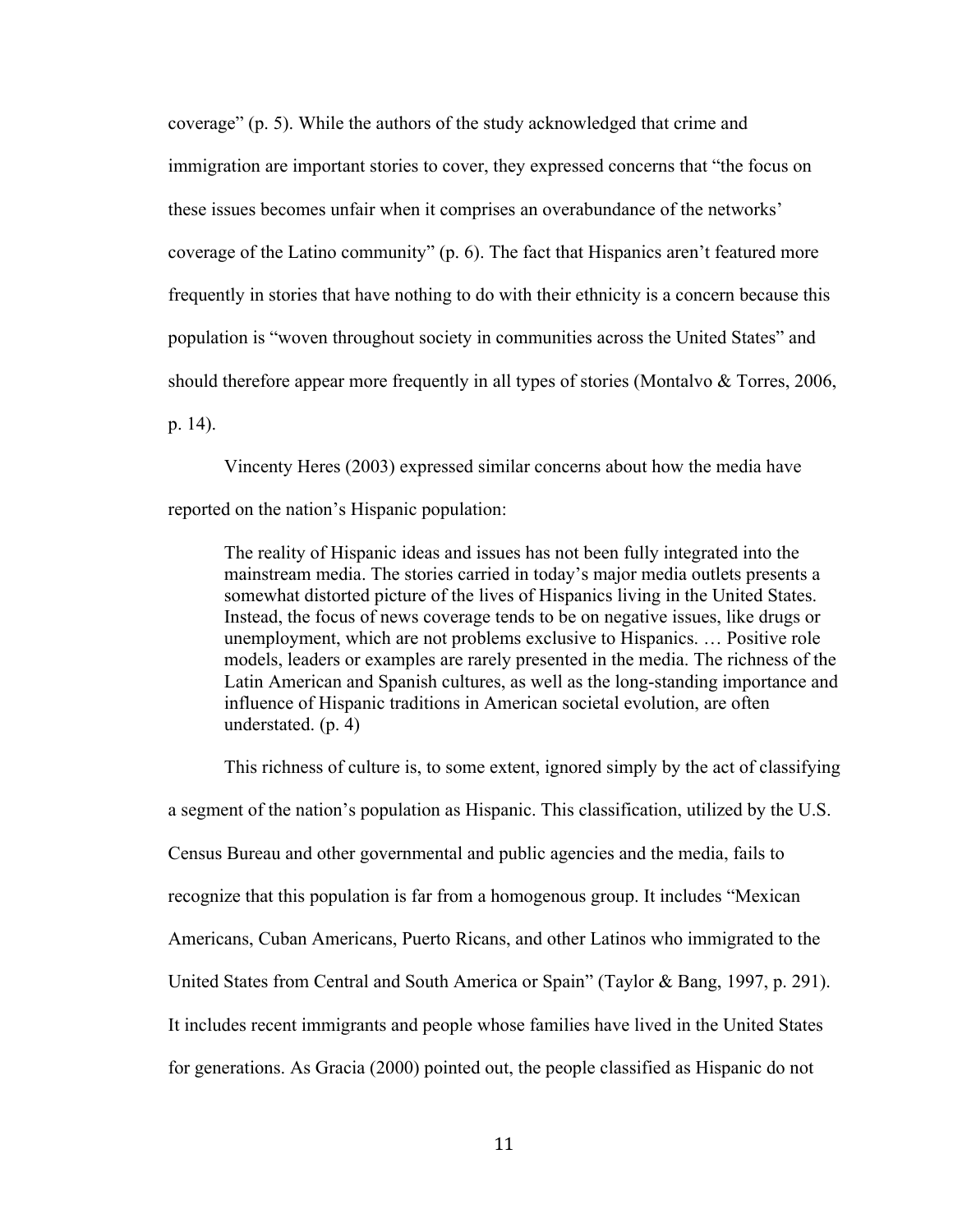have the same cultural values, beliefs, or language. Yet, oftentimes Hispanics are treated as though they have a shared cultural background and experience, in what amounts to another means of stereotyping the population.

There has been some moderation in the stereotypes in recent years. Mastro and Greenberg (2000) found that on prime-time television, Hispanic characters "had the same income, intelligence, physical bulk and cleanliness as their Anglo and African American counterparts; some major, earlier dominant stereotypical characteristics – dirty and dumb – were not evident" (p. 700). Mastro and Behm-Morawitz (2005) concluded that "despite the fact that Latino males were shown to have lower job authority and were depicted less frequently in professional occupations than were other male characters, the longstanding tendency to depict Latinos as subservient and/or subordinate appears to be diminishing" (p. 125). Taylor and Bang's (1997) study of representations of Hispanics in magazine advertising found a similar moderation of stereotypes. They concluded that bias had not disappeared: "Although this study does not suggest that advertisers blatantly perpetuate stereotypes of Latino Americans, it does provide some evidence that subtle aspects of stereotypes of Latinos may be reflected in magazine advertising" (p. 298). Some of the stereotypes Taylor and Bang found were that Hispanics were under-represented in business settings and over-represented in family settings.

Researchers believe how ethnic minorities are portrayed in the news and entertainment media can have an effect on how they perceive themselves, how others perceive them, and how people of various ethic backgrounds function in a multicultural society. "Depictions of African Americans as athletes, Hispanics as hard workers, as opposed to Caucasians as professionals, can shape and reinforce certain assumptions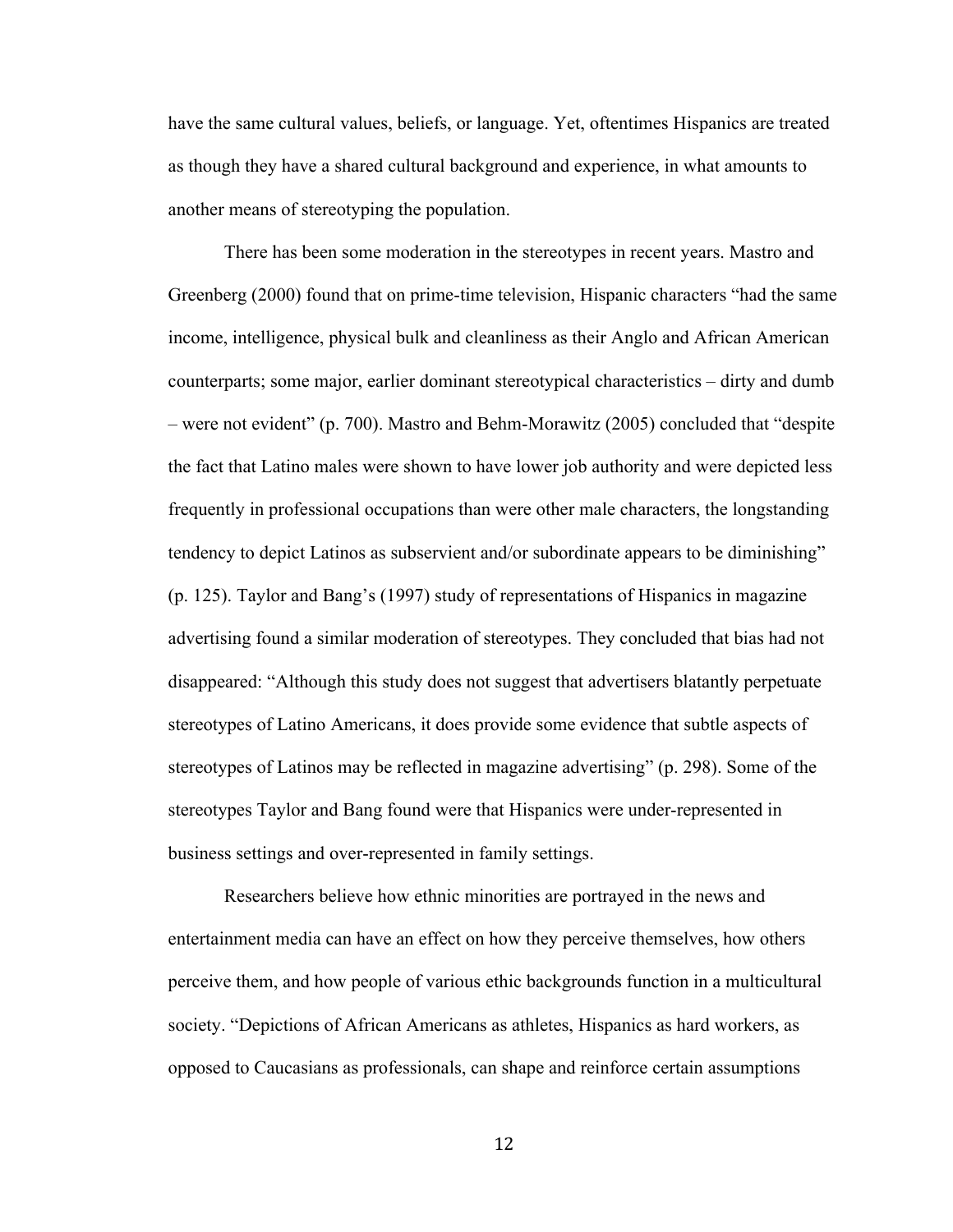about race" (Bristor, Lee, & Hunt, 1995). The impact of stereotyping and underrepresentation in the media is believed to be greatest when media consumers have little contact with people of other races (Pallais, 2006, p. 17). Multiple theories have been used to describe the effects that exposure to mass media can have on the perceptions of media consumers. Those theories include expectancy theory, social learning theory, social identity theory, cultivation theory, and agenda-setting theory.

Taylor and Bang (1997) examined how Hispanics are represented in advertising and expressed concerns about how under-representation and stereotypes impact the cultural adaptation process of Hispanic Americans. To explain how this might happen, they utilized the expectancy theory, which predicts that people are likely to behave in ways that align with perceived expectations. To the extent that Hispanics rely on the media "for the transmission of ideas, information, and values, stereotyped media portrayals can serve to build expectations and may, in turn, contribute to social problems such as prejudice or inequities in educational and occupational opportunities" (p. 286). Media stereotypes of Hispanics as uneducated, for example, may contribute to a belief among Hispanic youngsters that it's socially acceptable for them to drop out of school at an early age. As a result, they may be more likely to leave before completing high school (Taylor & Bang, 1997).

In their investigation of how ethnic minorities are presented in children's television commercials, Bang and Reece (2003) used Albert Bandura's social learning theory to discuss the potential impact of stereotypes. Social learning theory acknowledges that much learning can occur through the observation of others. These observations can occur in person or through media consumption (Severin & Tankard, 2001). According to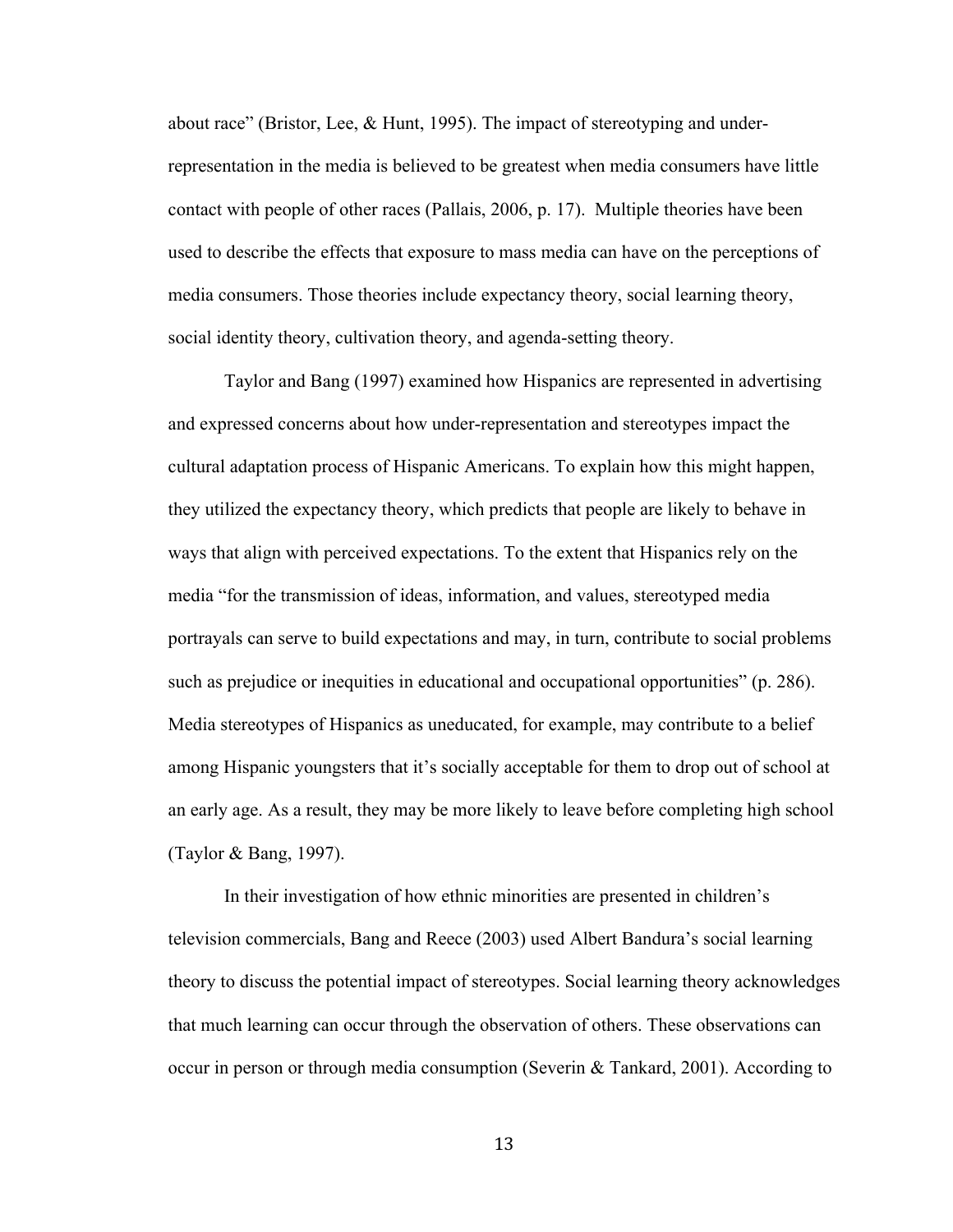social learning theory, the finding of Bang and Reece that commercials rarely show ethnic minorities without a Caucasian model but frequently feature only Caucasians has implications for all children. "If children learn to behave in a certain way by watching other people behave, as social learning theory suggests, children of color in particular may not have as many opportunities to learn about interaction within their groups" (p. 62). Caucasian children who only see people of color interacting in groups that include Caucasians may be led to "believe that other ethnic groups are just like them, and thus fail to respect differences that exist among other ethnic groups" (p. 62).

Some researchers have found evidence that the media contribute to a person's sense of self by helping to identify and define group membership and norms (Mastro & Behm-Morawitz, 2005; Mastro, Behm-Morawitz, & Kopacz, 2008; Mayorga, 2007). Social identity theory suggests that individuals achieve a positive "sense of social identity from groups that are admired and identified with" (Severin & Tankard, 2001, p. 192). People who feel they are a part of a group attempt to adhere to social group behavioral norms. Group membership provides positive reinforcement to individuals through comparisons of in-groups and out-groups. In other words, people look for ways that their groups compare favorably to other groups, which serves to boost self-esteem (Mastro  $\&$ Behm-Morawitz, 2005). Media portrayals of various ethnic and social groups play a role in this process when media content becomes "part of the ongoing negotiation of identity and social standing in relation to others by creating and supporting group-based characteristics which might be used in real-world social comparisons" (Mastro & Behm-Morawitz, 2005, p. 112).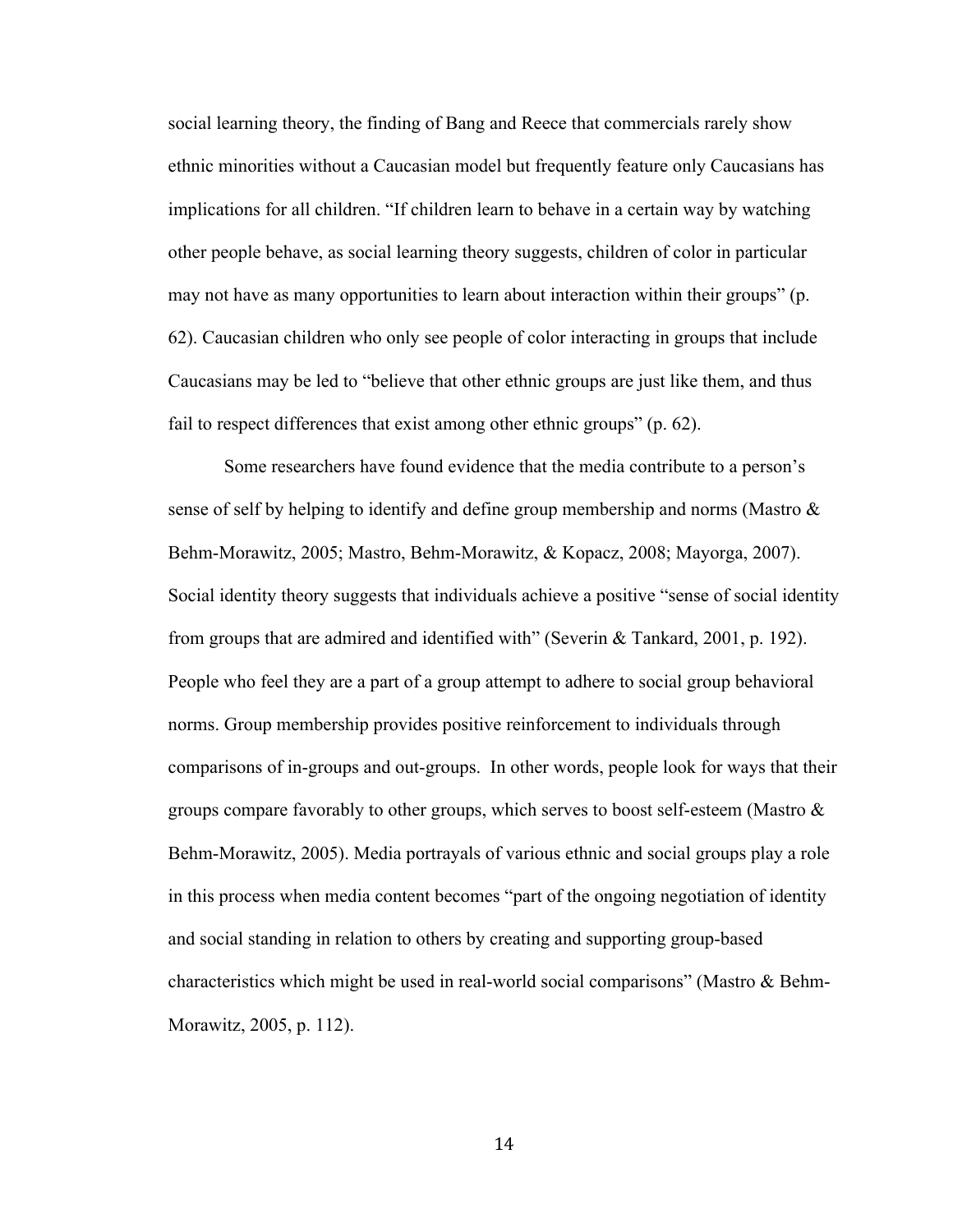A 2008 study by Mastro et al. provided support for the idea that individuals use media content to define groups and make group comparisons. In their study of the impact of exposure to television portrayals of Hispanics, they found that "discriminatory responses to media content are more likely to occur when the content allows this reaction to be rationalized as unrelated to race" (p. 17).

Cultivation theory has also been used to explain how media's repeated use of stereotypes and under-representation of ethnic groups can influence media consumers' viewpoints. The basic premise of the theory is that "massive exposure to television's reconstructed realities can produce perceptions of reality that are very different from those held by people who watch less television" (Cohen & Weimann, 2000, p. 111). Some researchers have found cultivation effects differ according to program type. For example, researchers have shown that an emphasis on crime in local news can contribute to an increase in fear of crime by regular viewers of local news programming (Romer, Jamieson, & Aday, 2003). Likewise, a study of the viewing habits of Israeli youth suggested that regular viewers of sitcoms "tend to see the world in less gloomy eyes" than other television viewers (Cohen & Weimann, 2000, p. 108). Such findings led the researchers to suggest a revision of the concept of cultivation that recognizes variations according to program type and viewer characteristics: "The viewing of some genres by some viewers has some effects on some beliefs" (p. 109).

In their 2005 study, "Latino Representation on Primetime Television," Mastro and Behm-Morawitz expressed concern about a possible cultivation effect from television stereotypes of Hispanics. They concluded that an "adherence to numerous unrealistic and demeaning depictions of Latinos on primetime appears to persist. As such, the potential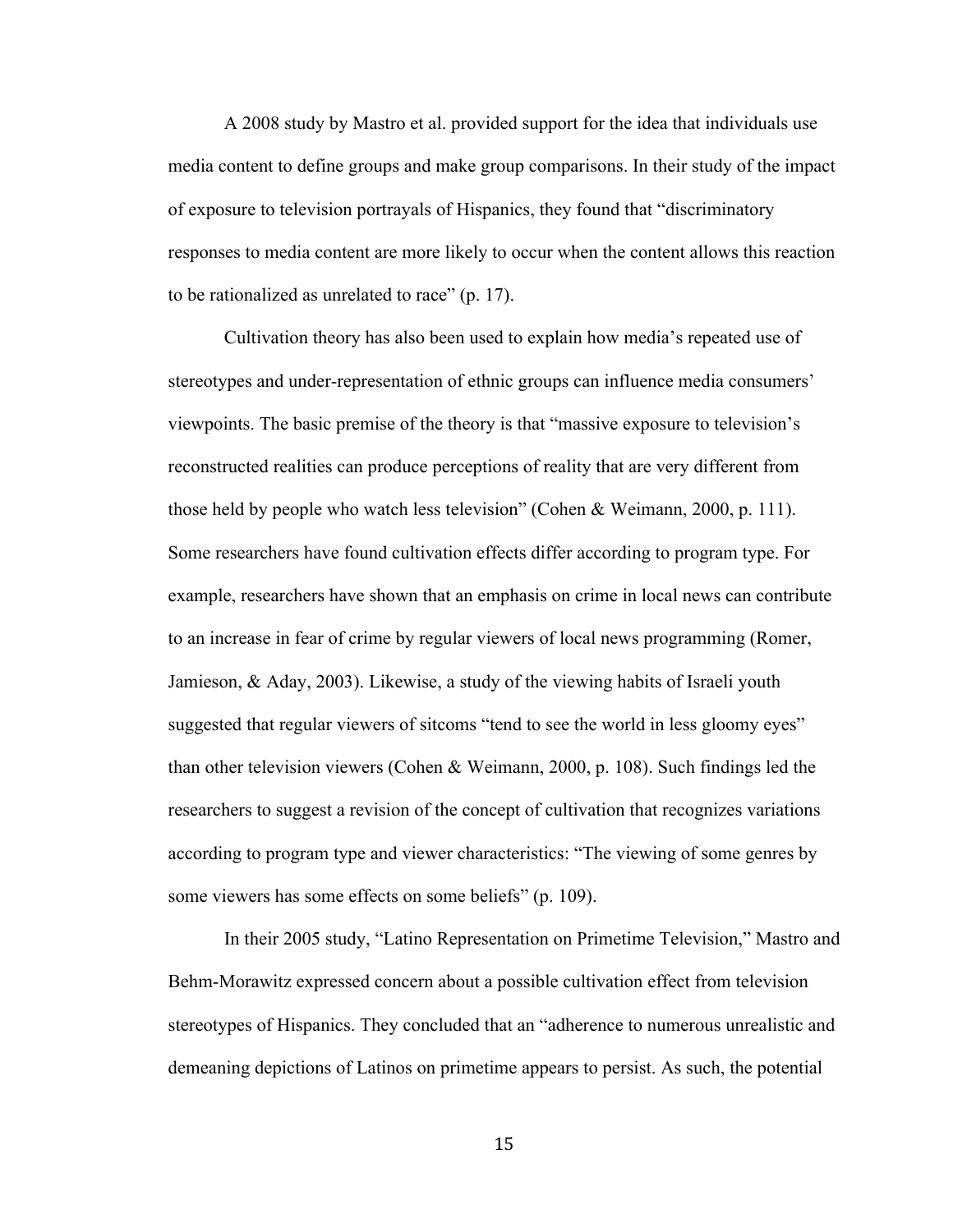for cultivating harmful racial perceptions, which may be used in subsequent interracial interactions, is considerable" (p. 126). A follow-up study in 2007 by Mastro et al. examined the possible cultivation effects of television programming with regard to perceptions of Hispanic criminality, intelligence and work ethic. They made two discoveries. First, the results demonstrated that "the relationship between perceptions of television portrayals of Latinos and real world evaluations of Latinos is stronger" for people who watch more television (p. 357). In other words, the more television programming consumed by white subjects, the more their perceptions reflected characterizations provided on television. Additionally, they found these effects could be moderated when subjects had high levels of interracial contact with Hispanics.

Two related media-effects concepts – agenda setting and framing – specifically address how the decisions journalists make in their news reporting influence media consumers. The main premise of agenda-setting theory is that by choosing to report on some issues and not others, the media influence public perception of the importance of these issues. Severin and Tankard (2001) described the agenda-setting effect as the ability of the media to "direct our attention to certain problems or issues" through repeated news coverage of those issues (p. 219). Framing looks beyond the media's influence on what people think about and postulates that media can influence how people think about issues in the news by "selecting [and ignoring] some information about an event or issue and making some of that more [or less] salient in a story" (Aday, 2006, p. 770). According to Entman (1993), frames define problems, diagnose causes, make moral judgments, and suggest remedies – functions that go well beyond simply setting the public's agenda (p. 52). In both agenda setting and framing, "communicators make conscious or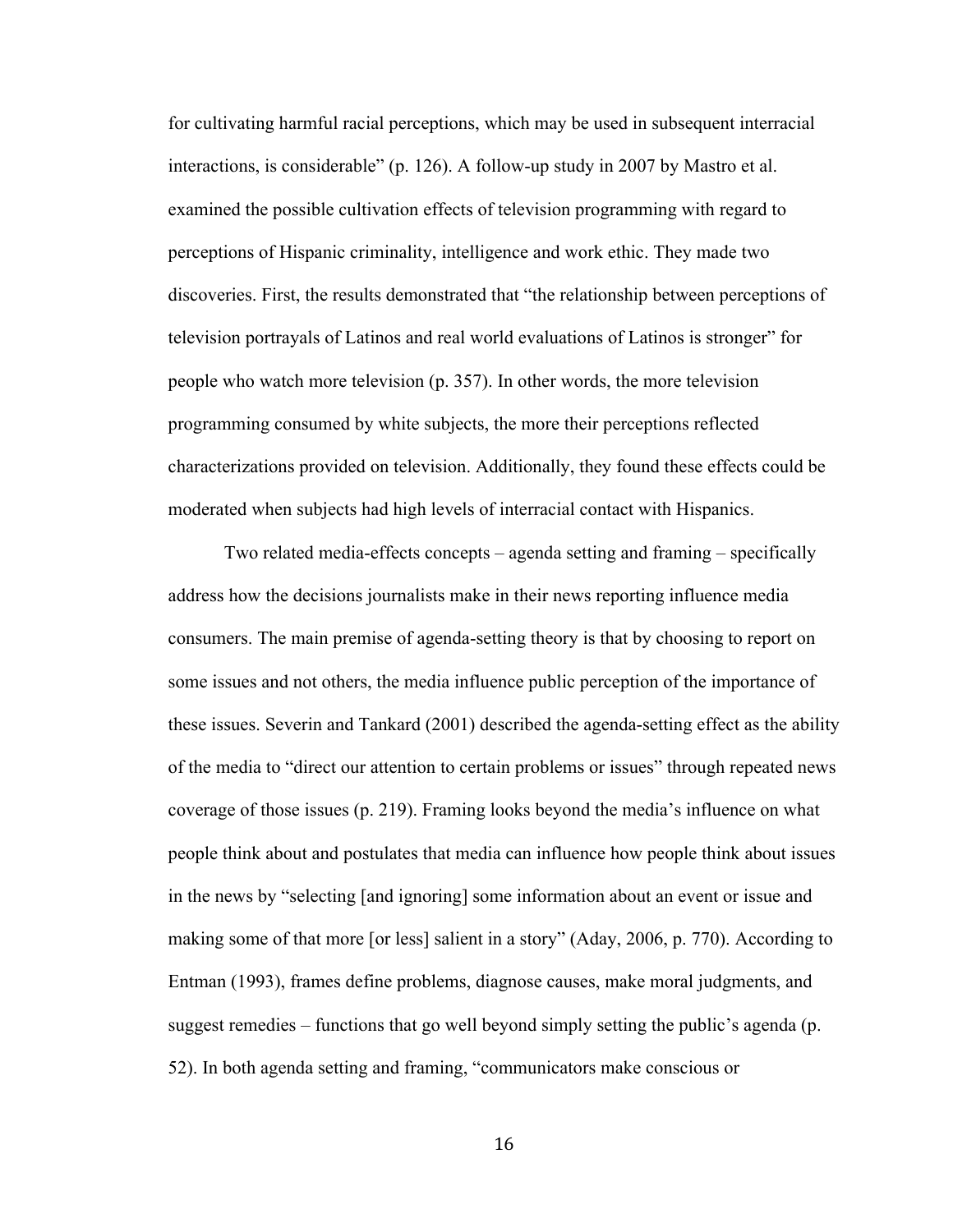unconscious" judgments that strongly influence what they communicate to their audiences (Entman, 1993, p. 52). These judgments are shaped by a variety of factors including accepted journalistic practices, influence from interest groups or sources, and the belief system of individual journalists (Scheufele, 1999, p. 115). When these factors are taken into consideration, it is easy to see how the race of the sources and the journalist could influence what is reported [agenda setting] and how it is reported [framing].

Miller and Wanta (1996) examined whether race could play a mitigating factor in the agenda-setting process and asked if minority audiences would experience the same agenda-setting effects as a white audience. Considering the fact that mainstream media tend to "present the news from a white male perspective" and "minority populations tend to use newspapers less than whites," they expected to find different issue priorities for minority populations than whites (p. 914). Despite this expectation, their study found no difference in agenda-setting effects on whites and minorities. "Issue agendas, as well as susceptibility to agenda-setting effects, were very similar across racial groups. Minorities and whites appear to have processed issue salience cues transmitted through the news media at extremely similar degrees" (p. 920).

Still, Miller and Wanta (1996) found some differences between minority populations and whites in perceived salience of issues that received little attention from the mainstream media. They found that minorities in Tampa saw the issues of AIDS, homelessness, and government responsiveness as being more important issues than did whites in the community. Similarly, minorities in Eugene, Oregon, rated drug abuse as a much more important issue than whites did. These differences suggest both omissions in media coverage and possible areas for future research. Miller and Wanta suggested one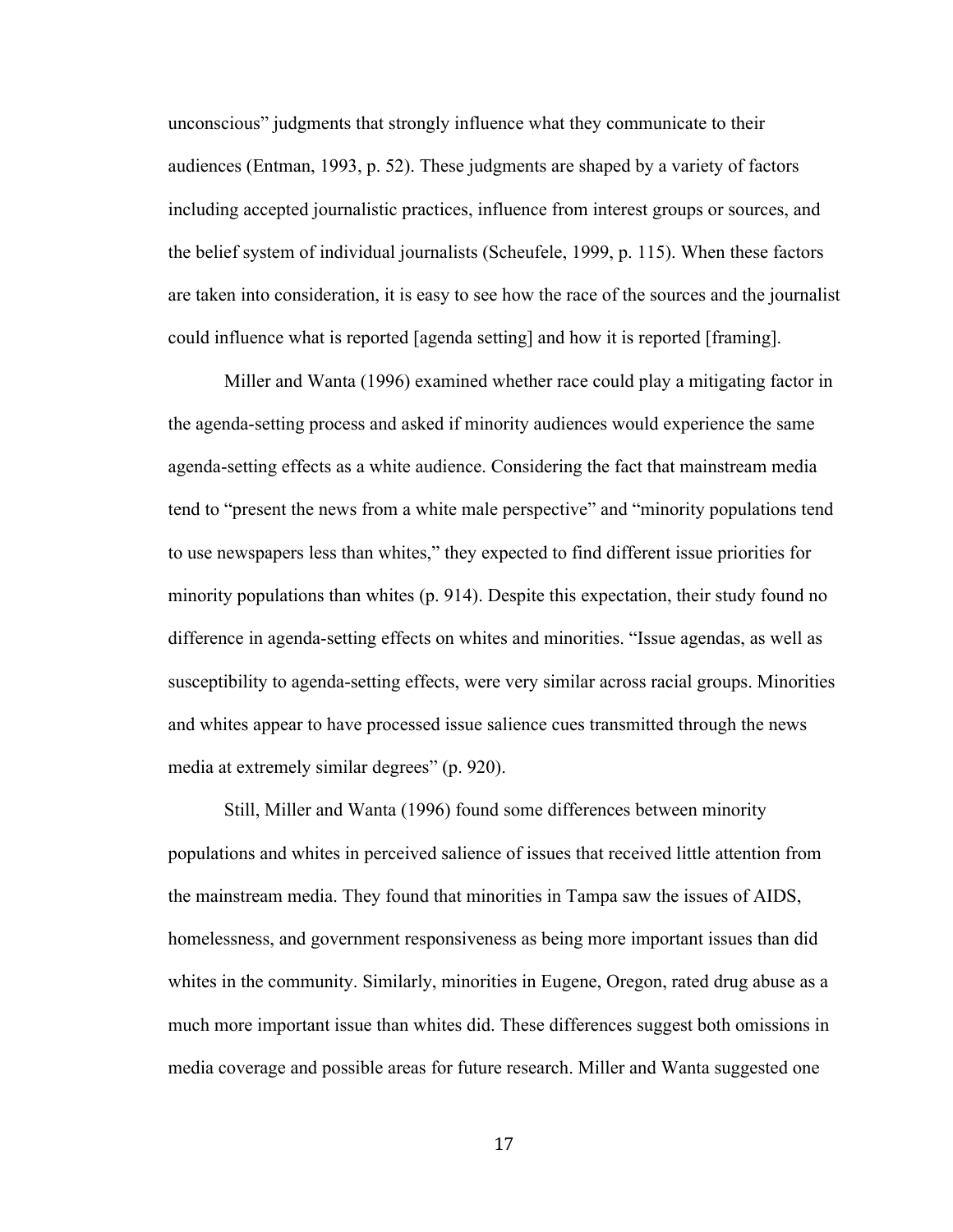possible area for investigation – story framing – to explain why minorities in Eugene considered drug abuse to be an important issue in the community despite low crime rates. "While the drug issue receives relatively little coverage in Eugene because of the low crime rate there, when drug stories do appear, the stories may be often framed as a problem facing only the minority population" (p. 923).

Vincenty Heres (2003) used the agenda setting theory as the theoretical framework to examine how the media have reported on Hispanics in American society and the possible effects of that coverage. The study found that over a two-week period in November 2002, ABC's *World News Tonight with Peter Jennings* and NBC's *Nightly News with Tom Brokaw* featured a total of eight Hispanic-related stories (p. 30). *The New York Times* and *The Washington Post* were similar in the number of articles focusing on Hispanics, with 13 in *The New York Times* and 15 in *The Washington Post* (p. 48). Vincenty Heres was concerned about the impact of the omission of Hispanic viewpoints and concerns from popular media outlets. According to the agenda setting theory, such omissions would make it less likely that Hispanic issues and concerns would rank very highly on the public agenda. Vincenty Heres concluded that "this is hurting Hispanics in their development as productive citizens because the mainstream media are not helping in their integration to society" (p. 58).

While agenda-setting research concerns itself with a quantitative accounting of what is reported in the media, framing research focuses on the qualitative aspects of how something is reported (Aday, 2006, p. 767). In agenda setting, issues and topics that are reported about become more salient or "noticeable, meaningful, or relevant" to media consumers. Frames, on the other hand, "highlight some bits of information about an item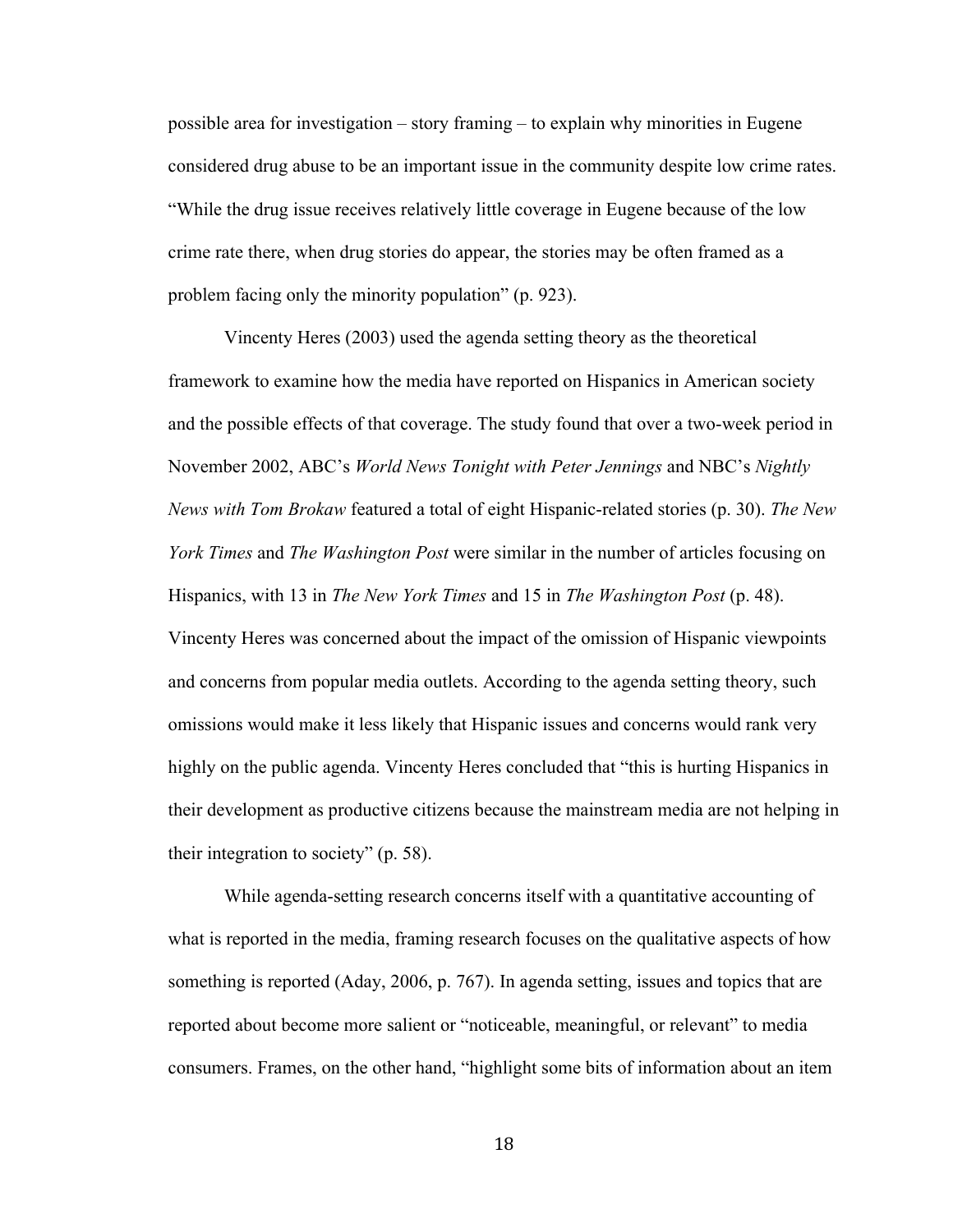that is the subject of communication, thereby elevating them in salience" (Entman, 1993, p. 53). Entman defined frames as "mentally stored clusters of ideas that guide individuals' processing of information" (p. 53). Within news stories, frames serve as "maps" created by reporters and editors that "serve to structure the public debate" and influence media consumers' opinions about the topic (Terkildsen & Schnell, 1997, p. 881).

For example, an article about drilling for oil in the Arctic could be framed as an environmental issue in which concerns about the impact on wildlife and the wilderness dominate the news report. An alternative frame for an article on the topic could be to emphasize the potential economic benefits of drilling the Arctic (Shen, 2004). Similarly, a story about a Klu Klux Klan rally could be framed as a free speech issue or as a potential disruption of public order (Nelson, Clawson, & Oxley, 1997). Such frames can "influence opinion by suggesting which of many, possibly conflicting, considerations should predominate" (Nelson & Oxley, 1999, p. 1059).

Studies have shown that frames do not have uniform effects on all media consumers. Shen (2004) and Entman (1989) maintain that framing effects can be moderated by individuals' existing viewpoints. According to Shen (2004), "individuals were more likely to activate frame-relevant thoughts and change attitudes when news frames resonated with their issue schemas" (p. 400). Entman (1989) also suggested that "ideological leanings affect responses to specific media reports" to such a degree that people with different ideological perspectives "may read the same message differently" (p. 351).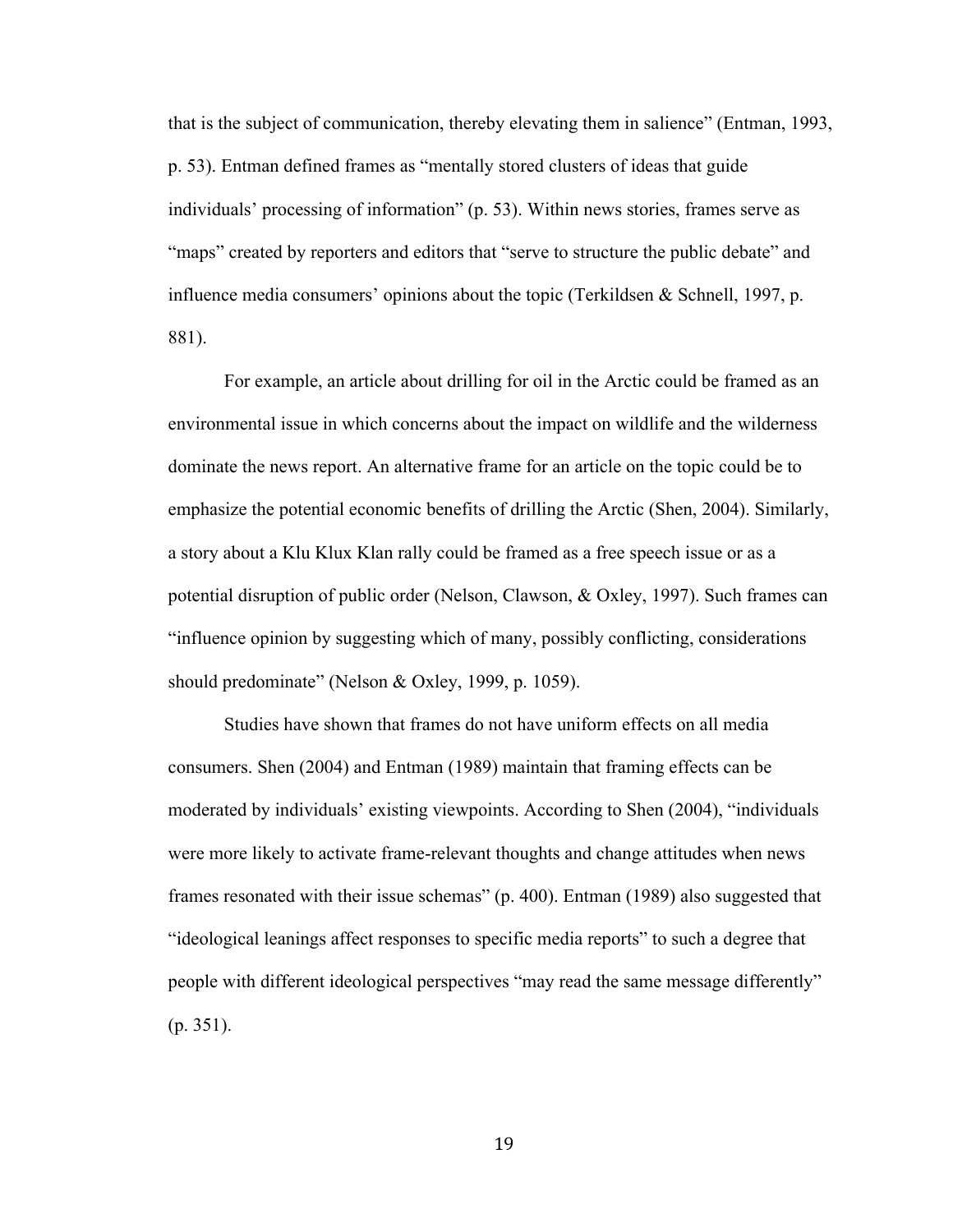Shen demonstrated this experimentally with regard to two specific news topics, stem cell research and Arctic drilling. The news frames utilized in Shen's experiment did not have the same effect on every subject. In relation to stem cell research, the ethical news frame generated more ethical thoughts among subjects whose previously held viewpoints aligned with the ethical frame than those who had previous viewpoints that aligned with the benefit frame. Similarly, when the Arctic drilling article was cast according to the environmental news frame it elicited more environmental thoughts among subjects whose previous viewpoints aligned with the environmental frame than those whose viewpoints aligned with the economic frame (Shen, 2004). These results led Shen to conclude that, "instead of relying on the media for whatever considerations are available, individuals may be selective in receiving and interpreting incoming news messages." In other words, individual characteristics can moderate framing effects.

Some studies that have examined race and ethnicity in media have used framing or framing-related concepts as a component of their research. Kraeplin (2008) examined "how two newspapers covered a series of racially motivated bombings that took place in Dallas, Texas, in 1950 to determine how race and culture affected news framing" (p. 74). The qualitative study compared coverage related to the bombings that appeared in *The Dallas Morning News*, the largest daily newspaper in the city, with coverage in *The Dallas Express*, a weekly newspaper established to serve African American members of the community. Differences in how the two newspapers framed coverage of the events were clear. Reports from *The Dallas Morning News* utilized what the researchers called a "police blotter frame" and a "value frame." The articles in the publication emphasized conflict and reported on the incidents "as discrete crimes, without references to the city's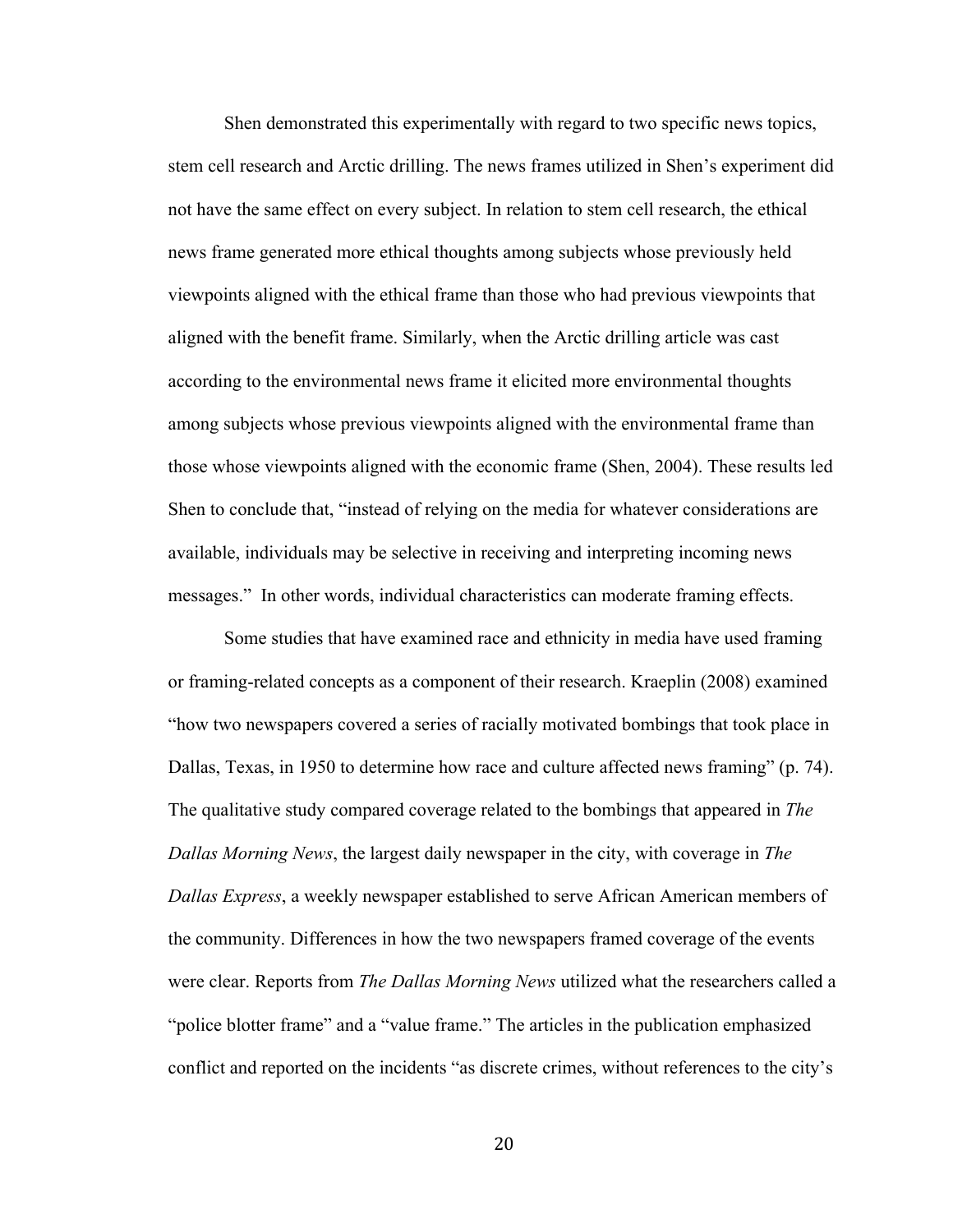black housing shortage that would provide readers with the underlying context to make sense of the violent acts" (p. 93). In addition, the articles in *The Dallas Morning News*  featured "quotations from public officials that suggested these officials supported and valued the concept of segregated housing" (p. 93), rather than questioning the practice of segregation. *The Dallas Express* took a vastly different approach. "The weekly's editors immediately established a connection between the violent acts and the city's housing shortage, a frame that suggests the value editors and readers alike placed on preserving the safety and property of the city's black residents" (p. 94). While the mainstream newspaper closely followed the journalistic norms of objectivity and relied heavily on official sources for its information, *The Dallas Express* "embraced advocacy in the interests of promoting community causes" and included criticisms of the city's public officials and the policies of segregation (p. 93).

Rather than examining how issues are framed in the news, Poindexter, Smith, and Heider (2003) studied how people of color are framed in local television news. The study reviewed a sample of newscasts aired in 1987 and 1989 through 1998 from 26 local television stations in 12 cities. It found that "black-focused stories (69%) were almost two and a half times more likely than White-focused stories (28%) to be about crime" (p. 531). On the other hand, discrimination and race-based stories made up less than 3% of the news coverage in the sample reviewed. Not only were whites over-represented in news coverage, "Latinos, Asian Americans, and Native Americans were virtually nonexistent as anchors, reporters, subjects, and sources" (p. 533). The authors of the study suggested their findings supported other research that suggests a "split system" exists in which "whites were framed one way and other racial-ethnic groups, if covered at all,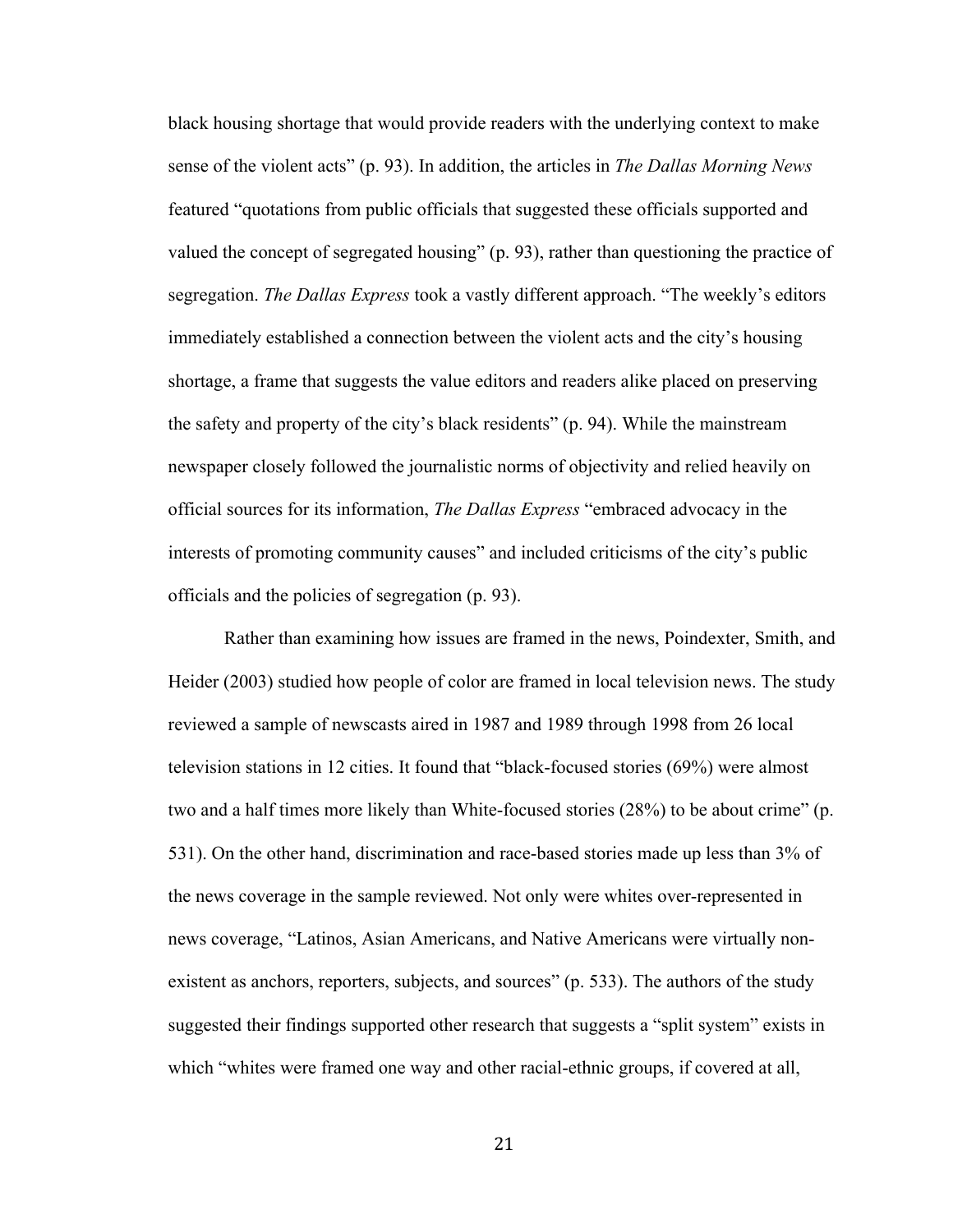were framed another way" (p. 534). Such practices are a concern because frames of this nature influence public perceptions of people of color and help to define public debate on a variety of issues, thereby contributing to "how non-Blacks feel about equality, fair pay, or affirmative action" (p. 527).

Gilens (1996) investigated how mainstream newsmagazines have portrayed poverty as it relates to race. Although the study did not cite framing research, Gilens examined a number of different ways to frame poverty and addressed the possible effects of utilizing those frames. The study found that newsmagazines depict poor people as being African American 62 percent of the time, more than double the actual rate of 29%. In addition, the study looked at portrayals of the poor according to story topic. The topics were grouped into "sympathetic topics such as poor children and education for the poor and unsympathetic topics such as public welfare" (p. 526). Once again, Gilens found the same inaccurate depictions of African Americans within these frames. "African Americans are seldom found in the pictures of the most sympathetic subgroups of the poor. … In contrast, we find far too many African Americans in stories on the least favorable subgroup of the poor" (p. 536). The impact of framing poverty and race in this matter was of great concern to Gilens. "The poverty population shown in newsmagazines – primarily Black, overwhelmingly unemployed, and almost completely nonelderly – is not likely to generate a great deal of support for government antipoverty programs among white Americans" (p. 537).

#### **Method**

This study used agenda setting and framing as its theoretical framework for an investigation of how minority staffing levels at a newspaper influence news coverage of a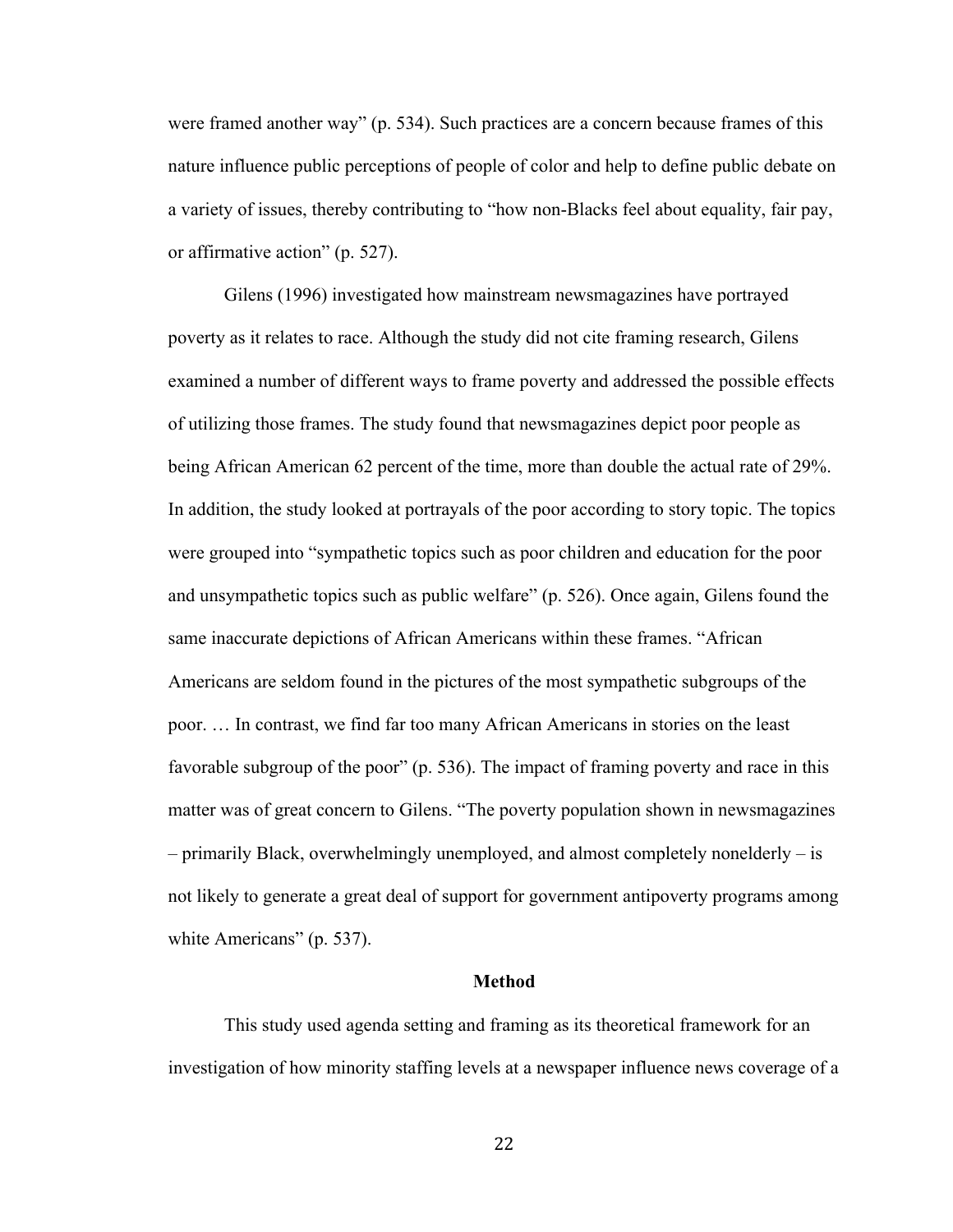minority-related issue, specifically the nomination and confirmation of the nation's first Hispanic Supreme Court Justice. The first comparison was at the agenda-setting level, measuring how often the issue was reported and how prominently stories on the topic were displayed.

RQ1: Did newspapers with high levels of minority staffing provide more frequent and more prominent coverage of the nomination and confirmation of Supreme Court Justice Sonia Sotomayor than did those with low levels of minority staffing?

Additional comparisons were made according to the frames utilized by the publications, examining both the story lines reported in the publication and whether those stories were cast in a positive or negative manner.

RQ2: Were staff-written stories about the nomination and confirmation of Sotomayor framed differently in newspapers with higher levels of minority staffing than in newspapers with low levels of minority staffing? RQ3: Was there a difference in how the staff-written stories about the nomination and confirmation of Sotomayor were cast with regard to tone (positive, negative, or neutral) in newspapers with high levels of minority staffing and in newspapers with low levels of minority staffing?

Finally, this study investigated whether there were other differences in the stories published in the two types of newspapers, examining both story type (news, feature, editorial and analysis) and how race was addressed, whether it was mentioned and whether it was a point of emphasis.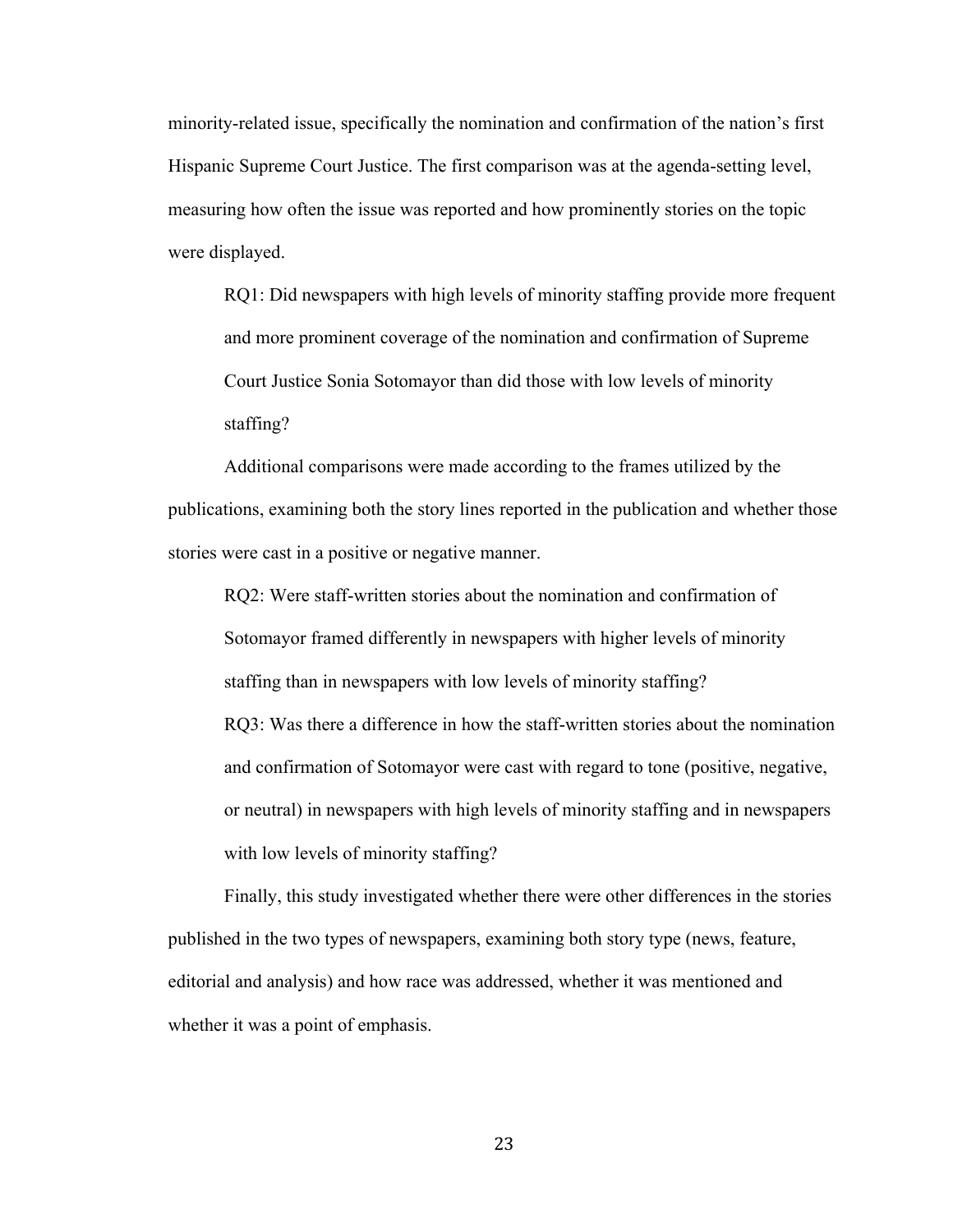Previous studies suggest that minority hiring could have an impact on news reporting. For example, Kraeplin (2008) found that the mainstream media and ethnic media used substantially different frames to report on the same race-related issue: "While, with a few exceptions, each newspaper's facts may have been accurate, because of the different frames they chose, the two media supplied very different narrative accounts of the events and what they meant to the community" (p. 94). Kraeplin attributed some of the difference to the fact that the mainstream publication relied heavily on traditional, objective news reporting practices, while the ethnic publication took on an advocacy role on behalf of the minority community. Still, such differences might not emerge in this study when comparing coverage from mainstream media outlets that adhere to the same objective news reporting practices.

A content analysis of newspaper articles about the nomination and confirmation of Sonia Sotomayor to the Supreme Court was selected as the primary method of this study, in part, because of concerns about the potential for error in replicating other methods of analyzing how newspapers report on minority populations. As demonstrated in the literature review, the vast majority of previous studies have focused on source or subject diversity by counting how often people from various minority populations are included in news reports, advertisements or entertainment programming.

Some methods used by previous researchers to identify minority subjects depicted in the media include analyzing skin tone from photographs and searching for ethnicidentifying terms in news stories such as references to nationality. Mayorga (2007) acknowledged the difficulty in identifying race as part of the coding process when he wrote: "There are no established procedures for the identification of Hispanic/Latino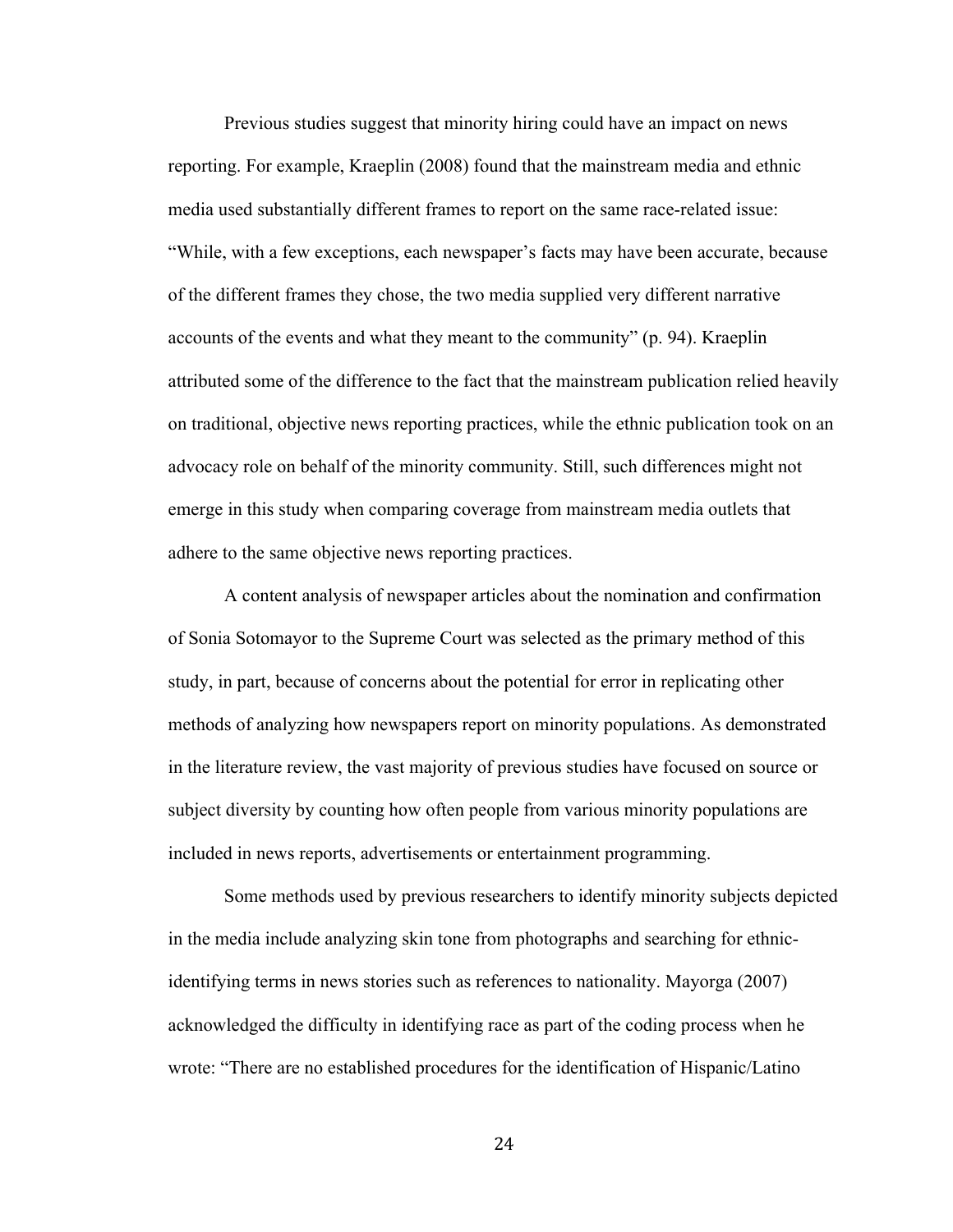characters and models. Thus, coding processes sometimes rely on the assumption that Hispanics/Latinos can be identified by their accent or simply at face value" (p. 25). Skintone analysis could easily result in under-representation of ethnic groups whose members could be perceived to be members of other groups, including Caucasian. Bang and Reece (2003) recognized this issue in their efforts to study how minorities are represented in television advertising. They wrote: "It should be noted that the low representation of Hispanics might be partly due to coding difficulties. … Although many Hispanics can be easily identified based on appearance or other information provided in an ad, some Hispanics can be perceived to be Caucasians, or some other ethnic group, especially by non-Hispanic members of society" (p. 61).

The problem of accurate coding is further complicated when analyzing newspaper content, which is primarily textual. It is no longer common practice for newspaper reporters to state the race of the people they identify in their news articles, as Pease (1989) noted in his study comparing how the *Columbus Dispatch* reported on race in 1965 and 1987. "As society changed, there became less tendency to identify people in news items by their race, which might result in fewer items in the 1987 sample that were identifiably about minorities. … Standards of newspaper journalism in the 1980s preclude any mention of race or ethnicity in most breaking news stories except in extraordinary circumstances" (pp. 33-34). Most newspapers now have policies that restrict reporters from mentioning race in a story unless race is somehow relevant to the article. As a result, searches for race identifiers in newspaper articles tend to provide results that include stories generally associated with race, such as immigration and government policy articles, or stories where race may be relevant for identification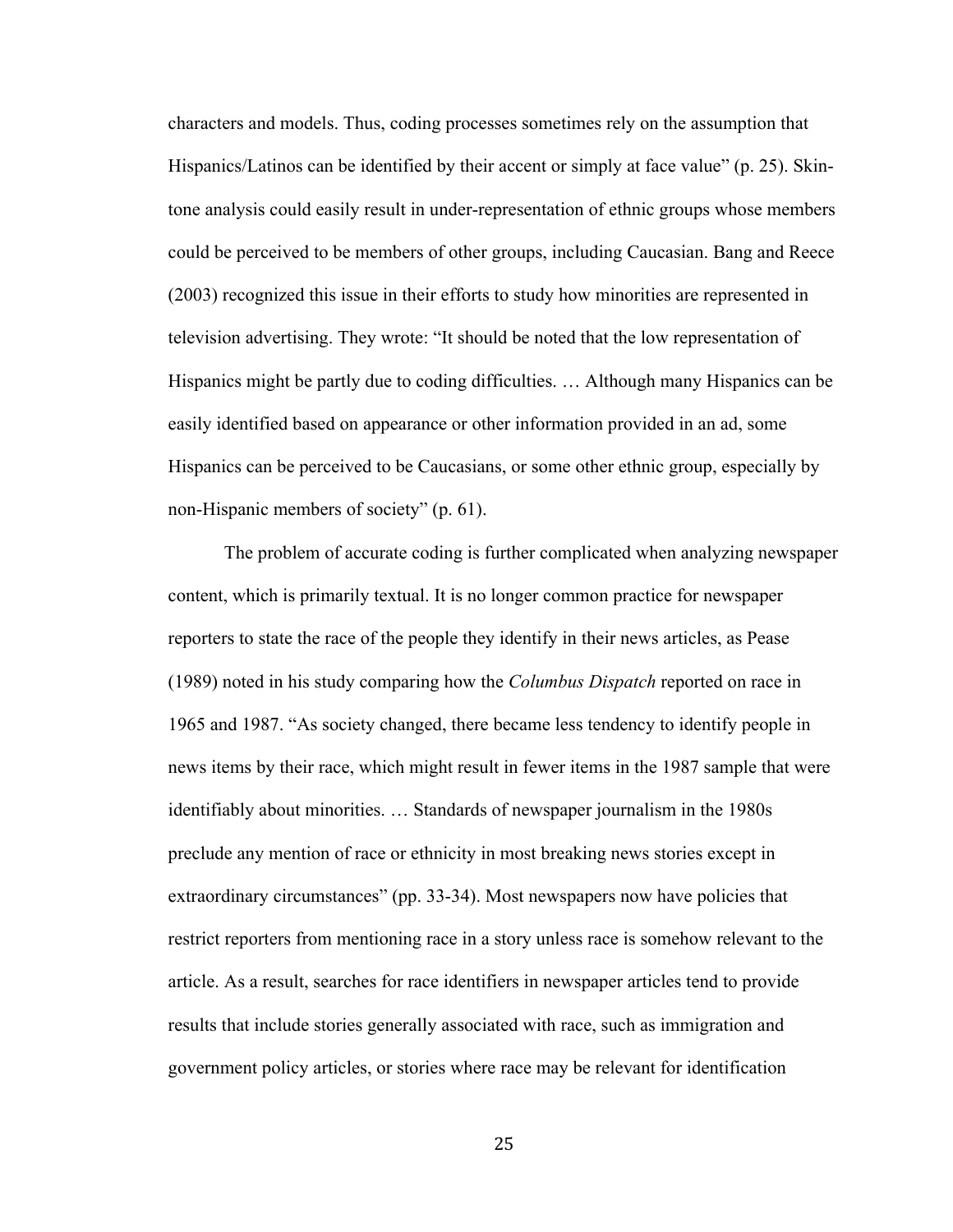purposes, such as crime reporting or feature articles on cultural activities. Such industrywide practices, though positive, could contribute to a perception that minority populations are omitted from every-day stories and skew the results of any study that makes comparison on the basis of a simple head count.

Another concern about studies that focus solely on source diversity is that this approach fails to measure content diversity. Voakes, Kapfer, Kurpius, and Chen (1996) wrote: "This method captures diversity at a superficial level; it is entirely likely that a medium with tremendously diverse formats can present the news from the same, narrow frame of reference" (p. 583). In other words, studies that measure how frequently minority populations are represented fail to recognize that these representations might all be from the same, predominantly white perspective. One way to measure content diversity is through a framing analysis. Some studies have used framing as a way to compare media coverage of various groups. Devitt (2002) used framing to compare how newspapers reported on male and female gubernatorial candidates. He found female candidates received less issue coverage and more personal coverage than did male candidates. Kraeplin (2008) examined the different frames a mainstream daily newspaper and an ethnic newspaper used in their coverage of a series of racially motivated bombings that took place in Dallas in 1950. The different frames the two publications used to report on the events "represented the distinct cultural values and political and economic interests" of both publications' readers and were influenced "by each medium's unique professional and institutional influences" (p. 93). In both studies, the analysis of frames proved to be an effective method of comparison. On the basis of those findings, it is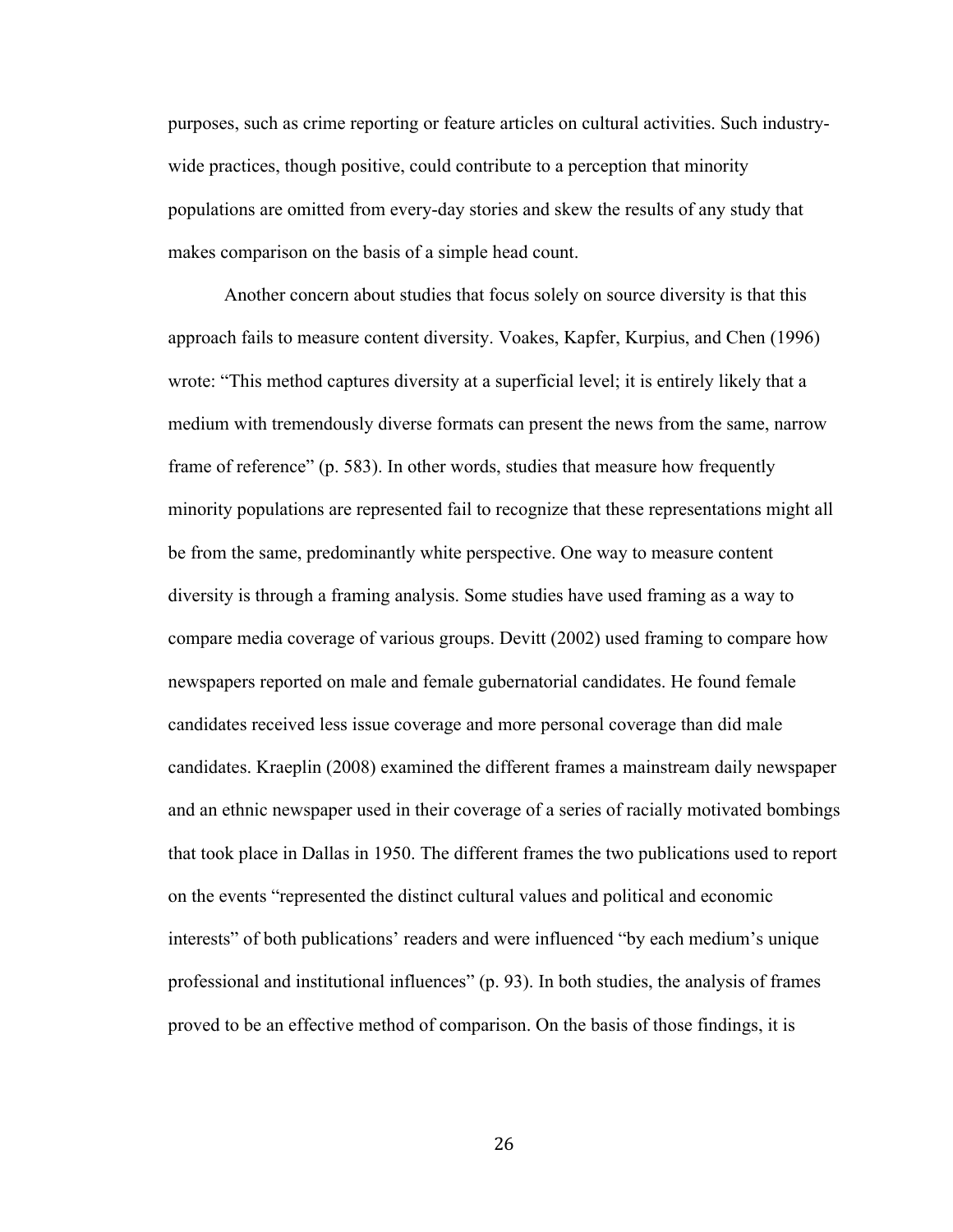expected that a similar frame analysis will provide a useful comparison of media coverage in this investigation.

The 2009 nomination and subsequent confirmation of Sotomayor to the Supreme Court is an appropriate topic of investigation for a variety of reasons. One reason is the historical context of Sotomayor's selection. A daughter of Puerto Rican immigrants, she became the first Hispanic Supreme Court justice and only the third woman to serve on the Court. Another reason is that in recent years the Senate's judicial confirmation process has become highly political and confrontational. Her nomination was President Obama's first Supreme Court nomination, which resulted in additional scrutiny from the media. The entire nomination and confirmation process lasted from May 2009 through early August 2009, when she was sworn in. Throughout the process, multiple story lines played out, providing news outlets with several opportunities to make editorial judgments that could result in emphasizing one story line over another. Although Sotomayor's credentials were comparable to previous Supreme Court nominees, her nomination was not without controversy. She was graduated summa cum laude from Princeton University, was graduated from Yale Law School where she edited the *Yale Law Journal*, worked for the Manhattan district attorney's office, joined a private law firm, became a Federal District Court judge in 1992, and was elevated to the  $2<sup>nd</sup> U.S.$  Circuit Court of Appeals in 1998 (Thomas, Taylor, & No, 2009). Prior to her confirmation hearings, Sotomayor's Republican critics brought attention to comments she made during a public speaking engagement in 2001 in which she suggested that "a wise Latina woman would usually reach better conclusions than a white man" (Davis, 2009). This statement became the primary focus for critics of her nomination and provided another opportunity for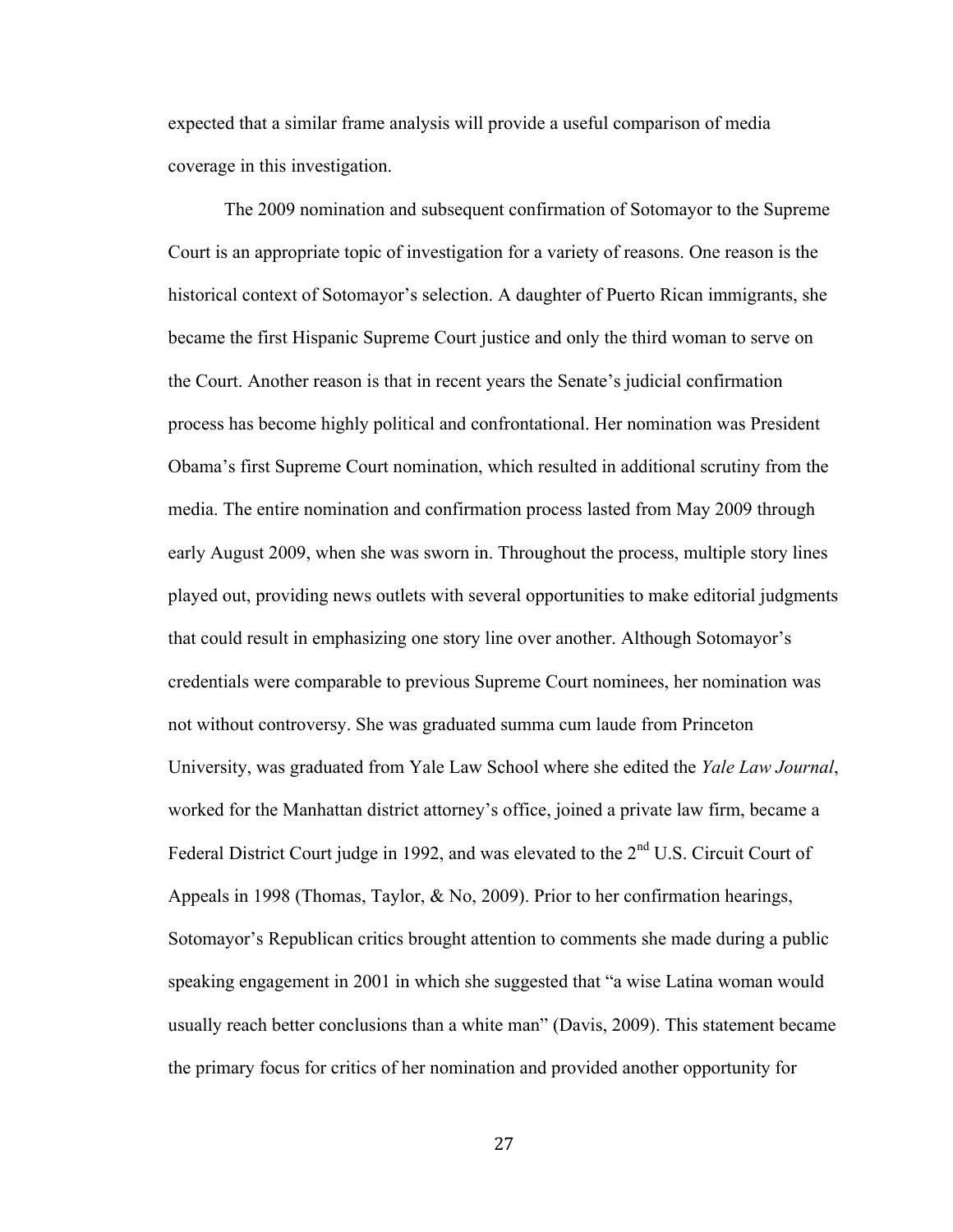varied media coverage. In addition, her views on abortion and gun ownership rights became topics of public debate.

The independent variable in this study was minority employment. Eight newspapers with a circulation between 100,000 and 250,000 were selected for this study, four with high levels of minority employment and four with low levels of minority employment. Publications of this circulation size were selected because they likely have a large enough staff to report on topics of national interest without relying completely on articles provided by the Associated Press or other news services. In addition, a greater range of minority employment exists at newspapers of this size than newspapers with higher circulation.

Levels of minority employment were determined using the ASNE Newsroom Employment Census for 2009. The annual ASNE Newsroom Employment Census reports a total for minority employment from each responding newspaper as well as the breakdown according to whether the employees are Asian American, Black, Hispanic, or Native American. These minority categories are the same ones used by the U.S. Census Bureau and allow the ASNE to make direct comparisons to other Census Bureau data. Newsroom employees include newspaper employees in four broad categories: supervisors; copy editors, layout editors, and online producers; reporters; and photographers, artists, and videographers. The ASNE has tracked the overall minority employment at newspapers since 1978 and began listing the percentage for each minority group in 2006.

This study examined the impact of overall minority employment on news coverage rather than the employment level of a specific ethnic group, primarily because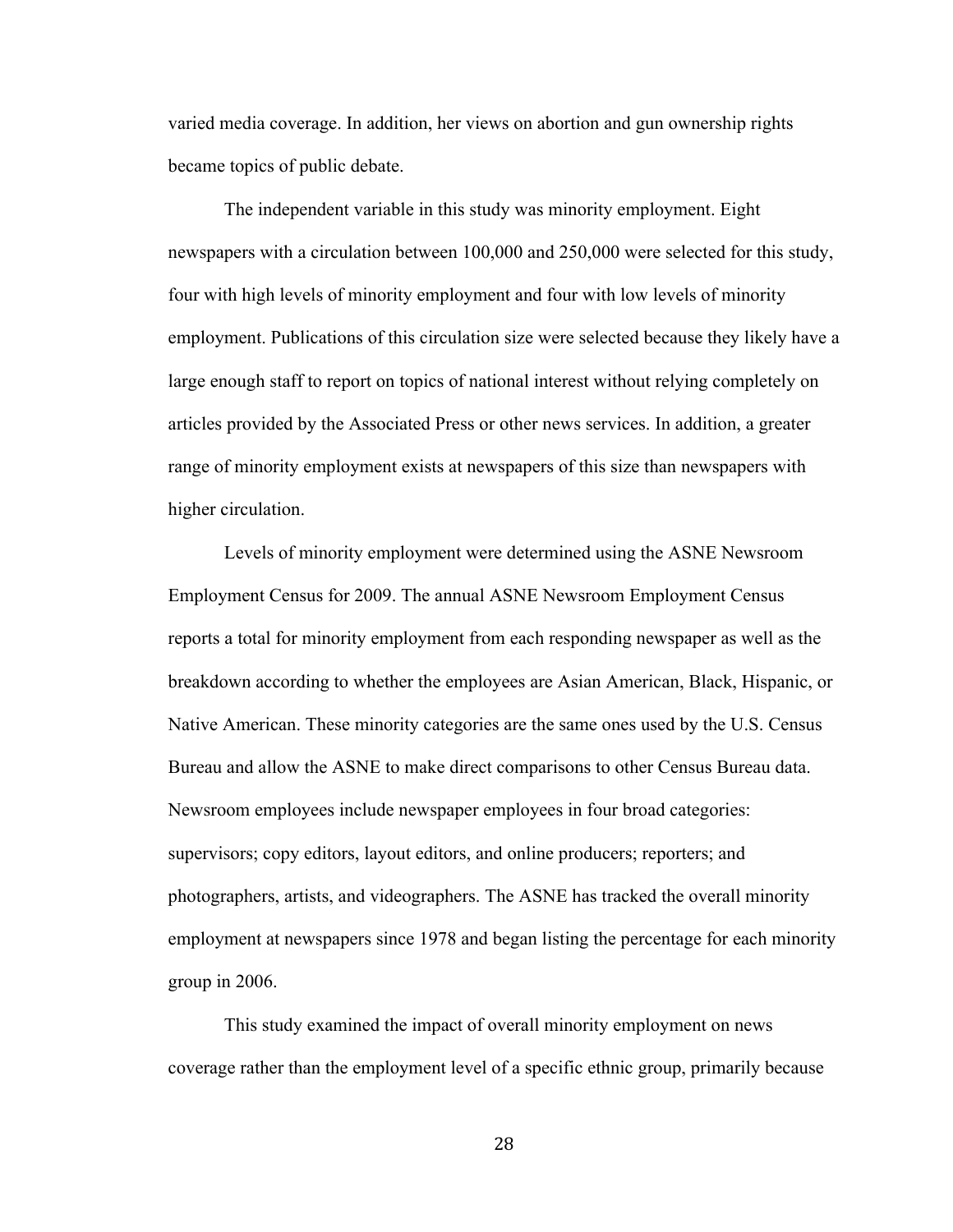overall minority employment at newspapers has been the main emphasis of the ASNE. "The survey is a tool ASNE uses to measure the success of its goal of having the percentage of minorities working in newsrooms nationwide equal to the percentage of minorities in the nation's population by 2025" (American Society of News Editors, 2009). Ethnic minorities constituted 33% of the population of the United States in 2009, but only 13.4% of the employees at daily newspapers throughout the nation, according to the 2009 ASNE census. Approximately 65% of all daily newspapers in the nation respond to the ASNE census each year. The ASNE reported that 941 of the 1,405 nation's daily newspapers responded to the census in 2009, a response rate of 66.3%.

Daily newspapers examined in this study were selected from those with a Sunday circulation between 100,000 and 250,000, as reported in the 2009 edition of the *Editor and Publisher International Yearbook*. Of those newspapers, the 56 whose editors responded to the 2009 ASNE census were ranked according to level of minority employment. Four selections were made from the 15 newspapers with the highest level of minority employment within the group, and four selections were made from the 15 newspapers reporting the lowest level of minority employment. Newsroom employment of ethnic minorities ranged from 17.1% to 24.4% among newspapers selected to represent high minority employment and from 4.3% to 6.8% among those representing low minority employment.

 In order to control for extraneous variables, this study incorporated a matched sample. Newspapers were matched according to geographic region represented and political perspective of the publication. The geographic regions used in the study were four of the five regions recognized by the U.S. Census Bureau: West, South, Midwest,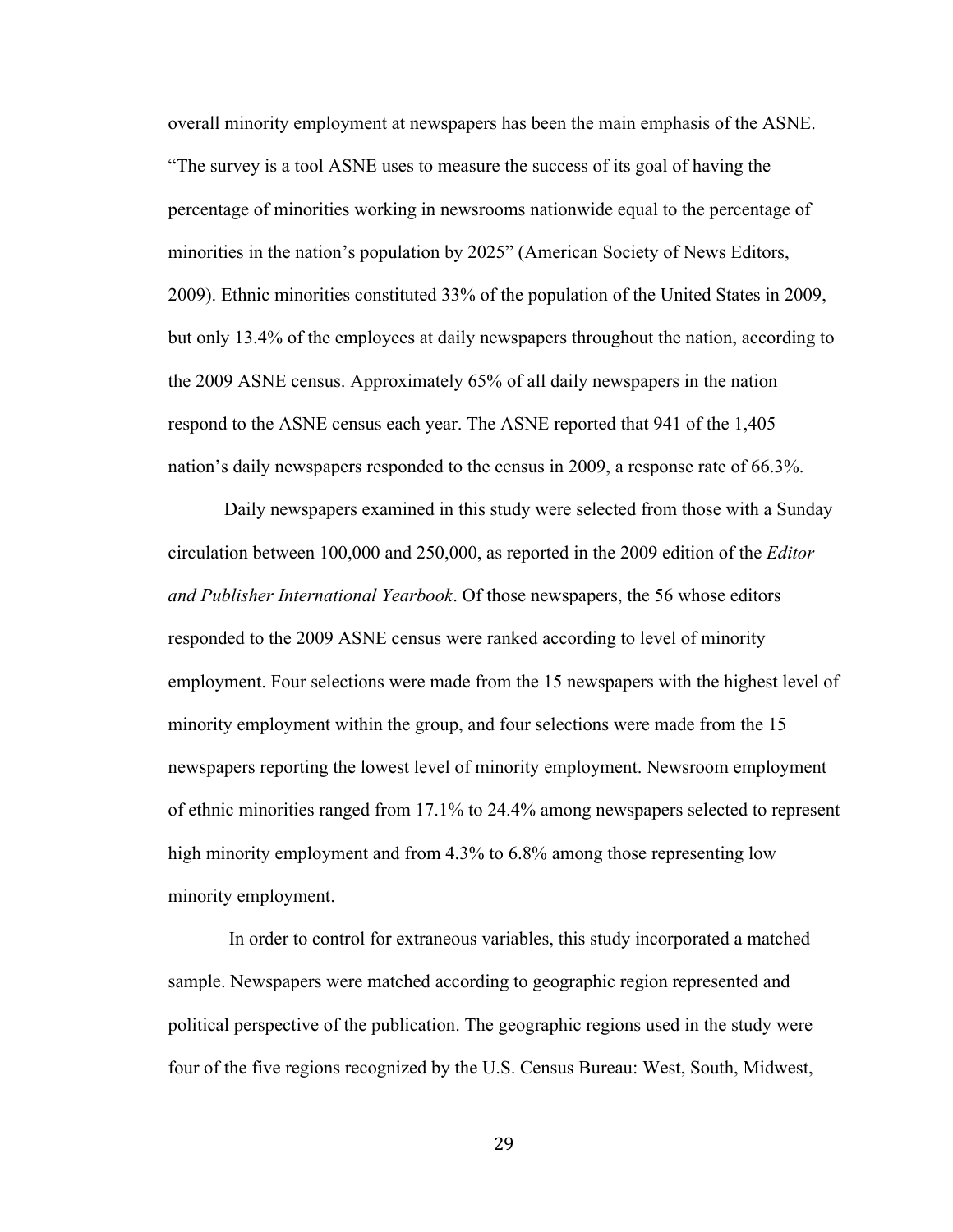## TABLE 1

| Newspaper                   | Circulation | Region    | Endorsement | Minority% |  |
|-----------------------------|-------------|-----------|-------------|-----------|--|
| The Fresno Bee              | 166,380     | West      | Obama       | 24.4%     |  |
| The Journal News            | 121,754     | Northeast | Obama       | 22.5%     |  |
| The Palm Beach Post         | 149,594     | South     | Obama       | 20.4%     |  |
| The Grand Rapids Press      | 178,033     | Midwest   | McCain      | 17.1%     |  |
| The Spokesman-Review        | 110,201     | West      | McCain      | 6.8%      |  |
| The Sarasota Herald-Tribune | 111,734     | South     | Obama       | $5.7\%$   |  |
| The Blade                   | 144,204     | Midwest   | Obama       | $5.7\%$   |  |
| The Times Union             | 143,261     | Northeast | Obama       | $4.3\%$   |  |
|                             |             |           |             |           |  |

*Characteristics of newspapers included in this study*

and Northeast. Political perspective of the newspapers was determined according to which candidate the publications endorsed in the 2008 presidential campaign, then Sen. Barak Obama or Sen. John McCain, obtained through a search of online archives for each newspaper under consideration. Six of the selected publications endorsed Obama, while two of the publications endorsed McCain. Newspapers selected for this study were: *The Palm Beach Post*, West Palm Beach, Fla.; *The Sarasota Herald Tribune*, Sarasota, Fla.; *The Fresno Bee*, Fresno, Calif.; *The Spokesman-Review*, Spokane, Wash.; *The Grand Rapids Press*, Grand Rapids, Mich.; *The Blade*, Toledo, Ohio; *The Times Union*, Albany, N.Y.; and *The Journal News*, White Plains, N.Y. Table 1 lists the publications according to circulation, region, endorsement, and minority employment.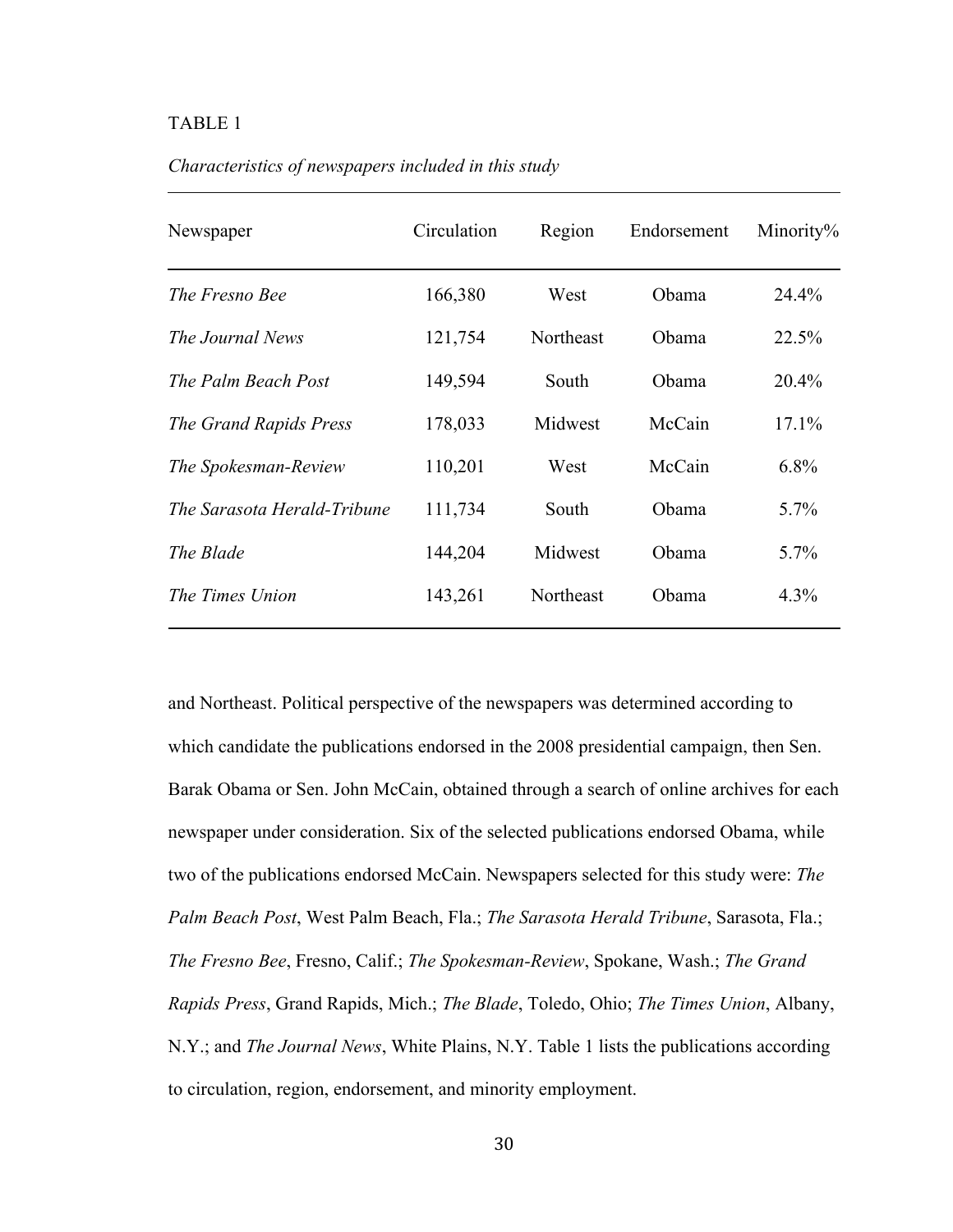Staff-produced articles reviewed in this study were obtained by conducting a search of each newspaper's collection posted on the electronic database Lexis/Nexis, using the key words "Sonia Sotomayor." When content from a specific newspaper was not available on the database, a search was conducted using the newspaper's website archive. The time period for the search was from May 1, 2009, through August 8, 2009. All staff-produced articles referring to Sotomayor published in the selected newspapers during this time period were analyzed, paragraph-by-paragraph, according to frame and tone, with the exception of letters to the editor. An analysis of staff-produced articles was determined to be the best test of how minority staffing levels influence framing of articles at these newspapers because of the direct control the newspaper staff has on all aspects of the articles. Articles provided by news services such as the Associated Press, on the other hand, were not coded according to frame or tone because of the limited control individual staff members have on the content. Instead, these articles were combined with the staffproduced content in an effort to make comparisons at the agenda-setting level. The news service content that was published by the selected newspapers was not available on either Lexis/Nexis or the newspaper websites. Instead, it was obtained through a search of microfilm available at the Library of Congress. Only full-length articles were included in the agenda-setting comparisons because of the difficulty of identifying mentions of Sotomayor in brief items on microfilm. In addition, the Library of Congress collection was not complete. No microfilm or paper copies of *The Journal News* were available after May 31, 2009. In addition, the microfilm collection of *The Blade* was missing the dates July 20, 2009, through July 31, 2009. To balance for these omissions, news service produced content in the June 1, 2009, through Aug. 8, 2009, issues of *The Times Union*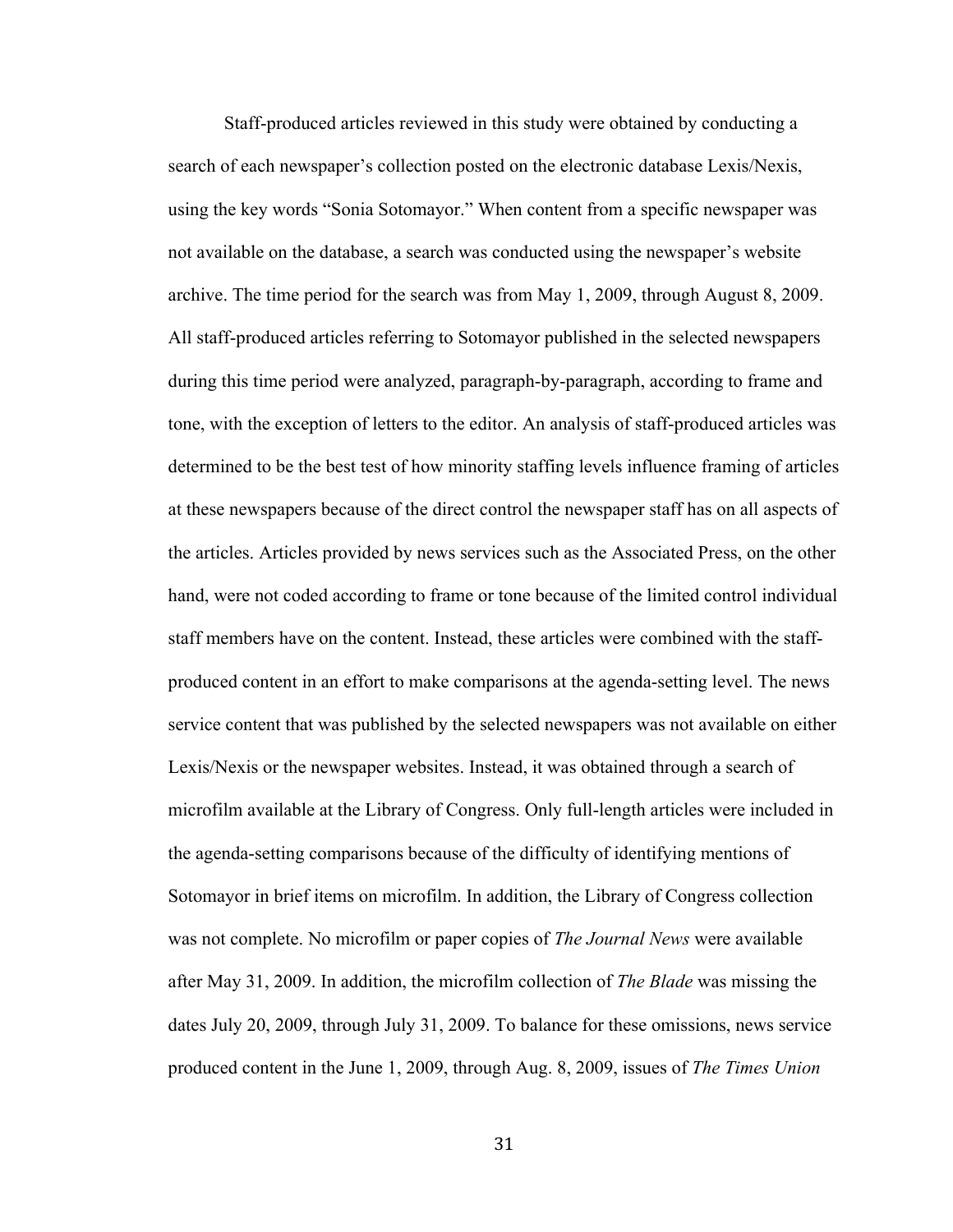and the July 20, 2009, through July 31, 2009, issues of *The Grand Rapids Press* was not included in the agenda-setting portion of the study.

The coding processes utilized by Devitt (2002) and Druckman and Parkin (2005) offered appropriate guidance for this investigation. Both studies used the paragraph as the primary unit of analysis. Devitt coded each paragraph according to what frame was incorporated, while Druckman and Parkin coded each paragraph according to both frame and tone. The main reason for using the paragraph as the unit of analysis, according to Devitt, is that "researchers have found that news stories often contain more than one frame, so the use of paragraphs allows one to detect multiple frames in a single story as well as their frequency" (p. 451). Coding individual paragraphs may also help detect what potentially may be very subtle differences in the articles reviewed.

Devitt (2002) defined frames as "journalistic descriptions embedded in news stories to create different depictions of news subjects" (p. 447). In this sense, "...frames are not devices that influence the construction of entire news stories, but, rather, elements that appear within news stories" (p. 447). This study adopted Devitt's definition of frames and used the three frame types through which Devitt analyzed media coverage of gubernatorial candidates (issue frames, personal frames, and strategy frames).

An issue frame in this study was one that describes Sotomayor according to her "positions or actions on public policy issues" (Devitt, 2002, p. 452). A personal frame was a paragraph that describes Sotomayor's "personal or professional background" (Devitt, 2002, p. 452). A strategy frame was a paragraph that addresses the "horse-race descriptions" of Sotomayor's confirmation process, whether or not she is likely to be confirmed, tactics that could be employed during the hearings, and steps she could take to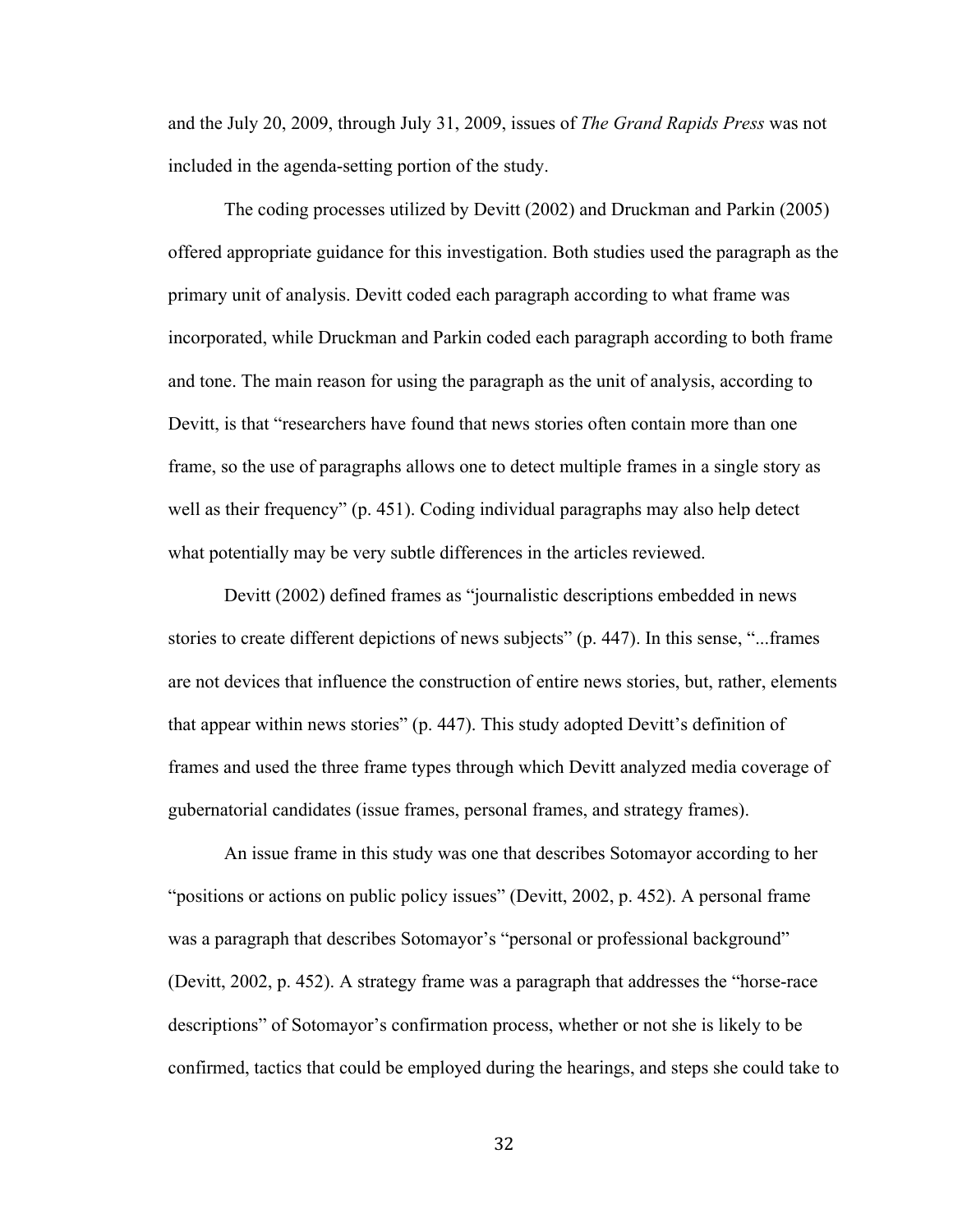win over the Senate (Devitt, 2002, p. 452). Two other frames were identified in this study, a "controversy" frame and a "cultural" frame. The controversy frame included paragraphs that specifically address the "wise Latina" comments made by Sotomayor during the 2001 speech that became the primary controversy during her confirmation process. This frame could be considered a subset of Devitt's issue frame, but assigning it a separate category allowed for a more complete analysis in this investigation. The cultural frame was identified during the coder training and included comments from the public and politicians explaining what Sotomayor's nomination and confirmation meant to Hispanic people. Many of these comments were celebratory, expressing enthusiasm that a cultural barrier was overcome.

Finally, paragraphs that did not fit within any of these primary frames or featured

mixed frames were labeled "other frame" and not included in the analysis. These

paragraphs accounted for 35.8% of the 623 total staff-produced paragraphs about the

nomination and confirmation of Sotomayor published in the eight newspapers reviewed.

Examples of the five frame types include the following:

#### *Issue Frame*

Fortunately, Tom Goldstein, a lawyer who runs Scotusblog (a blog about the Supreme Court), has reviewed all of Sotomayor's race-related decisions as an appellate court panelist. There were 97 cases, but you've probably only heard of one of them – the white firefighters in Connecticut who charged the city with discrimination. In the rest of the rulings, Sotomayor routinely joined her white colleagues in rejecting discrimination claims. Not much evidence of that dreaded empathy there (Crooks, 2009, p. 10A).

## *Personal Frame*

Not only would she be the first Hispanic and just the third woman on the court, but Judge Sotomayor also brings the perspective gleaned from having been raised by a single mother in a Bronx housing project (The judgment of Judge Sotomayor, 2009, p. 10A).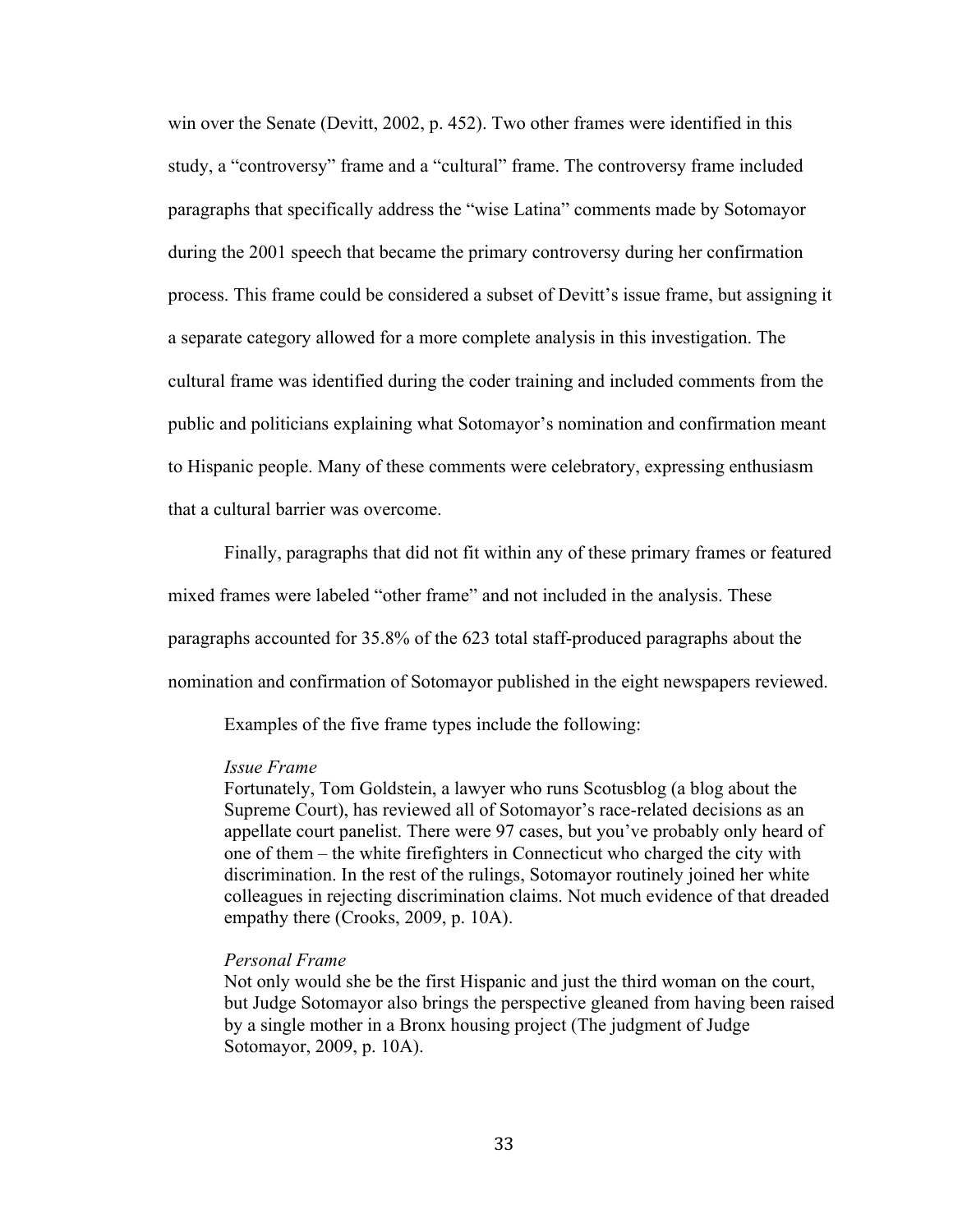#### *Strategy Frame*

On the local political stage, Sotomayor's heritage is significant. About 7 percent of Palm Beach County's 848,481 registered voters are Hispanic and 24 percent of those are Hispanic Republicans. If Republican senators attack Sotomayor, they risk angering Hispanic voters. If they pander to her, they could look opportunistic. (Stapleton, 2009, p. 8A).

## *Controversy Frame*

*The Washington Post* recently reviewed 84 of her trips to the lectern. The most controversial speech was delivered eight years ago in Berkeley, Calif., in which she said: "I would hope that a wise Latina woman with the richness of her experiences would more often than not reach a better conclusion than a white male who hasn't lived that life" (Crooks, 2009, p. 10A).

#### *Cultural Frame*

"This is a really positive thing for the Latino community," said Mike Asencio, president of the Albany Latin Festival Association, which organizes the city's annual Latin Fest. "We'll probably see a lot more of this with the growing Latino population in the U.S." (Grondahl, 2009, p. 9A).

Each paragraph was also coded according to the tone of the paragraph and

whether it provided a positive, negative, or neutral portrayal of Sotomayor. Paragraphs that did not directly or indirectly address Sotomayor or her qualifications and those that had a mix of tones were not included in the coding totals. Paragraphs were coded according to their face value and not whether or not the coder believed the statements made were true. Druckman and Parkin used this process in their investigation of how editorial slant influences the way readers evaluate candidates and eventually vote. The amount of space dedicated to each candidate and the tone of that coverage were Druckman and Parkin's measures for editorial slant. Using this method, Druckman and Parkin were able to show evidence of a relative editorial slant in the publications they investigated (2002, p. 1040). Examples of the three tone frame types include the following: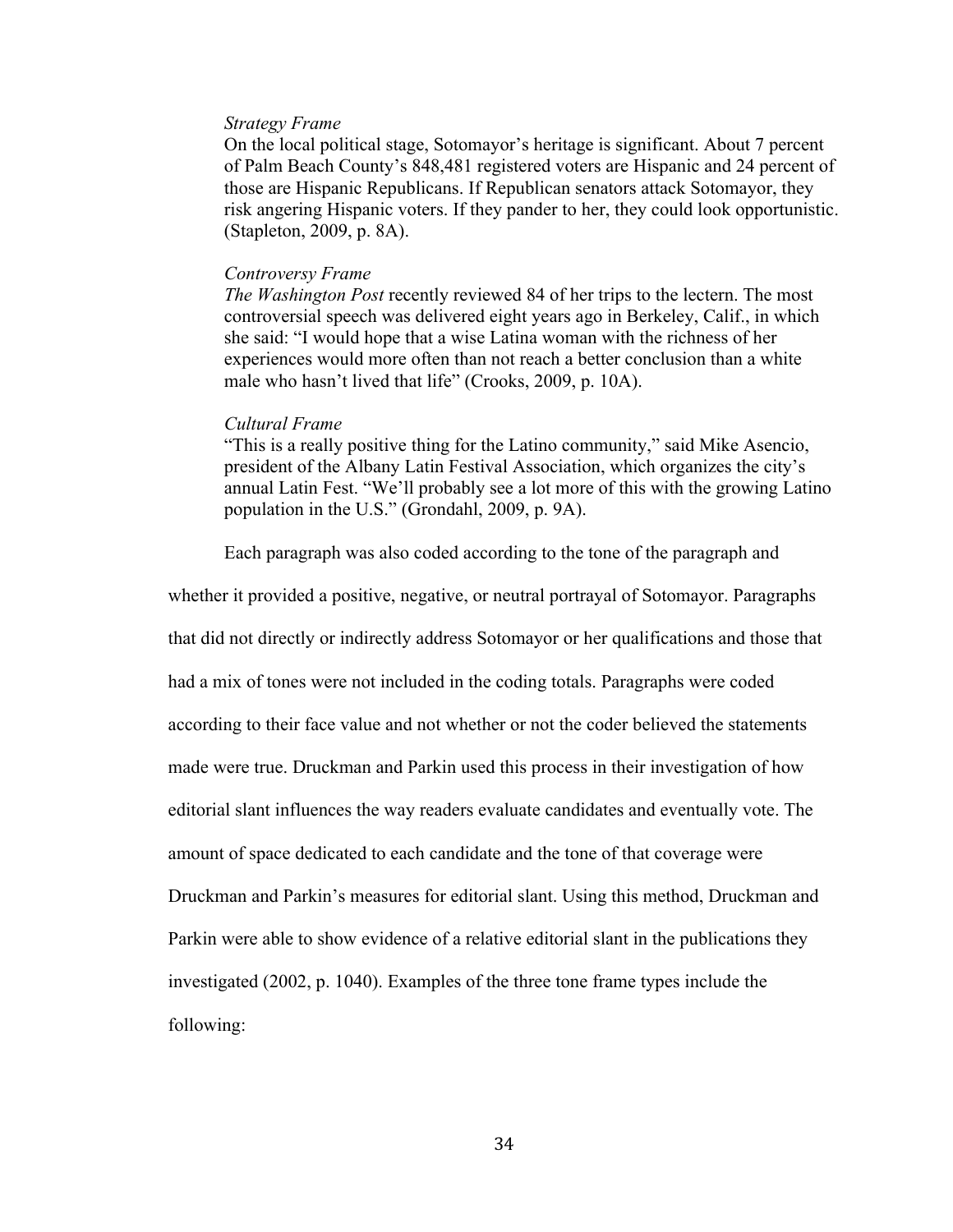## *Positive Tone*

"Along the way, she's faced down barriers, overcome the odds and lived out the American dream that brought her parents here so long ago" (The judgment of Judge Sotomayor, 2009, p. 10A).

#### *Negative Tone*

"Judge's Sotomayor's remarks only serve to reinforce a stereotype that has exacerbated a dangerous racial/ethnic divide in this country which needs to be bridged rather than widened. If a white male nominee had the temerity to utter the converse of her statement – that as such he would be better qualified to render a decision than a Latino woman – his nomination would be doomed" (Murray, 2009, p. 1B).

## *Neutral Tone*

"If they are going to question her on issues, she may be on the Republican side, she may be conservative on an issue like abortion," Gonzalez said. "The Republicans have a right to ask questions, but they are walking a tightrope" (Stapleton, 2009, p. 8A).

Other characteristics of the coverage of Sotomayor were recorded and analyzed.

Measures for quantity and prominence of reporting included number of articles, length of article by word count, and location of article by page and section. Coders recorded the type of article, whether it was a news report, a feature story, an editorial, or an analysis or commentary. News reports included stories that directly reported on events or announcements and stories that showcased reaction to such items. Feature stories were those that examined Sotomayor's personal history or life outside the public eye. Editorials were defined as position statements by the individual newspapers. Items included in the analysis or commentary category included contextual reporting, speculative reporting, critiques, and columns. Whether the article was written by a member of the newspaper staff or provided by a news service such as The Associated Press was also recorded. The use of stories provided by news services can be a measure of editorial judgment, but excessive use of wire service stories may indicate that the subject of this investigation was not salient enough to reflect reporting differences in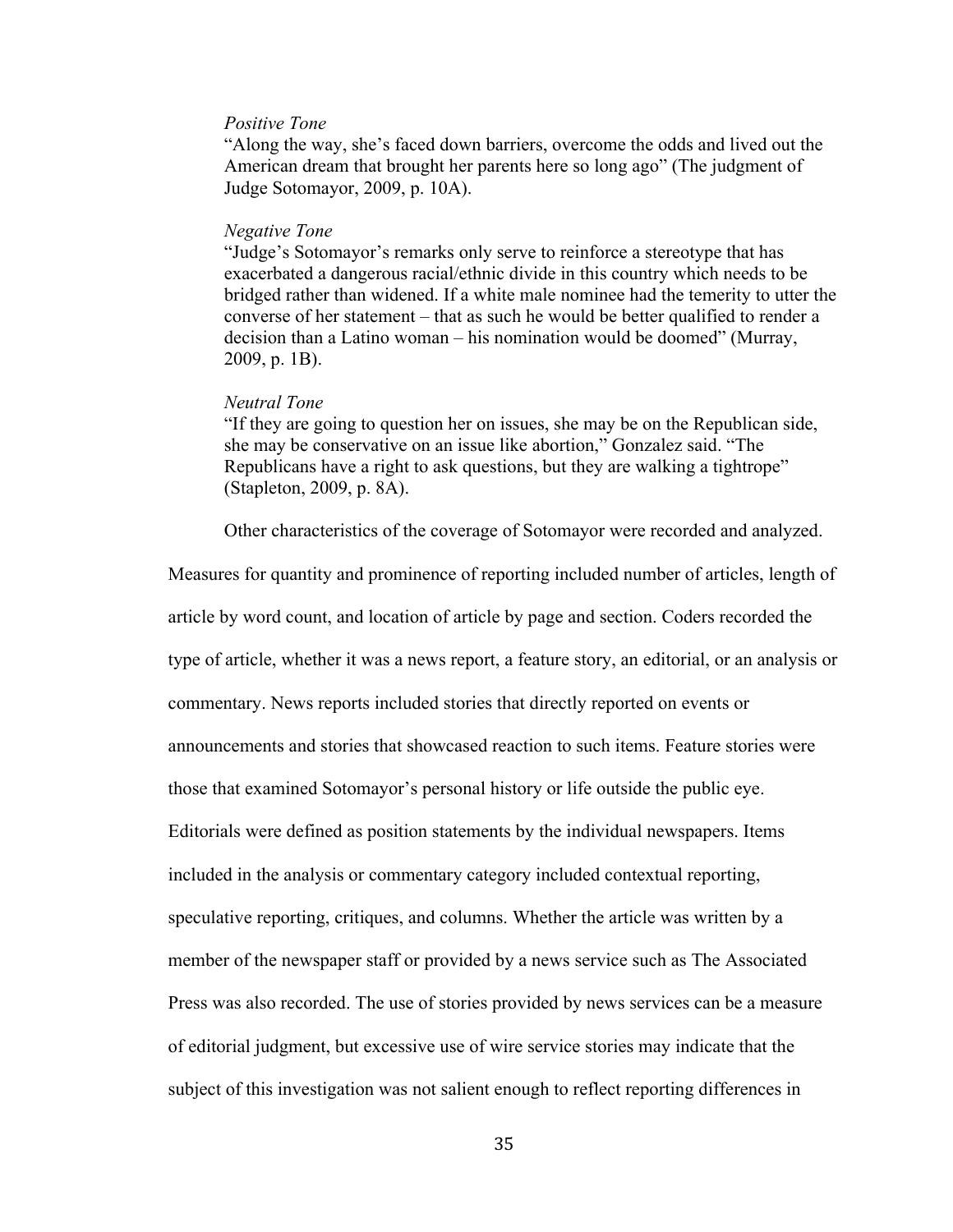newspapers in this circulation category. Finally, coders recorded whether race was mentioned in the article and if it was emphasized in the article, defined as being mentioned three or more times in an article.

Two coders, one a University of Wisconsin journalism student and the other a recent graduate of the university, analyzed each of the staff-produced newspaper articles according to frames utilized, tone of the article, length of article, type of article, originator of the article, and whether race was mentioned and if it played a primary role in the article. The news service articles were coded only for length of the article, location of the article, type of article, originator of the article, and whether race was mentioned and if it played a primary role in the article. Both coders were provided coding instructions (see Appendix) and then were given a practice set of five articles from *The New York Times* to code for frame and tone. Upon completion, the coders met and reviewed the results with the researcher and discussed any discrepancies. During their review of the results of the first pretest, the coders and researcher identified and defined the cultural frame that was included in the study. They were then given a second set of five articles from *The New York Times* to code, after which their results were tested for inter-coder reliability for both frame (Cohen's Kappa = .884) and tone (Cohen's Kappa = .803). Following the training, both coders were asked to code the entire set of staffwritten articles reviewed in this study. Once they finished coding all of the staff-written articles, they met to review their results and reconcile any differences in how they coded each paragraph according to frame and tone.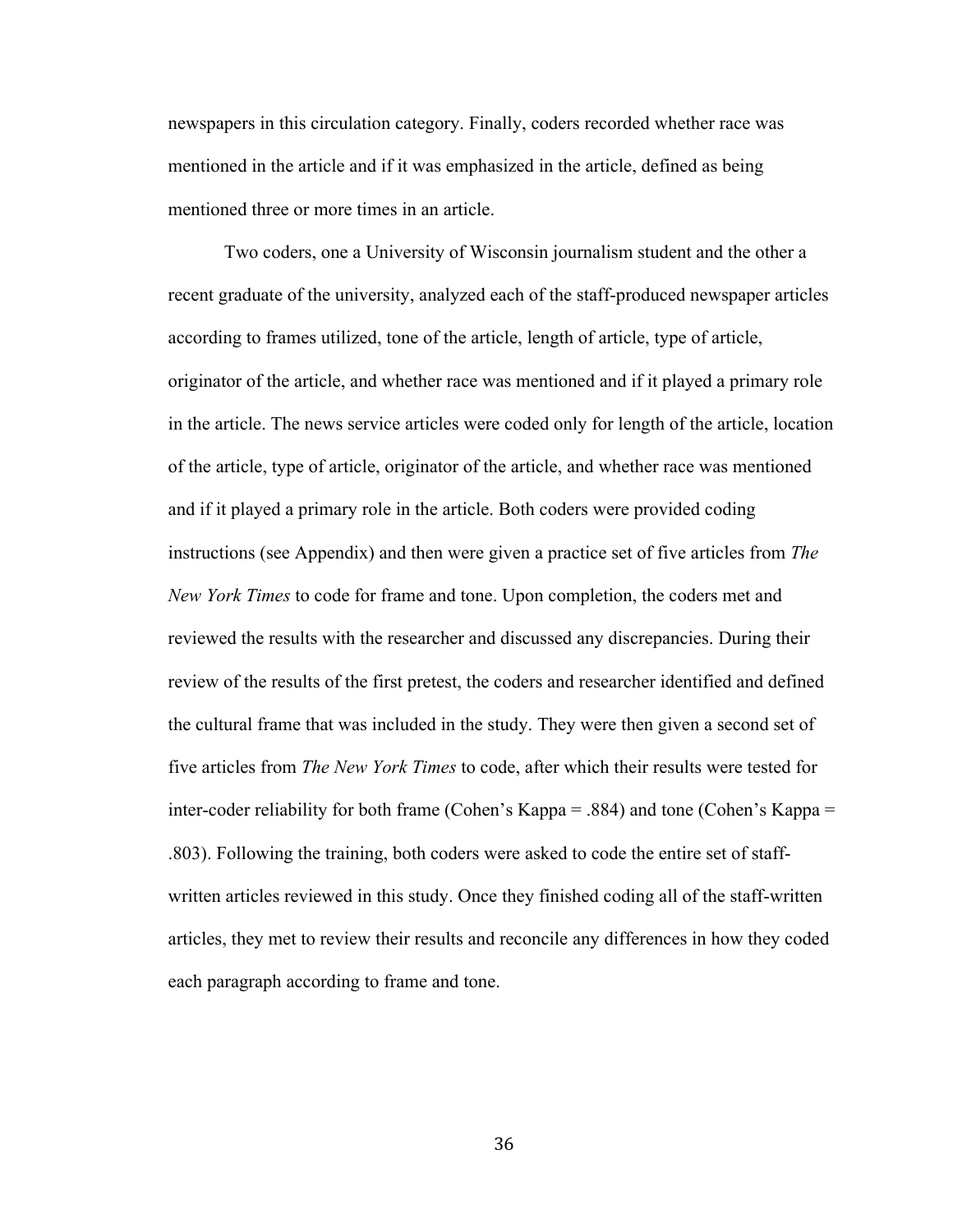#### **Findings**

## Quantity of Coverage

Although a detailed analysis comparing the quantity of coverage provided by newspapers with a high level of minority staffing to the quantity provided by newspapers with a low level of minority staffing yielded some statistically significant results, it would be difficult to argue that these results indicate a sizable difference. Newspapers high in minority employment published 130 items, excluding briefs, addressing the nomination or confirmation of Sotomayor, 30 of which were staff produced and 100 of which were selected from various news services. Newspapers low in minority employment published 104 items, excluding briefs, addressing the nomination or confirmation of Sotomayor, 30 of which were staff produced and 74 of which were selected from various news services. An examination based only on story count seems to indicate that the two types of publications provided a similar amount of staff-produced coverage, while newspapers high in minority employment provided more stories from news services (100 to 74) to account for the only difference.

Analyzing the quantity of coverage based on word count, though, provides a slightly different outcome. In this analysis, coders counted the number of words in each paragraph that directly or indirectly referred to Sotomayor. By this measure of quantity, stories written by staff members at newspapers high in minority employment exceeded the length of the stories written by staff members at newspapers low in minority employment, with a total of 15,024 words and average of 501 words compared to 11,630 words and an average of 388 words (see Table 2). This difference in the average word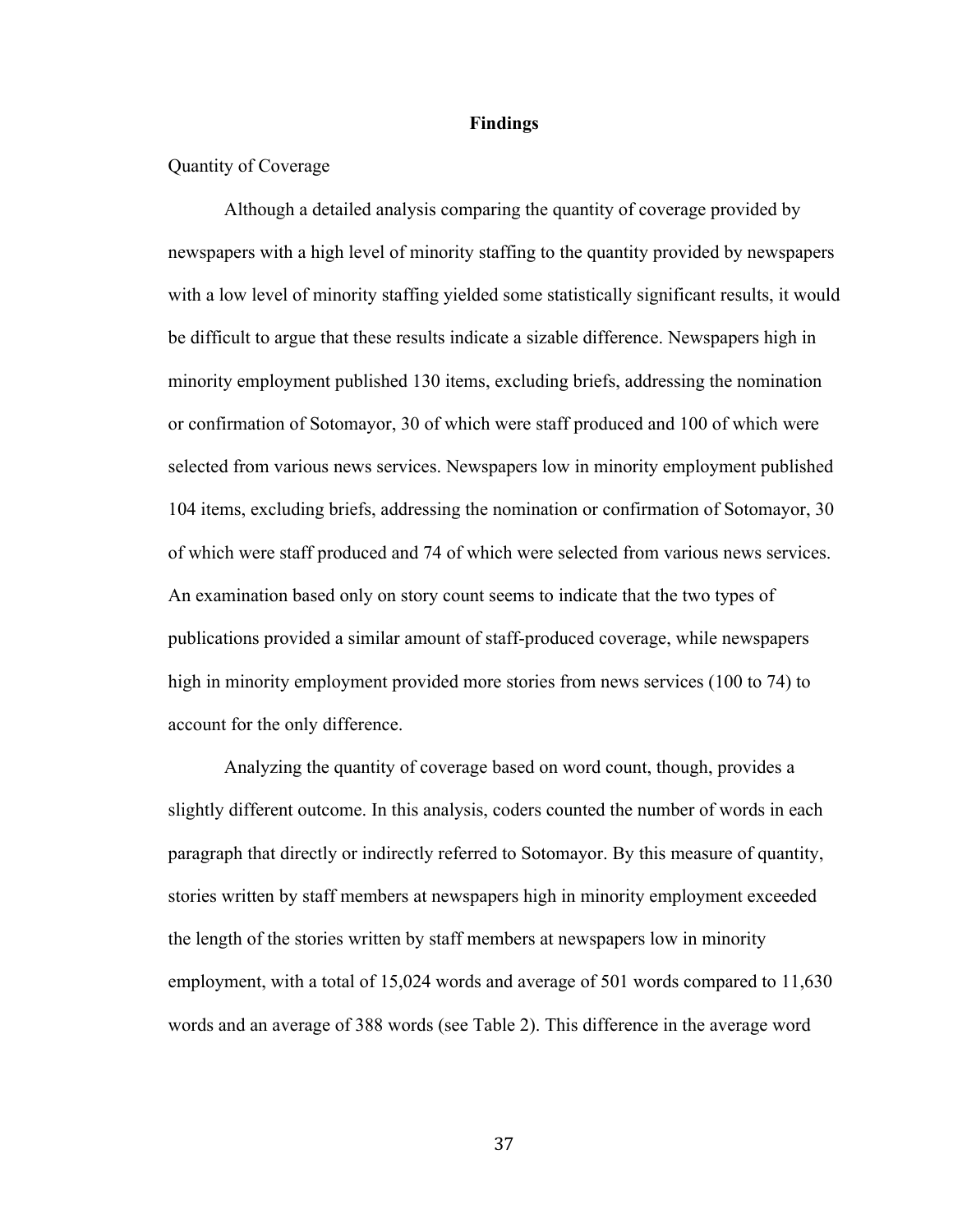## TABLE 2

## *Quantity of coverage*

| Story type     | High employment |        |        |                | Low employment |        |  |
|----------------|-----------------|--------|--------|----------------|----------------|--------|--|
|                | <b>Stories</b>  | Words  | Mean   | <b>Stories</b> | Words          | Mean   |  |
| Staff produced | 30              | 15,024 | 501    | 30             | 11,630         | 387    |  |
| News service   | 100             | 43,639 | $436*$ | 74             | 44,866         | $606*$ |  |
| Total stories  | 130             | 58,663 | $451*$ | 104            | 56,496         | 543*   |  |

*(t test), \*p < 0.05*

count of staff-written stories was not statistically significant ( $p = 0.108$ ), primarily because of the small sample size of just 30 articles per category.

Based on story count, it appears as though newspapers high in minority employment provided more news service coverage of Sotomayor than did newspapers low in minority employment. When examined on the basis of word count, the opposite appears to be true. Newspapers high in minority employment published 98 stories about Sotomayor from news services, with a total of 43,639 words in the paragraphs referring directly or indirectly to Sotomayor for an average of 436 words per article. Newspapers low in minority employment published fewer stories about Sotomayor from news services (74), but those stories tended to be longer with a total of 44,866 words in the paragraphs referring directly or indirectly to Sotomayor for an average of 606 words per article. According to a t-test for independent means, this difference in average word count was statistically significant (*p < 0.05*).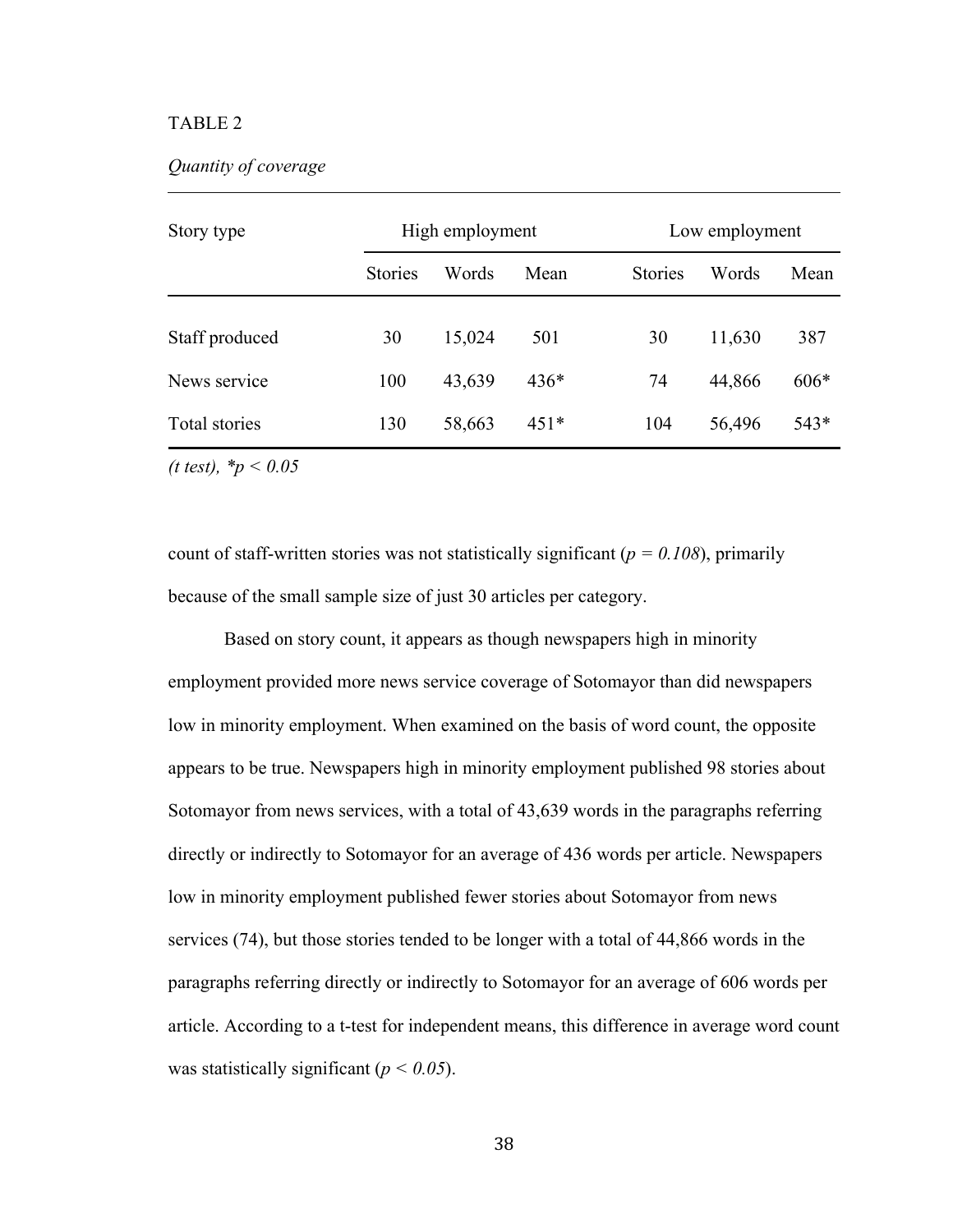The overall word-count totals reflect these mixed results. Newspapers high in minority employment had a slightly higher total word count from paragraphs referring directly or indirectly to Sotomayor than did newspapers low in minority employment, 58,663 words compared to 56,496 words. But the average number of words per story from paragraphs referring directly or indirectly to Sotomayor was higher in newspapers with low minority employment (541 words) than in newspapers with high minority employment (454 words). The difference in average word count of all stories referring to Sotomayor published in the two groups was statistically significant ( $p < 0.05$ ). Prominence of Coverage

In this study, prominence of coverage was measured by the number of stories related to Sotomayor's nomination and confirmation appearing on the front page of the newspapers in relation to the overall number of stories about her published. While there was no statistically significant difference found in overall prominence of coverage, a statistically significant difference was found in the number of staff-written stories published on the front page. Of the 30 staff-written stories about Sotomayor published in newspapers high in minority employment, 11 were placed on the front page (36.7%). Of the 30 staff-written stories about Sotomayor published in newspapers low in minority employment, two were placed on the front page (6.7%). Using a chi-square test of independence (see Table 3), the difference was shown to be statistically significant ( $p <$ *0.05*). This difference in story treatment disappeared when stories provided by news services were included in the totals. Of the 130 total articles about Sotomayor published in newspapers high in minority employment, 26 were placed on the front page (20.0%).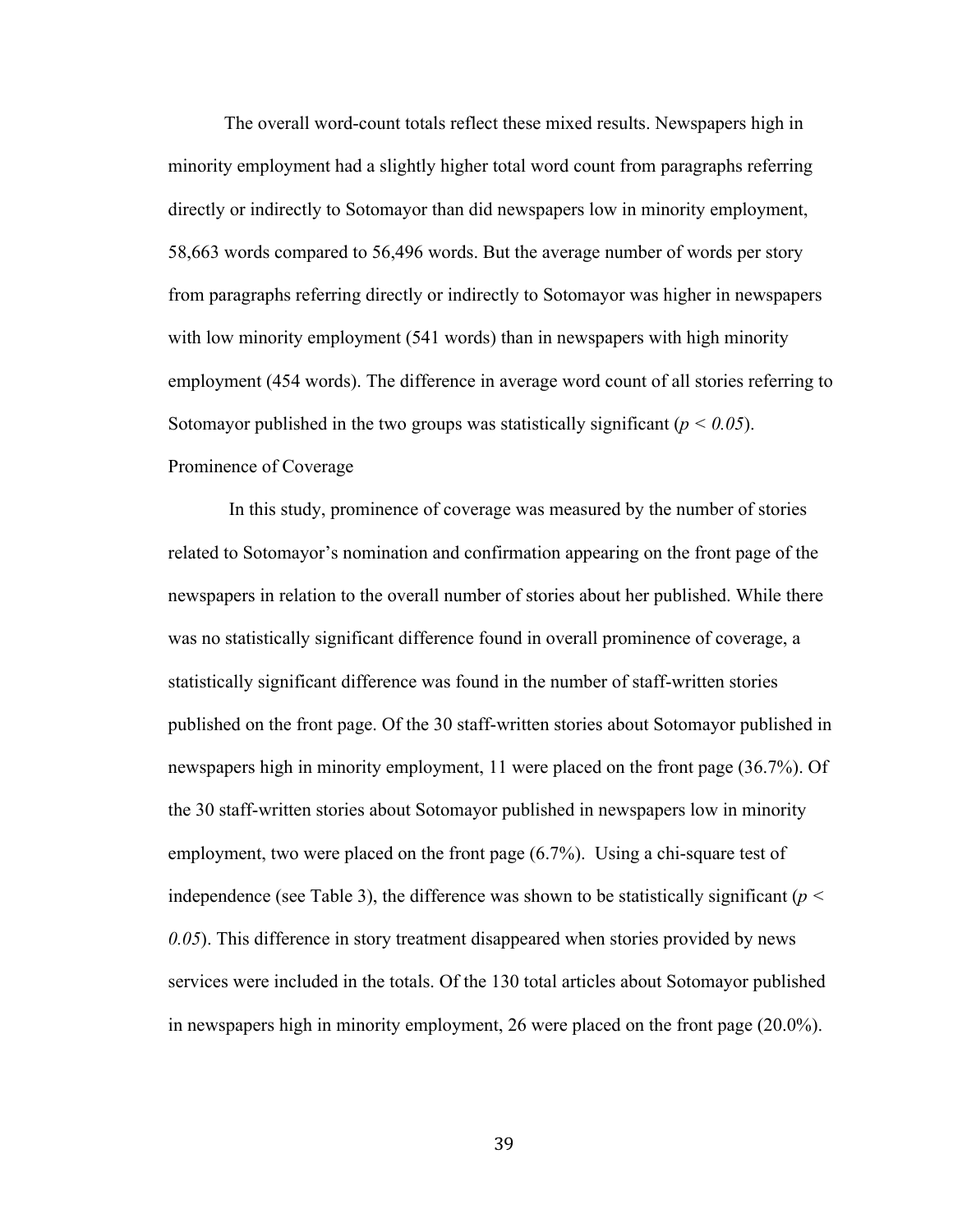## TABLE 3

| Story type                |               | High employment | Low employment |            |  |
|---------------------------|---------------|-----------------|----------------|------------|--|
|                           | Page 1        | Other           | Page 1         | Other      |  |
| Staff produced $(7.95)^*$ | 11 $(36.7\%)$ | $19(63.3\%)$    | $2(6.7\%)$     | 28 (93.3%) |  |
| News service $(1.27)$     | $15(15.3\%)$  | $85(85.0\%)$    | 16(21.6%)      | 58 (78.4%) |  |
| Total stories $(0.27)$    | $26(20.0\%)$  | $104(80.0\%)$   | $18(17.3\%)$   | 86 (82.7%) |  |

*(chi-square), \*p < .05*

Of the 104 total articles about Sotomayor published in newspapers low in minority employment, 18 were placed on the front page (17.3%).

These findings seem to indicate a slight difference in how the two newspaper types used their staff reporters to cover Sotomayor's nomination and confirmation. Newspaper high in minority employment seem to be more likely to have their staff do news reports on Sotomayor's nomination and confirmation, obtaining reaction from their local communities. Newspapers low in minority employment seem more likely to limit their staff-produced coverage to the opinion section, generating mostly columns and editorials and relying more heavily upon news services for news content related to the topic. This finding seems to be supported by the analysis of story type conducted in this study. Yet this finding does not indicate a difference in the overall news value the two types of publications place on the topic. Both newspaper types put a similar percentage of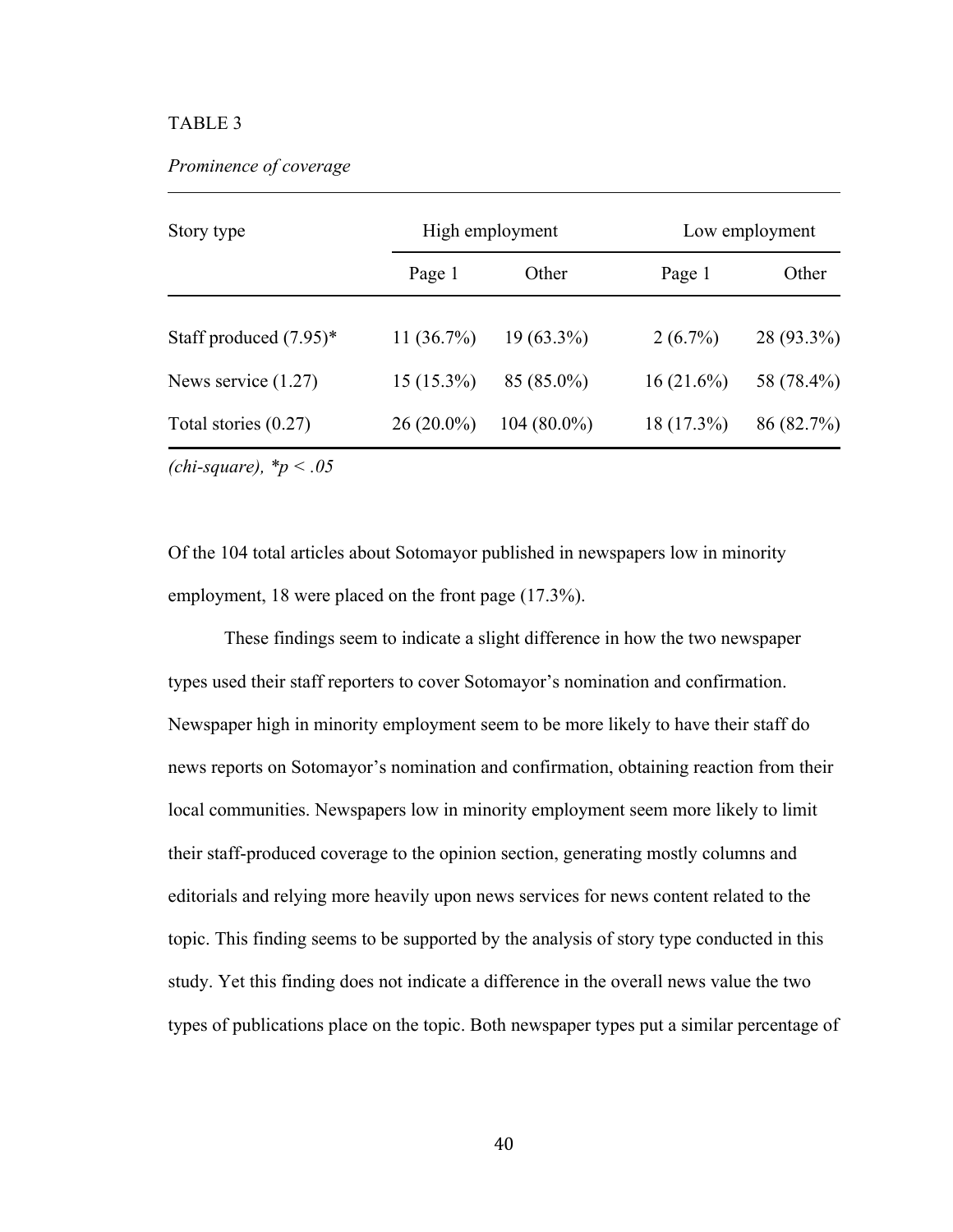their published stories on the topic on the front page, 20.0% in newspapers with high minority employment and 17.3% in newspapers with low minority employment.

Overall, findings based on an agenda-setting perspective are mixed, with perhaps newspapers high in minority employment providing a slightly greater quantity of coverage according to both story count and total word count. Newspapers high in minority employment published longer staff-written stories about Sotomayor and more news service stories about her than did newspapers low in minority employment. Newspapers low in minority employment dedicated a greater amount of space to stories about Sotomayor provided by news services, which somewhat offset the greater overall number of articles about Sotomayor published in newspapers high in minority employment. The slightly higher number of articles about Sotomayor published in newspapers with high minority employment was also reflected in a slightly higher number of articles on the front page, despite the fact that virtually the same percentage of articles about Sotomayor were given such prominent treatment in the two newspaper types.

## Comparison of Frames

This study revealed some differences in frames used by newspapers high in minority employment and low in minority employment in staff-written articles about the nomination and confirmation of Sotomayor. Statistically significant differences were found in three frame types – issue frame, strategy frame and controversy frame – using a chi-square test of independence (see Table 4). A greater percentage of paragraphs about Sotomayor were categorized as issue frames in newspapers high in minority employment. Newspapers low in minority employment had a greater percentage of paragraphs about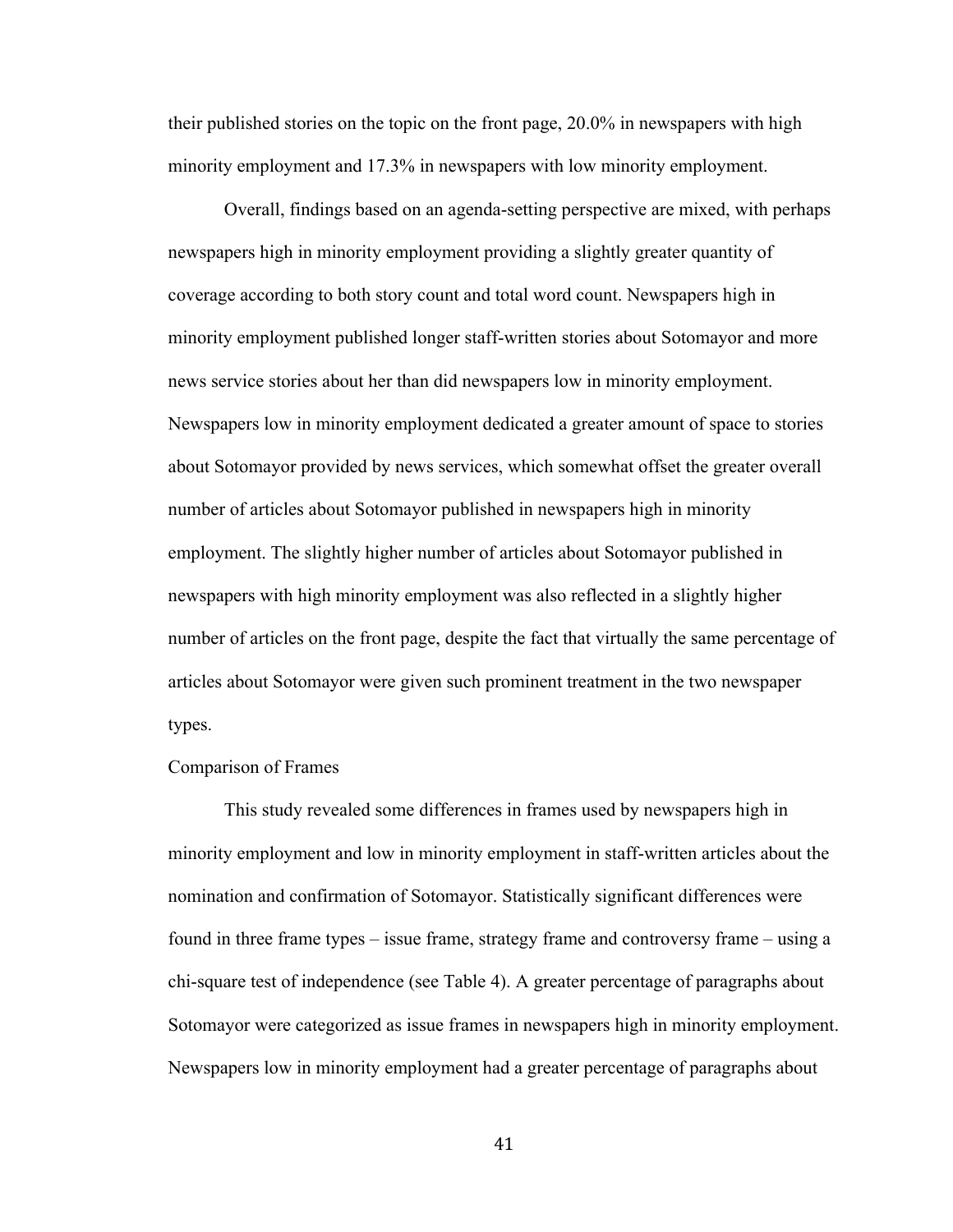## TABLE 4

| Frames                       | High employment | $\mathbf n$ | Low employment | $\mathbf n$ |
|------------------------------|-----------------|-------------|----------------|-------------|
| Issue Frame $(5.53)^*$       | 36.6%           | 106         | 26.1%          | 45          |
| Personal Frame (0.40)        | 19.4%           | 56          | $17.0\%$       | 30          |
| Strategy Frame $(7.22)^*$    | 23.2%           | 67          | 34.7%          | 61          |
| Controversy Frame $(5.79)^*$ | 6.6%            | 19          | 12.5%          | 22          |
| Cultural Frame (2.05)        | 14.2%           | 41          | $9.7\%$        | 17          |
|                              |                 |             |                |             |

*Frames by minority employment level*

*(chi-square), \*p < 0.05*

Sotomayor categorized as strategy frames and controversy frames. No statistically significant differences were found in the use of personal frame and cultural frames.

Ranked in order of frequency within newspaper type, the similarities and differences in frame use become clear. Of the paragraphs addressing Sotomayor in newspapers with high levels of minority employment, 36.6% were issue frame, 23.2% strategy frame, 19.4% personal frame, 14.2% cultural frame, and 6.6% controversy frame. Of the paragraphs addressing Sotomayor in newspapers with low levels of minority employment, 34.7% were strategy frame, 26.1% issue frame, 17.0% personal frame, 12.5% controversy frame, and 9.7% cultural frame. These results show that staffwritten articles at newspapers high in minority employment placed more importance on assessing Sotomayor's qualifications as a judge and, although not at statistically significant levels, examining the cultural meaning and historical aspects of her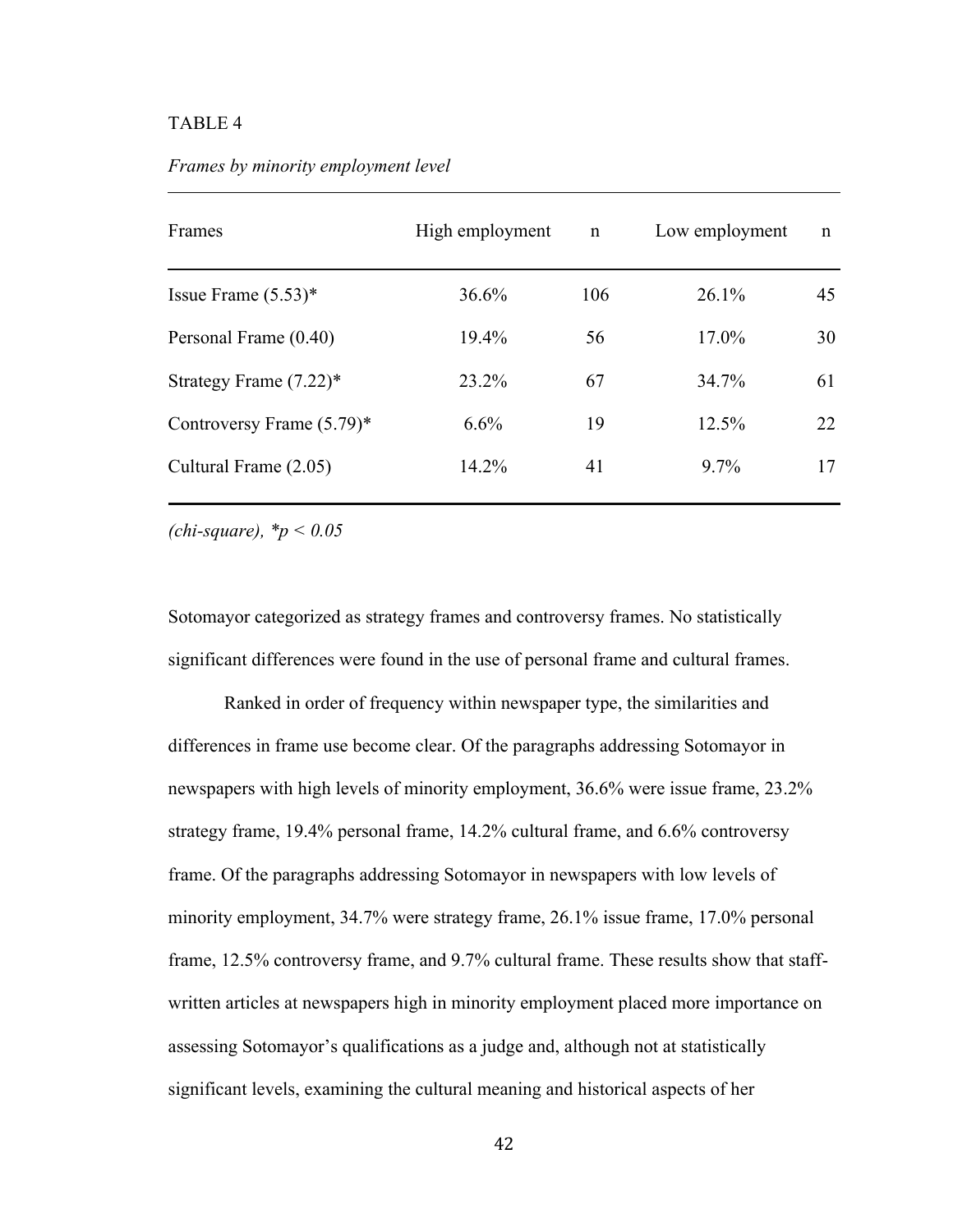nomination. Staff writers at the newspapers low in minority employment put more emphasis on the political strategy involved in the confirmation process and controversial statements from Sotomayor's past speeches. This last difference was statistically significant.

#### Comparison of Tone

No statistically significant difference in tone was found in the staff-written stories about Sotomayor appearing in the two groups of newspapers. The tone of the vast majority of paragraphs reviewed in this study was neutral: 79.8% or 248 paragraphs in the high minority employment newspapers and 73.3% or 129 paragraphs in the low minority employment newspapers. Paragraphs about Sotomayor were positive in tone 15.4% of the time (48 paragraphs) in newspapers with a high level of minority employment and 18.2% of the time (32 paragraphs) in newspapers with a low level of minority employment. A negative tone was found in 8.5% or 15 of the paragraphs about Sotomayor in newspapers with a low level of minority employment, almost double the percentage of negative paragraphs in newspapers with a high level of minority employment (4.8% or 15 total). Still, these figures were not found to be statistically significant by using the chi-square test for independent means.

#### Type of Article

When compared on the basis of article type – news, feature, editorial, and analysis/commentary – some slight differences with limited statistical significance emerge (see Table 5). Newspapers with a high level of minority employment were more likely to assign a staff member to write a news item about Sotomayor than were newspapers with a low level of minority employment. Of the 30 staff-written articles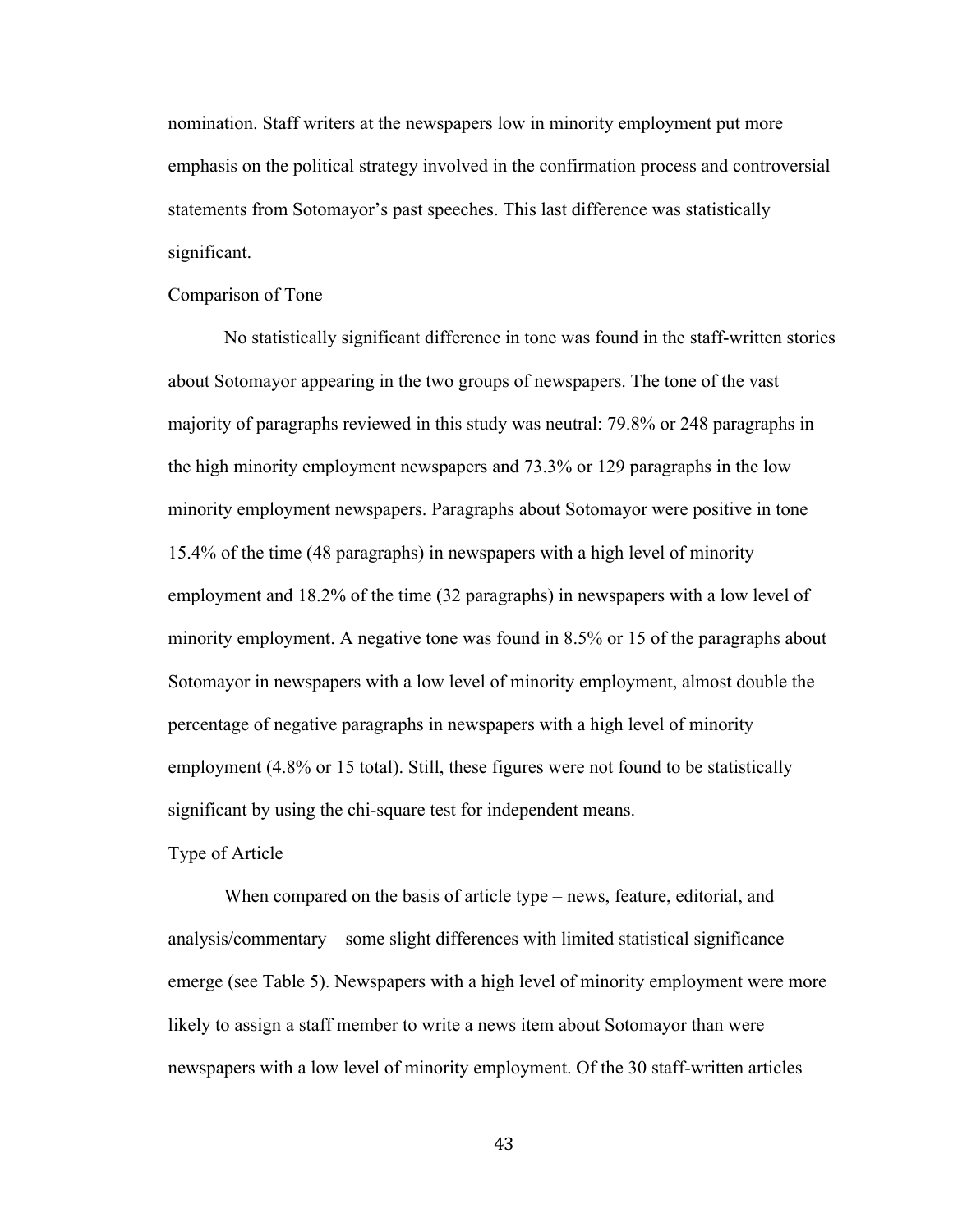# TABLE 5

|  |  |  | Story type by minority employment level |  |  |  |
|--|--|--|-----------------------------------------|--|--|--|
|--|--|--|-----------------------------------------|--|--|--|

| Story type                  | High employment | $\mathbf n$ | Low employment | $\mathbf n$  |  |
|-----------------------------|-----------------|-------------|----------------|--------------|--|
| Staff-written articles      |                 |             |                |              |  |
| News $(5.079)*$             | 43.3%           | 13          | 16.7%          | 5            |  |
| Feature                     | $10.0\%$        | 3           | 3.3%           | $\mathbf{1}$ |  |
| Editorial (3.068)           | 16.7%           | 5           | 36.7%          | 11           |  |
| Analysis/Commentary (1.148) | 30.0%           | 9           | 43.3%          | 13           |  |
|                             |                 |             |                |              |  |
| All articles                |                 |             |                |              |  |
| News (2.795)                | 50.0%           | 65          | 39.4%          | 41           |  |
| Feature                     | 7.7%            | 10          | 2.9%           | 3            |  |
| Editorial $(3.893)*$        | 3.8%            | 5           | 10.6%          | 11           |  |
| Analysis/Commentary (2.058) | 38.5%           | 50          | 47.1%          | 49           |  |

*(chi-square), \*p < 0.05*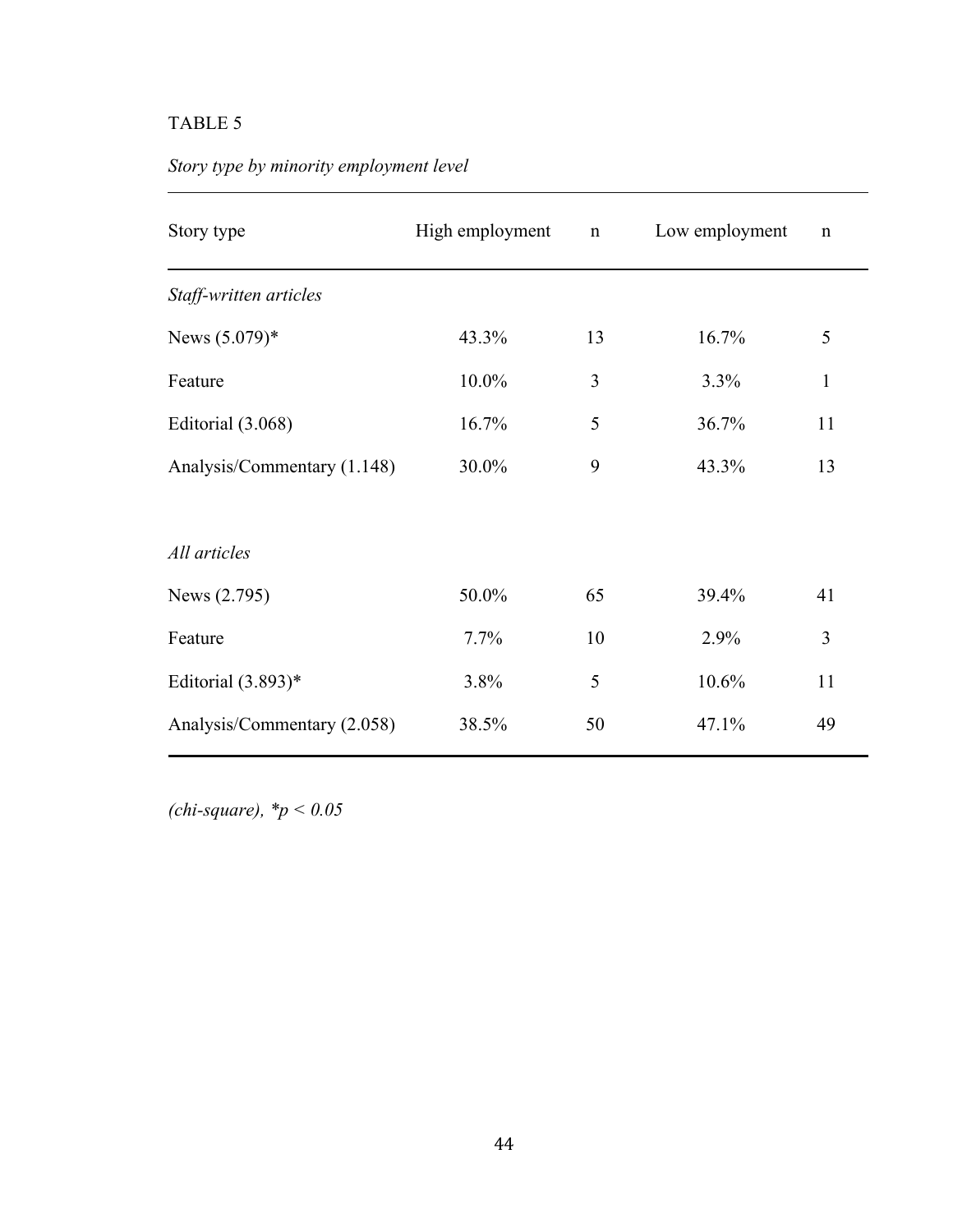about Sotomayor in newspapers with high minority employment, 13 or 43.3% were news stories. Conversely, of the 30 staff-written articles about Sotomayor in newspapers with low minority employment, five or 16.7% were news stories. Although not achieving statistical significance, proportionally more of the staff-written articles in newspapers with low levels of minority employment fell into the editorial and analysis/commentary categories. However, this difference does achieve statistical significance when comparing all articles in the editorial category, staff written and those obtained from news services, published in the newspapers. Of all the articles about Sotomayor published in newspapers low in minority employment, 10.6% were editorials and 47.1% were analysis/commentary. Of all the articles about Sotomayor published in newspapers high in minority employment, 3.8% were editorials and 38.5% were analysis/commentary. This is consistent with other findings from this study regarding prominence of stories about Sotomayor in the two groups of publications.

#### Emphasis on Race

Another difference in articles in the two groups of newspapers was that newspapers low in minority employment tended to mention and emphasize race at a higher rate than did newspapers high in minority employment. Articles were coded according to whether they mentioned Sotomayor's race as Hispanic, Latino, or Puerto Rican, and according to whether her race was a point of emphasis in the article (defined as being mentioned in three or more paragraphs). In newspapers low in minority employment, 70% (21 of 30) of the staff-written articles mentioned race and 63.3% (19 of 30) emphasized race. In newspapers high in minority employment, 60% (18 of 30) of the staff-written articles mentioned race and 50% (15 of 30) emphasized race. Because of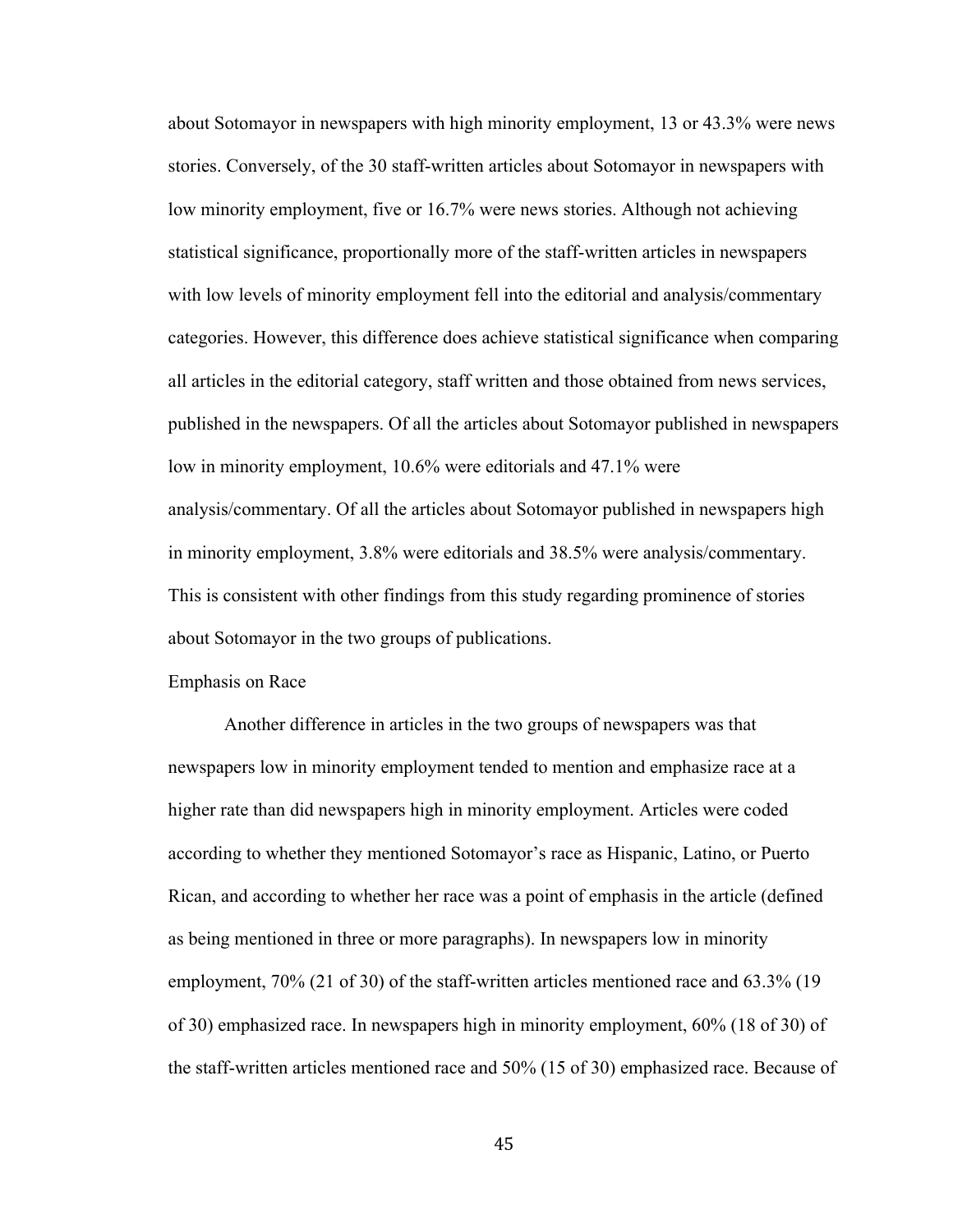the small sample size neither difference was significant. However, when stories provided by news services were included in the same analysis, both differences achieved statistical significance  $(p < 0.05)$  using the chi-square test of independence. Race was mentioned in 83.7 percent (87 of 104) of all articles about Sotomayor published in newspapers low in minority employment compared to 69.2% (90 of 130) of all articles about Sotomayor published in newspapers high in minority employment. The difference was even greater when comparing how often the two groups of newspapers emphasized race. Race was a point of emphasis in 66.3% (69 of 104) of all articles about Sotomayor in newspapers with low minority employment, while it was a point of emphasis in 47.7% (62 of 130) of all articles about Sotomayor in newspapers with high minority employment.

#### **Discussion**

The purpose of this study was to investigate whether the level of minority staffing at newspapers influences the content of those newspapers. A central assumption of the industry-wide diversity effort endorsed by the ASNE is that increasing the percentage of ethnic minorities in the newsroom will enable newspapers to provide better coverage of their communities. According to this assumption, by having newsroom employment that more accurately reflects the rich diversity of the communities they cover, newspapers would do a better job telling the stories of all the people in their communities and do a better job interpreting the news from a variety of cultural perspectives. In testing that assumption, this study found small differences in newspaper coverage of the nomination and confirmation of the nation's first Hispanic Supreme Court justice based on minority employment levels. Those differences were observed to a greater degree in the content of the articles written by staff members of the newspapers, as reflected in the framing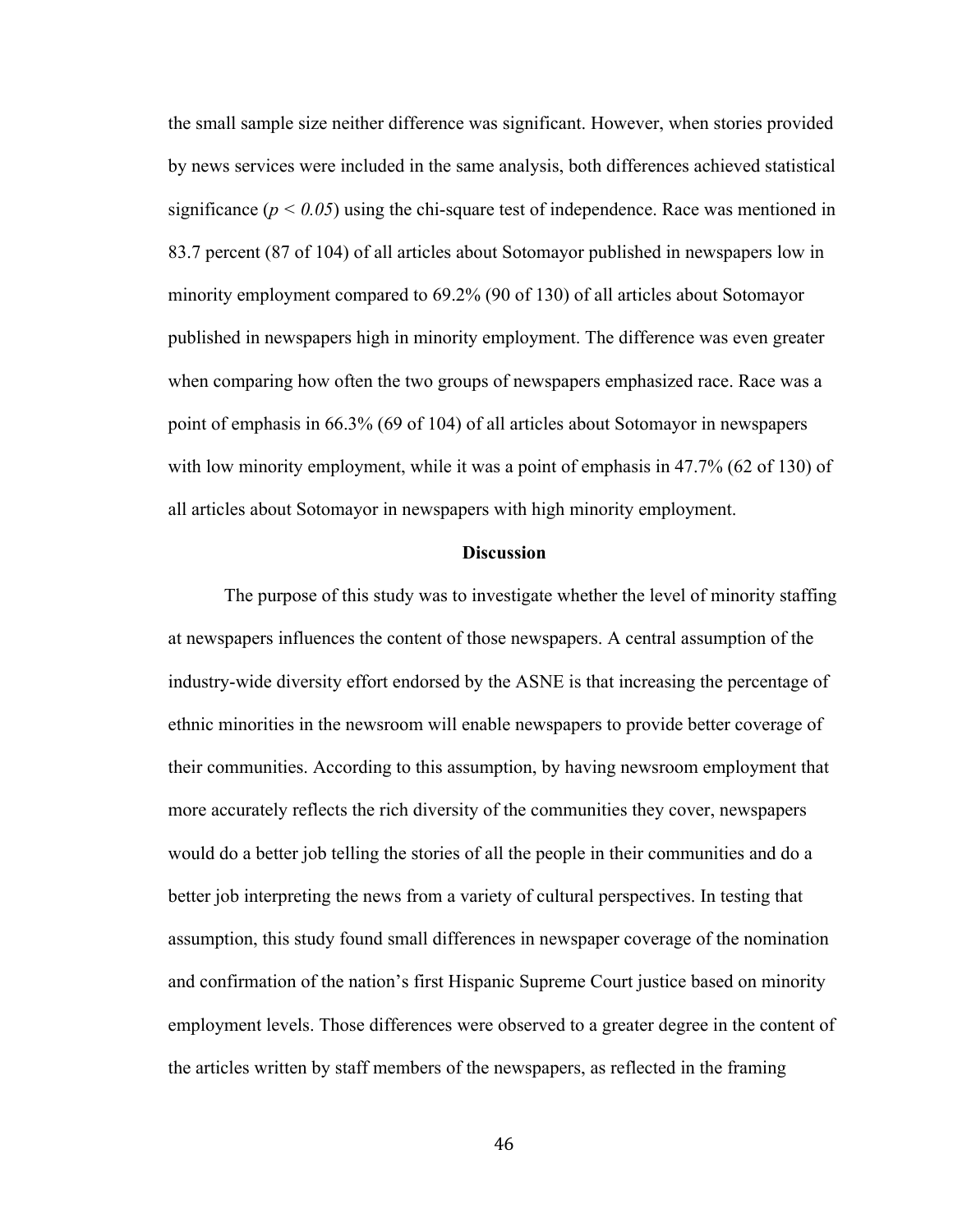comparisons in this study, than in the news judgments made by these newspapers, as reflected in the agenda-setting comparisons in this study.

Taken as a whole, the agenda-setting components of this study suggest that newspapers with higher levels of minority employment gave a slightly higher priority to articles about Sotomayor than did newspapers with lower levels of minority employment. Although the bulk of the individual comparisons were not significant, mostly because of a smaller than anticipated sample size, newspapers with higher levels of minority employment published more stories about Sotomayor, allotted a greater total amount of space to these articles, and displayed them more prominently in the newspaper. Because of the lack of consistent statistical significance, the agenda-setting portion of this study provides a somewhat inconclusive answer to the first research question of whether newspapers with high levels of minority staffing provide more frequent and more prominent coverage of Sotomayor's nomination and confirmation. The newspapers with higher levels of minority employment were more likely to put staff-written articles about Sotomayor on the front page and published more articles about her from news services. However, newspapers low in minority employment had a tendency to allocate more space to news service stories about Sotomayor, which somewhat offset the fact that newspapers high in minority employment published more articles on the topic.

The answer to the second research question – whether staff-written stories about the nomination and confirmation of Sotomayor were framed differently in newspapers with higher levels of minority staffing – is a little clearer. Statistically significant results were found in three of the five frames studied: issue frame, strategy frame, and controversy frame. Overall, staff writers at newspapers with higher levels of minority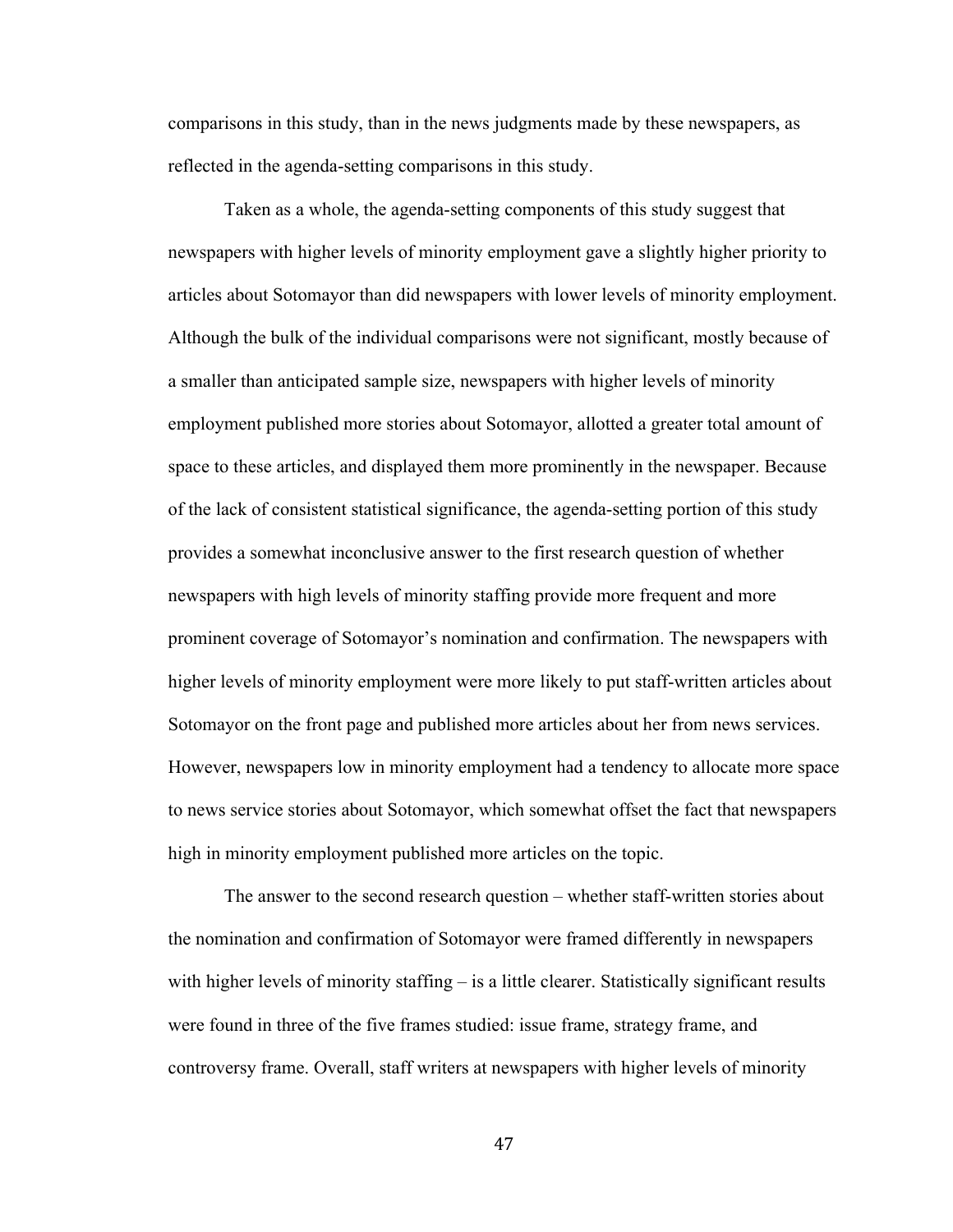employment incorporated a greater percentage of paragraphs emphasizing the issue, personal, and cultural frames. Staff writers at newspapers with lower levels of minority employment used a greater percentage of paragraphs emphasizing the strategy and controversy frames. While this result seems to indicate that reporters at the two types of newspapers took different approaches to stories about Sotomayor, an alternative explanation could be that this result simply reflects a difference in story type that newspapers in this study chose to use. More staff-written stories about Sotomayor were news articles in newspapers with high minority employment than in newspapers with low minority employment, at a statistically significant rate of  $43.3\%$  to  $16.7\%$  ( $p < 0.05$ ). It is possible that news stories about Sotomayor would be more likely to emphasize issues than strategy and controversy.

A quick review of the data collected in the study, though, suggests this alternative explanation should be rejected. Newspapers with high levels of minority employment used issue frames at a rate of almost twice that of newspapers with low levels of minority employment in the news and feature story types (22.3% to 10.3%) and in the editorial and analysis/commentary story types (50.7% to 30.9%). Similarly, newspapers with low levels of minority employment used strategy frames at a higher rate than did newspapers with high levels of minority employment in the news and feature story types (41% to 28.7%) and in the editorial and analysis/commentary story types (32.4% to 18.7%). Neither type of newspaper addressed the controversy frame much in their staff-written news and feature stories (only two frames in this category for both newspaper types), but the newspapers low in minority employment emphasized these frames more in their editorial and analysis/commentary reporting (16.2% to 11.3%).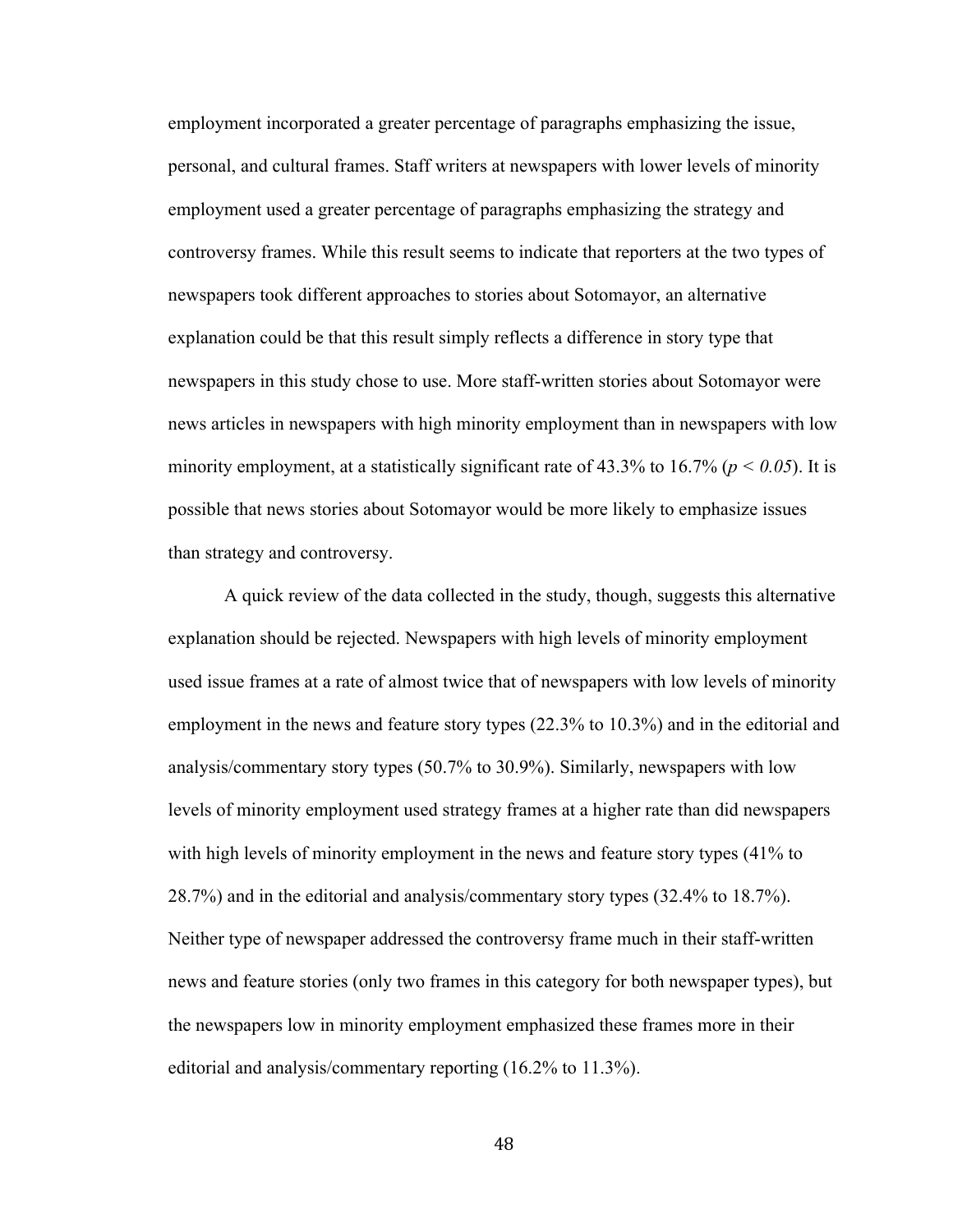No statistically significant results were found with regard to the third research question: Was there a difference in how the staff-written stories about the nomination of Sotomayor were cast with regard to tone in newspapers with high levels of minority staffing and newspapers with low levels of minority staffing? More than three out of four paragraphs referring to Sotomayor in both newspaper categories (high minority employment and low minority employment) were neutral in tone. Slightly more than 15% of the paragraphs referring to Sotomayor in both newspaper categories were positive in tone, while a negative tone was found in fewer than 10% of the paragraphs. This result is consistent with the basic journalistic ethos of objectivity in reporting. Kraeplin (2009) observed differences in tone in how *The Dallas Morning News* and *The Dallas Express* reported on a series of racially motivated bombings in the 1950s, but he attributed those differences to the fact that *The Dallas Express* was part of the black press, which adopted more of an advocacy tone. In fact, he noted that mainstream newspapers like *The Dallas Morning News* "follow a number of routines to ensure objectivity" (p. 88). Devitt (2002) did not include tone as an area of analysis in his study of how gender influenced the framing of gubernatorial candidates, but suggested it as a potential topic for future research. The results of this study suggest the objective news reporting practices of newspapers contribute to an overall neutral tone of individual paragraphs.

The final difference in how the two groups of newspapers reported on Sotomayor's confirmation was the way in which they addressed her ethnicity. Race seemed to be a greater factor in the newspapers with lower levels of minority employment. These newspapers both mentioned race more frequently in the articles they published and more frequently made race a point of emphasis. This result could simply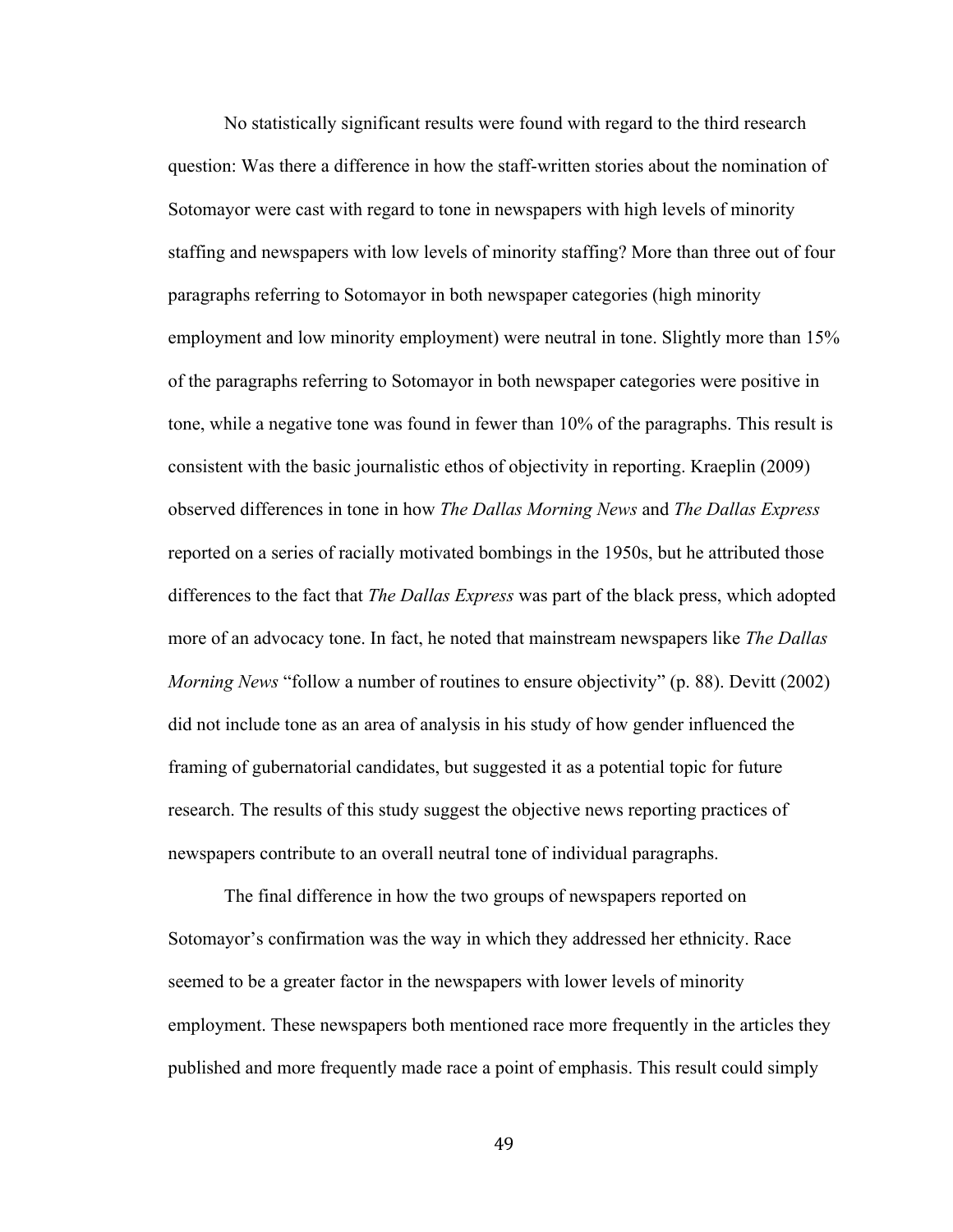be a reflection of the fact that staff-written articles in newspapers with lower levels of minority employment tended to address Sotomayor's controversial "wise Latina" statement at a proportionally higher rate. But this difference should have been offset by the fact that staff-written articles in newspapers with high levels of minority employment featured more personal and cultural frames, which likely would have emphasized Sotomayor's ethnicity as much as the controversy frame. Either way, such a result indicates that newspapers with low levels of minority employment see race as a bigger component of the overall story than do newspapers with higher levels of minority employment. Without expanding the study to include a framing analysis of all articles (those written by staff members and those provided by news services), it is not possible to determine whether this result is a reflection of frames selected or some other factor.

This finding also calls into question methods of analyzing coverage of minority groups in newspapers in which the sample is obtained through a search of terms that identify race. If that method had been used in this study, nearly a quarter of the sample (24.4%) would have been omitted. Furthermore, the sample would have been skewed toward newspapers with lower levels of minority employment. These newspapers were more likely to mention Sotomayor's race than were newspapers with high levels of minority employment, 83.7% to 69.2%.

One interpretation of the results of this study could be that they suggest that the level of minority employment at newspapers has a limited impact on the content, with the greatest impact occurring in areas most influenced by reporters and the smallest impact occurring in areas most influenced by editors and managers. Components of this study could be divided into two categories, those more directly influenced by editors and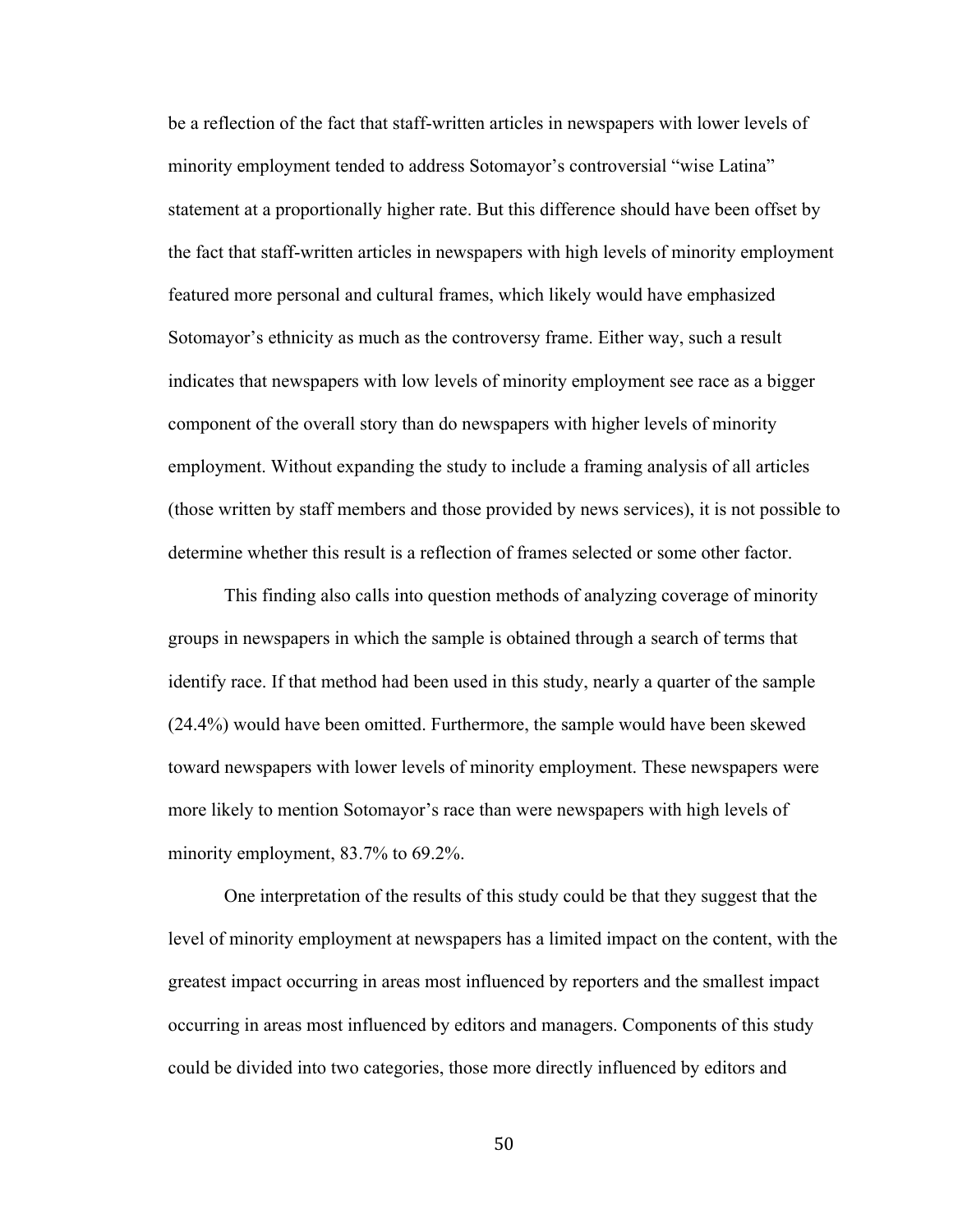supervisors and those more directly influenced by writers. Editors and other managers on the staff have greater control over the agenda-setting components of this study: number of articles, length of articles, placement of articles, and type of articles. They decide what stories belong in the newspaper and where these stories are located in the newspaper. Individual reporters could have some influence in this regard, but it would be greatly restricted by the newsroom hierarchy. The framing and tone components of this study most directly reflect the contributions of the individual journalists. Although they work with editors and copy editors, who could exert their influence on the articles through the editing process, writers have initial control over what content to include in their articles and the tone of their articles.

Researchers and journalists, alike, have expressed concern that efforts to bring more diversity into the newsroom won't have much of an impact until there is greater diversity at the management level. In an essay for the *Newspaper Research Journal*, Pease (1990) wrote "… adding new entry-level employees to the newsroom is a lot like adding new rowers to the oars aboard the galley ship; they power the boat, but make few decisions about speed, direction or mission" (p. 25). A similar viewpoint was shared by Shaw (1991) in an article for *Quill* magazine: "The press will not change its fundamental approach to covering minorities and routinely include them in the mainstream of the daily news flow until there are many minority editors participating significantly in the decision-making process" (p. 20). According to the 2009 ASNE census, 11.2% of the newsroom supervisors at that time were minorities, a slightly smaller number than the 13.4% who were newsroom employees. This study did not collect information on the number of minority supervisors at the newspapers examined, so all comparison were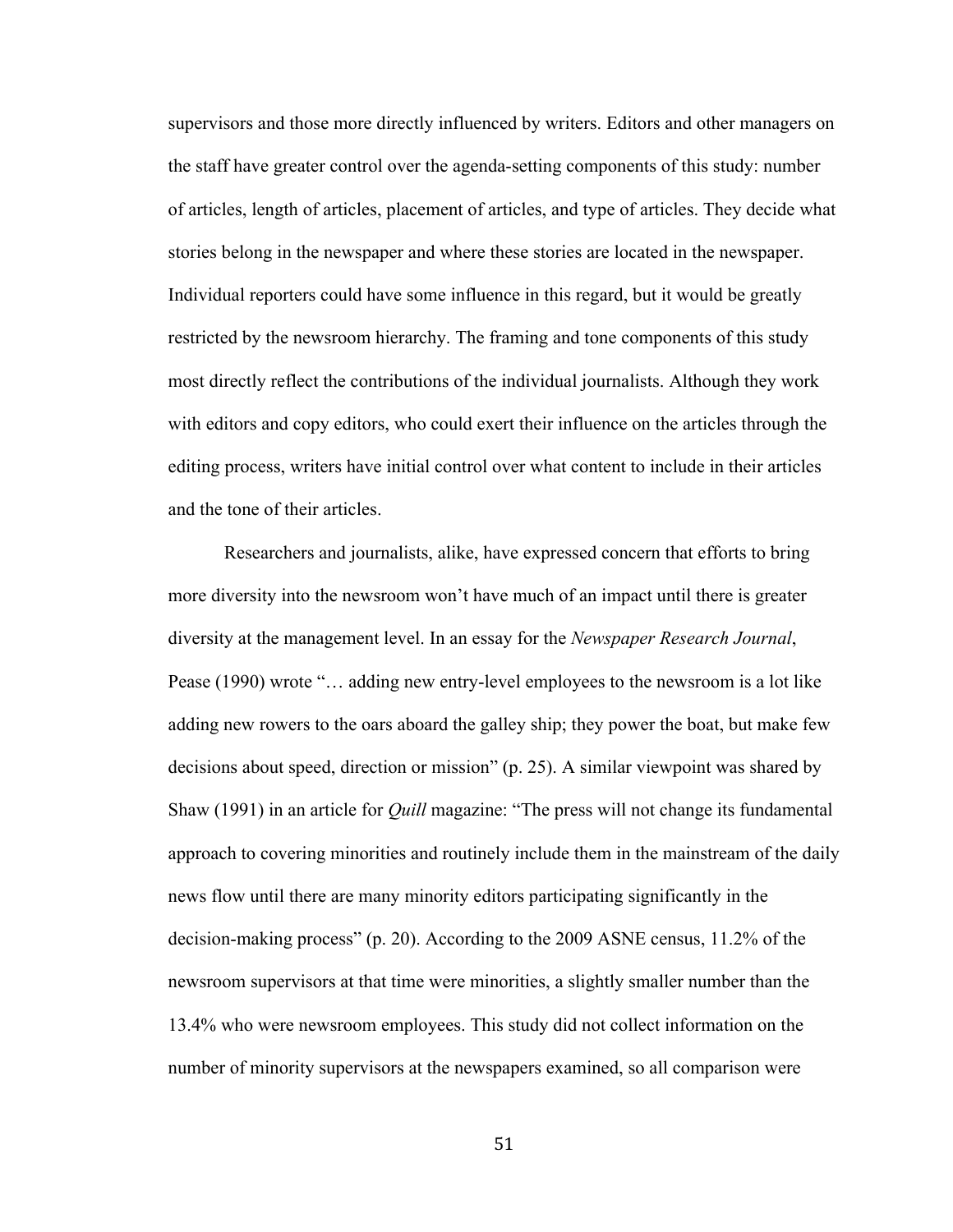made only on the basis of total newsroom employment. An appropriate approach for future research would be to conduct a similar analysis comparing results od newspapers with a higher number of minority supervisors to those with a lower number of minority supervisors.

There are a number of factors that must be considered when reviewing the results of this study. The first is that the newspapers identified as having high levels of minority employment were only high in minority employment in relation to the other newspapers in the study. Although some of them may have minority employment levels reflective of their communities, none of them met or exceeded the minority population level of 33% in the nation. The range in minority employment of those in the "high levels of minority employment" condition was from 17.1% to 24.4%. Only three of the newspapers that responded to the ASNE newsroom employment survey in 2009 have minority employment levels above 33%; two of them had circulations above 250,000 and were excluded from this study for that reason. The other is in the Pacific region of the nation and could not be paired with a newspaper of similar circulation size with low minority employment levels from that region. So in a sense, this investigation is comparing newspapers that have slightly low minority employment levels to those that have even lower minority levels.

In choosing newspapers to review from the circulation range of 100,000 to 250,000, this study attempted to ensure the greatest variation in minority employment level as possible among newspapers that would still have some staff-produced content about Sotomayor's nomination and confirmation. While the sample selected provided a high level of variability in minority employment, there were fewer staff-produced articles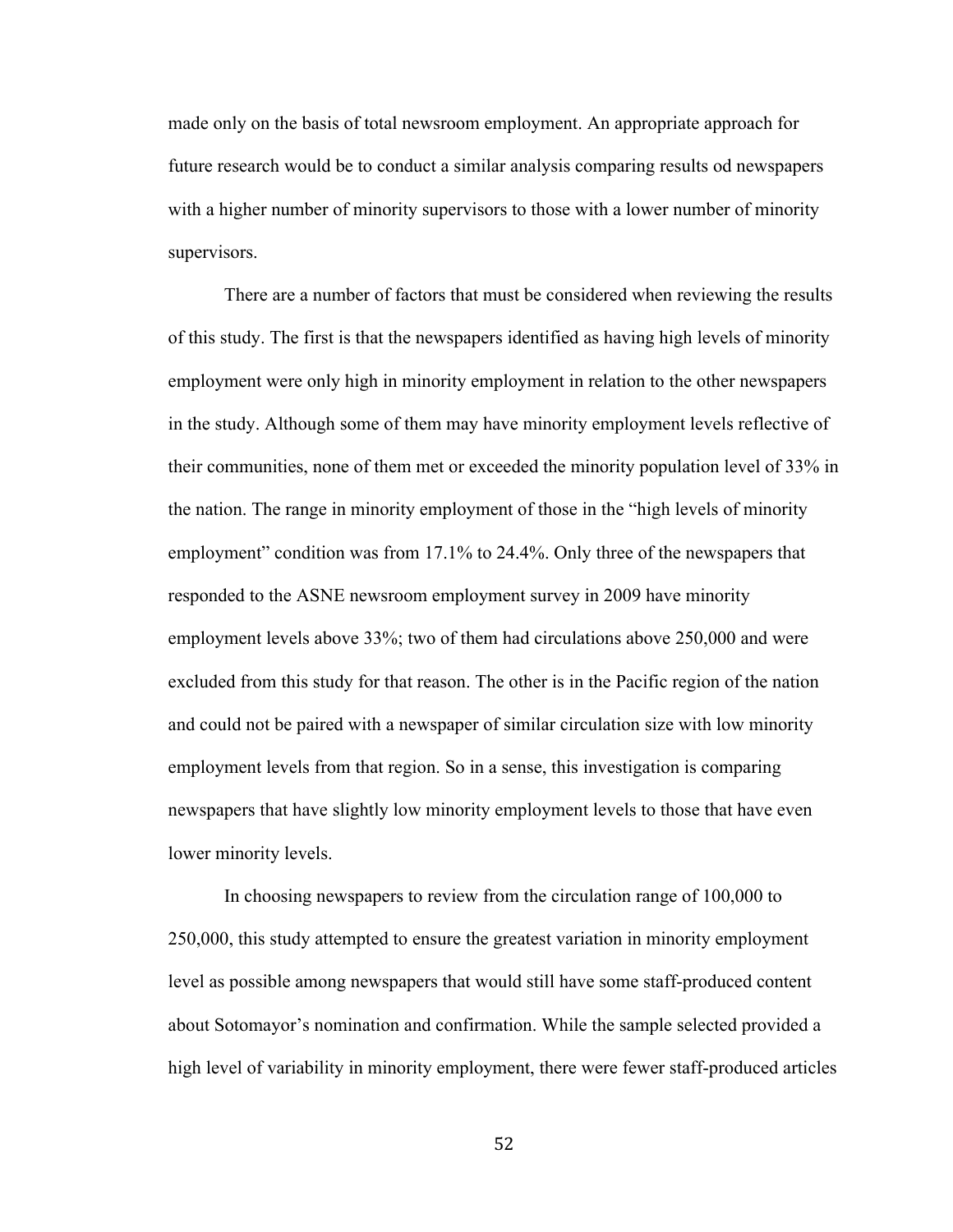about Sotomayor than anticipated. A total of 60 articles about Sotomayor were produced by staff members of the newspapers, a large enough set for analysis but small enough to potentially reduce the number of statistically significant results produced by this study.

It was also hoped that selecting newspapers within this circulation range would help control for other factors as well, including available news hole in the publications and total size of the staff at each newspaper. Despite these efforts, it is possible unexpected variation exists within these two areas at the newspapers selected for this study. Overall, though, the average circulation of the two newspaper groups included in this study were much closer than the established range could have allowed. Newspapers in the high minority employment category only had a slightly higher average circulation (153,940) than did newspapers in the low minority employment category (127,350).

This study could be considered a pilot effort to see if conducting a content analysis using agenda-setting and framing concepts would provide useful comparisons of content in newspapers that have high and low levels of minority employment. Devitt's use of a framing analysis to compare newspaper coverage of male and female candidates in gubernatorial races provided a useful model for this investigation and future investigations. The vast majority of research examining differences in how the media report on race either counts the number of minorities represented or examines the degree to which stereotypes persist. By taking a different approach, this study hoped to measure content diversity rather than subject diversity. Significant content differences were found in the frames utilized in the stories about Sotomayor. Still, interpreting what those differences mean poses a challenge. For example, newspapers high in minority employment emphasized the issue frame to a greater degree than did newspapers low in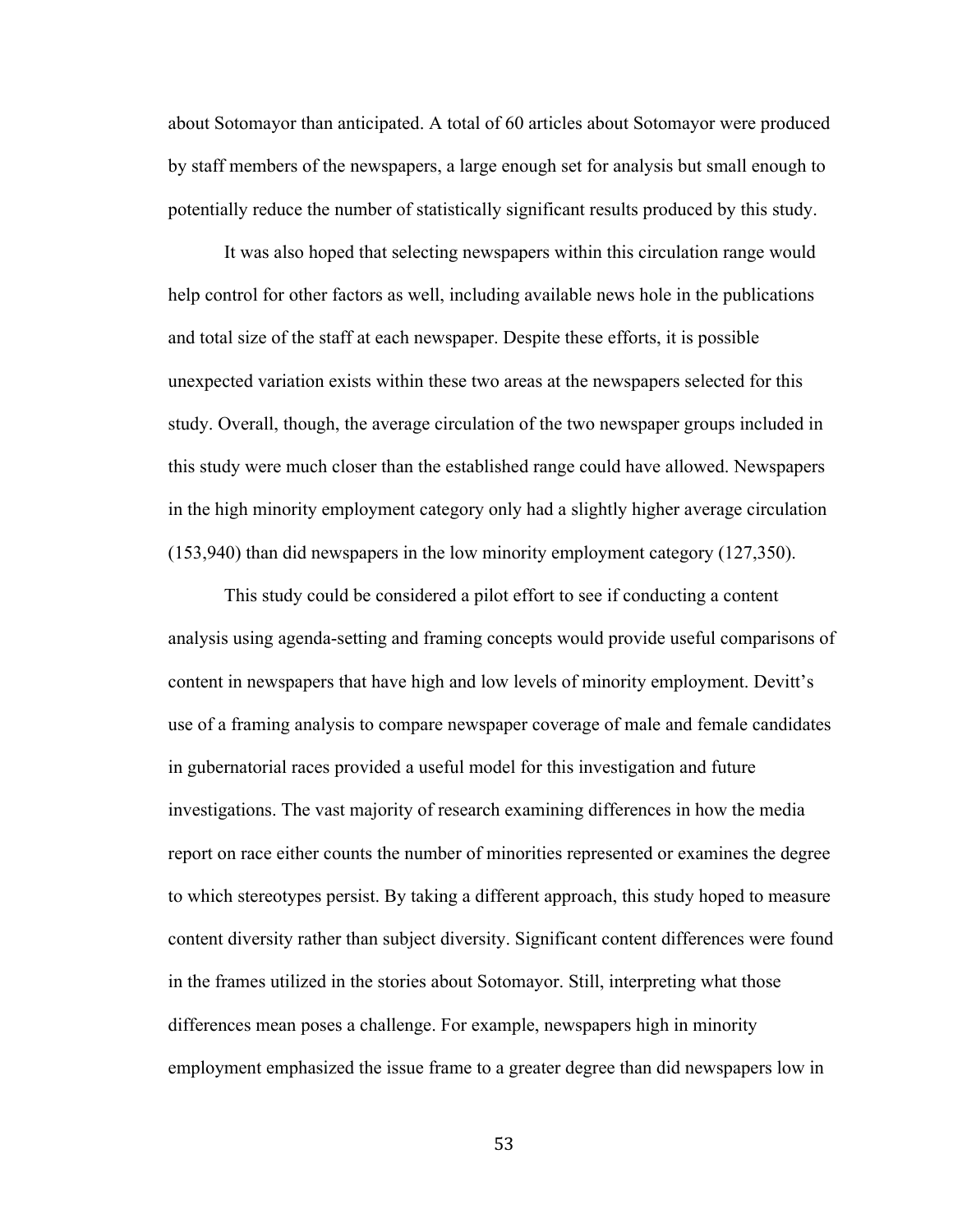minority employment, while newspapers low in minority employment emphasized the strategy and controversy frames more than newspapers high in minority employment. Does the emphasis on issue reporting reflect a journalistic effort to delve deeper into a story? The fact that the staff-written stories had a higher word count in newspapers with higher levels of minority employment than the staff-written stories in the newspapers with lower levels of minority employment could be seen as support for this interpretation. Longer stories could reflect more in-depth reporting or a willingness to commit staff resources needed to find a local connection to a topic of national interest. They could also simply be longer stories. Such questions are difficult to answer without including a qualitative component.

This study does not provide a clear and definitive answer to the primary question: Does the level of minority staffing at newspapers influence the content of those newspapers? Evidence from the framing portion of this study suggests there might be some statistically significant differences. But the differences found in this study are only applicable to the topic at hand, the nomination and confirmation of the first Hispanic Supreme Court justice, and might not apply to newspapers outside this sample. This study does, however, begin to build a case supporting the assumption that minority employment levels can have a direct impact on newspaper content. More research is needed in order to draw stronger conclusions. Researchers could use a similar technique to examine additional topics, such as the nation-wide immigration rallies held in 2006 or the new immigration laws passed by the state of Arizona in 2010. Future research about the way in which minority employment levels influence newspaper reporting, though, should continue to focus more on content diversity rather than subject diversity.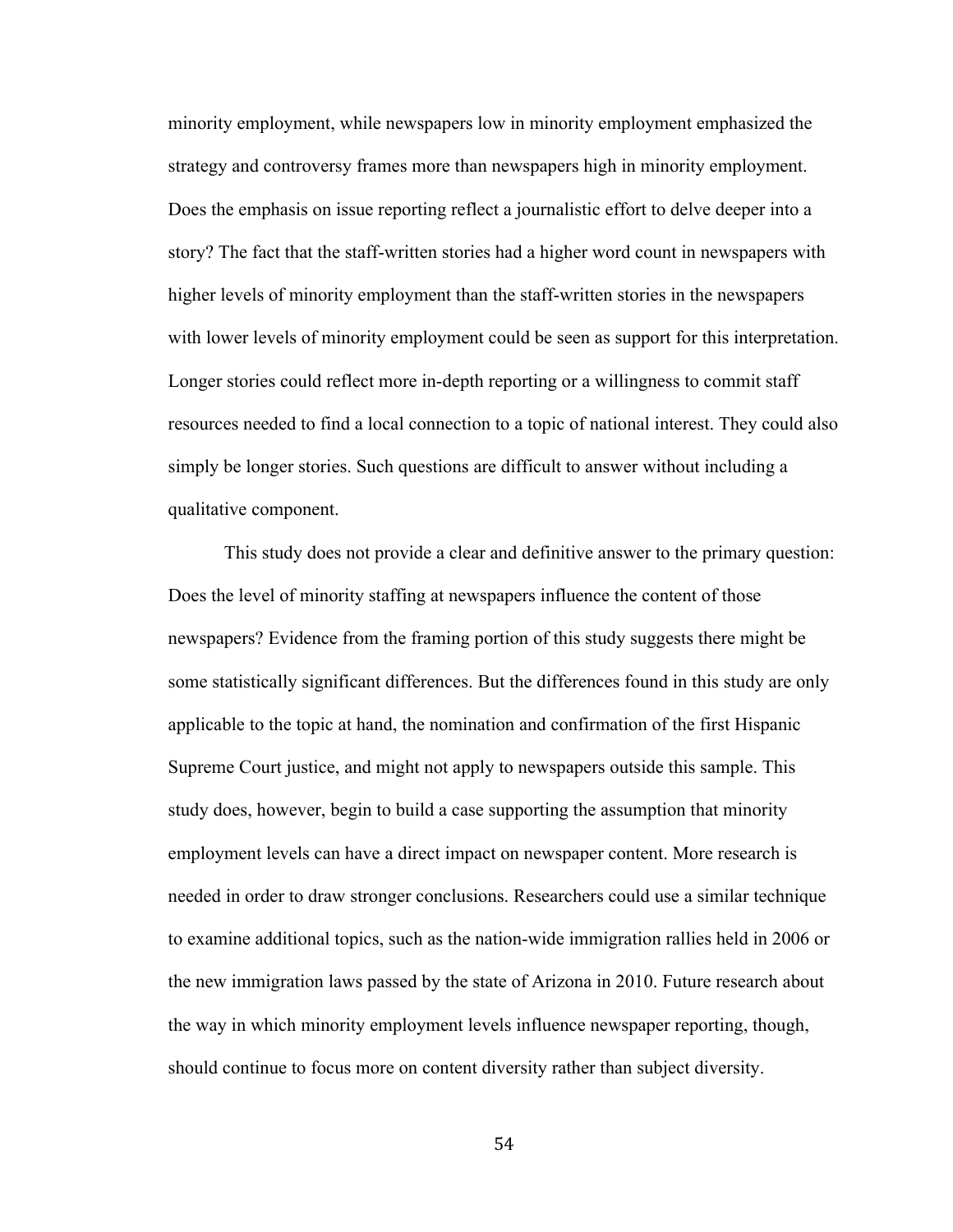#### **References**

- Adams, T. & Cleary, J. (2006). The parity paradox: Reader response to minority newsroom staffing. *Mass Communication & Society*, *9*(1), 45-61.
- Aday, S. (2006, Winter). The framesetting effect of news: An experimental test of advocacy versus objectivist frames. *Journalism & Mass Communication Quarterly*, *83*(4), 767-786.
- American Society of News Editors (2009, April 24). U.S. newsroom employment declines. Retrieved Nov. 19, 2009, from http://asne.org/article\_view/smid/370/ articleid/12.aspx
- ASNE Benchmarks for 2000-2025 (1999, Sept. 1). Retrieved on March 10, 2009, from http://ww.asne.org/index.cfm?id=1666
- Bang, H., & Reece, B. (2003). Minorities in children's television commercials: New, improved, and stereotyped. *The Journal of Consumer Affairs*, *37*(1), 42-67.
- Berg, C. R. (1990, Summer). Stereotyping in films in general and of the Hispanic in particular. *Howard Journal of Communications*, *2*, 288.
- Bristor, J. M., Lee, R. G., & Hunt, M. R. (1995). Race and ideology: African-American images in television advertising. *Journal of Public Policy & Marketing*, *14*(1), 48. Retrieved January 14, 2010, from ABI/INFORM Global.
- Children Now. (2003). *Fall colors 2003-2004 prime time diversity report*. Retrieved April 4, 2007, from

http://publications.childrennow.org/publications/media/fallcolors 2003.cfm.

Cohen, J., & Weimann, G. (2000, Summer). Cultivation revisited: Some genres have some effects on some viewers. *Communication Reports*, *13*(20), 99-114.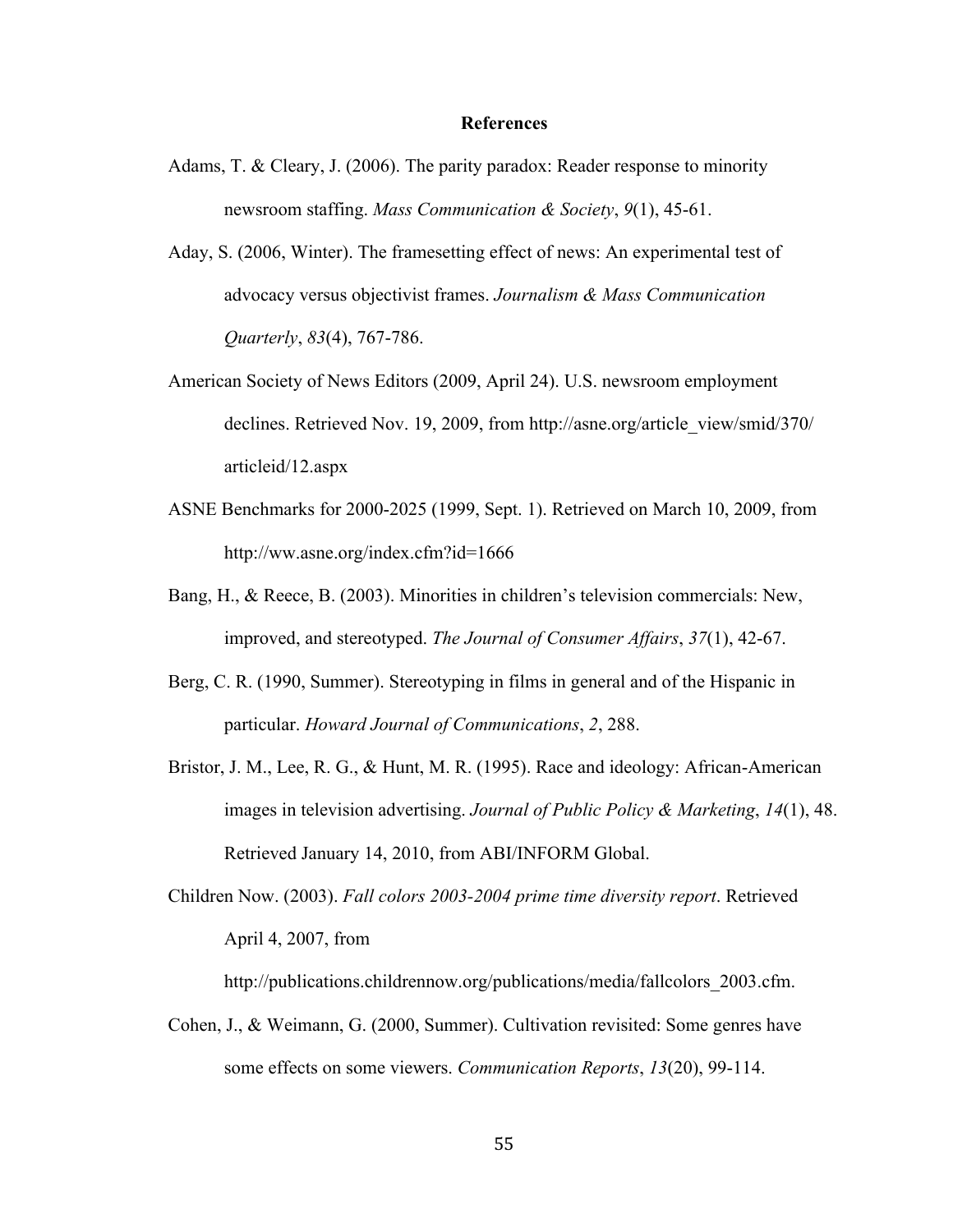- Crooks, G. (2009, June 7). Smart bombs: Let her rulings speak. *The Spokesman-Review*, p. 10.
- Day, J. C. (1996). *Population projections of the United States by age, sex, race, and Hispanic origin: 1995 to 2050*. U.S. Bureau of the Census, Current Population Reports, (pp. 25-130). U.S. Government Printing Office: Washington, D.C.
- Davis, J. H. (2009, July 14). Sotomayor pushes back hard on racial bias charges. *Spartanburg Herald-Journal*. Retrieved June 16, 2010, from Lexis-Nexus Academic.
- Druckman, J. N., & Parkin, M. (2005, November). The impact of media bias: How editorial slant affects voters. *The Journal of Politics*, *67*(4), 1030-1049.
- Entman, R.M. (1992). Blacks in the news: Television, modern racism and cultural change. *Journalism Quarterly*, *69*, 341-361.
- Entman, R.M. (1993, Autumn). Framing: Toward clarification of a fractured paradigm. *Journal of Communication*, *43*(4), 51-58.
- Entman, R.M. (1994). Representation and reality in the portrayal of blacks on network television news. *Journalism Quarterly*, *71*, 509-520.
- Feller, B. (2009, May 13). Supreme Court selection process all Obama, White House says [The Associated Press]. *The Fresno Bee*, p. A3.
- Gerbner, G., & Signorielli, N. (1979). Women and minorities in television drama 1969- 1978. Philadelphia: Annenbre School of Communication, University of Pennsylvania.
- Gilens, M. (1996, Winter). Race and poverty in America: Public Misperceptions and the American News Media. *The Public Opinion Quarterly*, *60*(4), 515-541.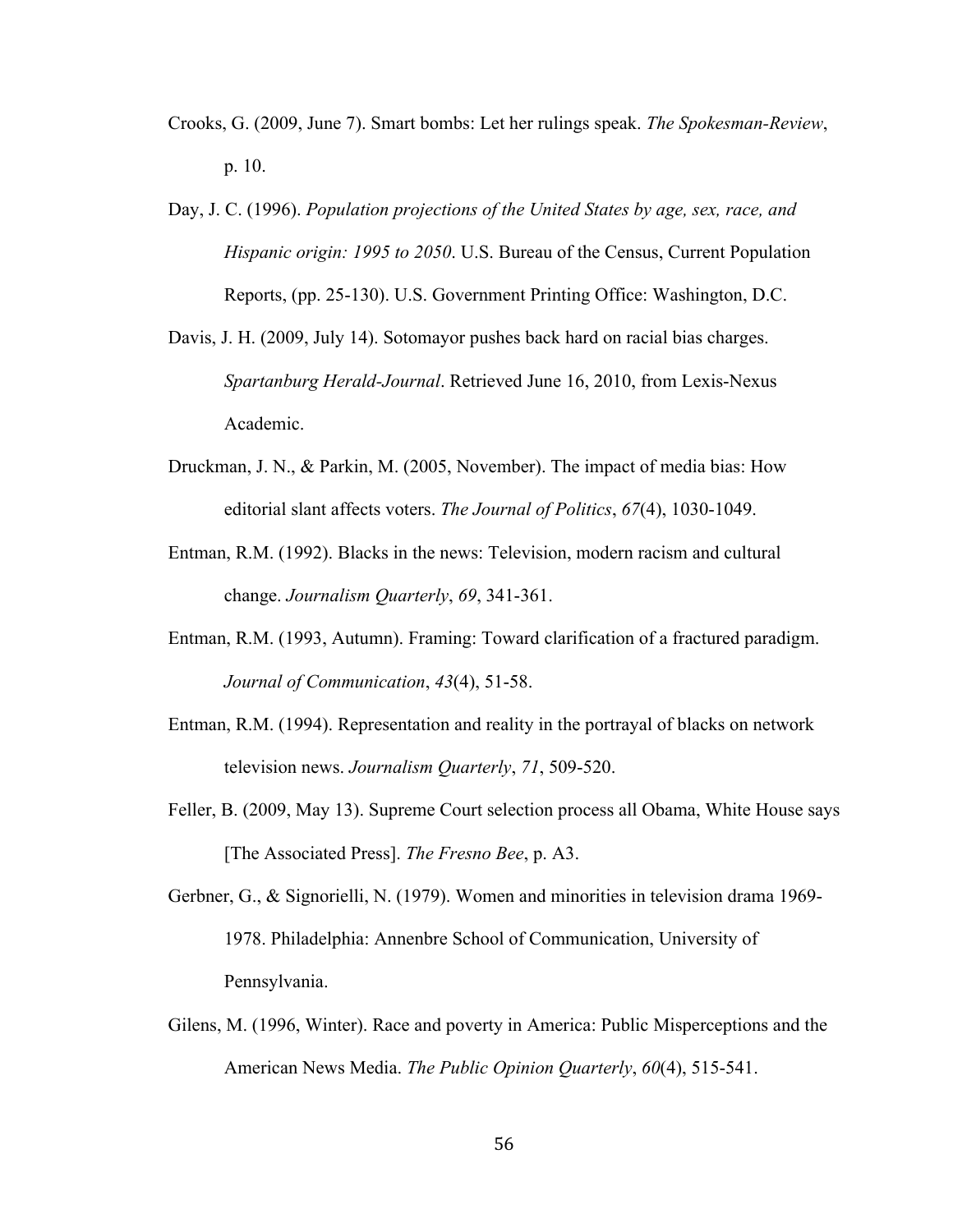- Gist, M.E. (1993). Through the looking glass: Diversity and reflected appraisals of the self in mass media. In P.J. Creedon (Ed.), *Women in mass communications*, (2nd ed., pp. 104-117). Newbury Park, CA: Sage Publications.
- Gracia, J. (2000). *Hispanic/Latino identity: A philosophical perspective*. Malden: Blackwell Publishers.
- Greenberg, B. S., Burgoon, M., Burgoon, J., & Korzenny, F. (1983). *Mexican Americans and the Mass Media*. Norwood, NJ: Ablex Publishing Corp.
- Grondahl, P. (2009, May 27). We're all cheering Sotomayor. *The Times-Union*, pp. 3A, 9A.
- Gross, K., & Aday, S. (2003, September 1). The scary world in your living room and neighborhood: Using local broadcast news, neighborhood crime rates, and personal experience to test agenda setting and cultivation. *Journal of Communication, 53*(3), 411-426.

Hoffman, A.R., & Noriega, C.A. (2004, December). Looking for Latino regulars on prime-time television: The fall 2004 season. *CSRC Research Report,* 4. Retrieved April 4, 2007, from http://www.chicano.ucla.edu/research/ documents/crr\_04Dec2004.pdf.

The judgment of Judge Sotomayor. (2009, May 27). *The Times-Union*, p. 10A.

- Kraeplin, C. (Winter 2008). Two tales of one city: How cultural perspective influenced the framing of a pre-civil rights story in Dallas. *American Journalism*, *25*(1), 73- 97.
- Mastro, D., & Behm-Morawitz, E. (2005, Spring). Latino representation on primetime television. Journalism and Mass Communication Quarterly, *82*(1), 110-130.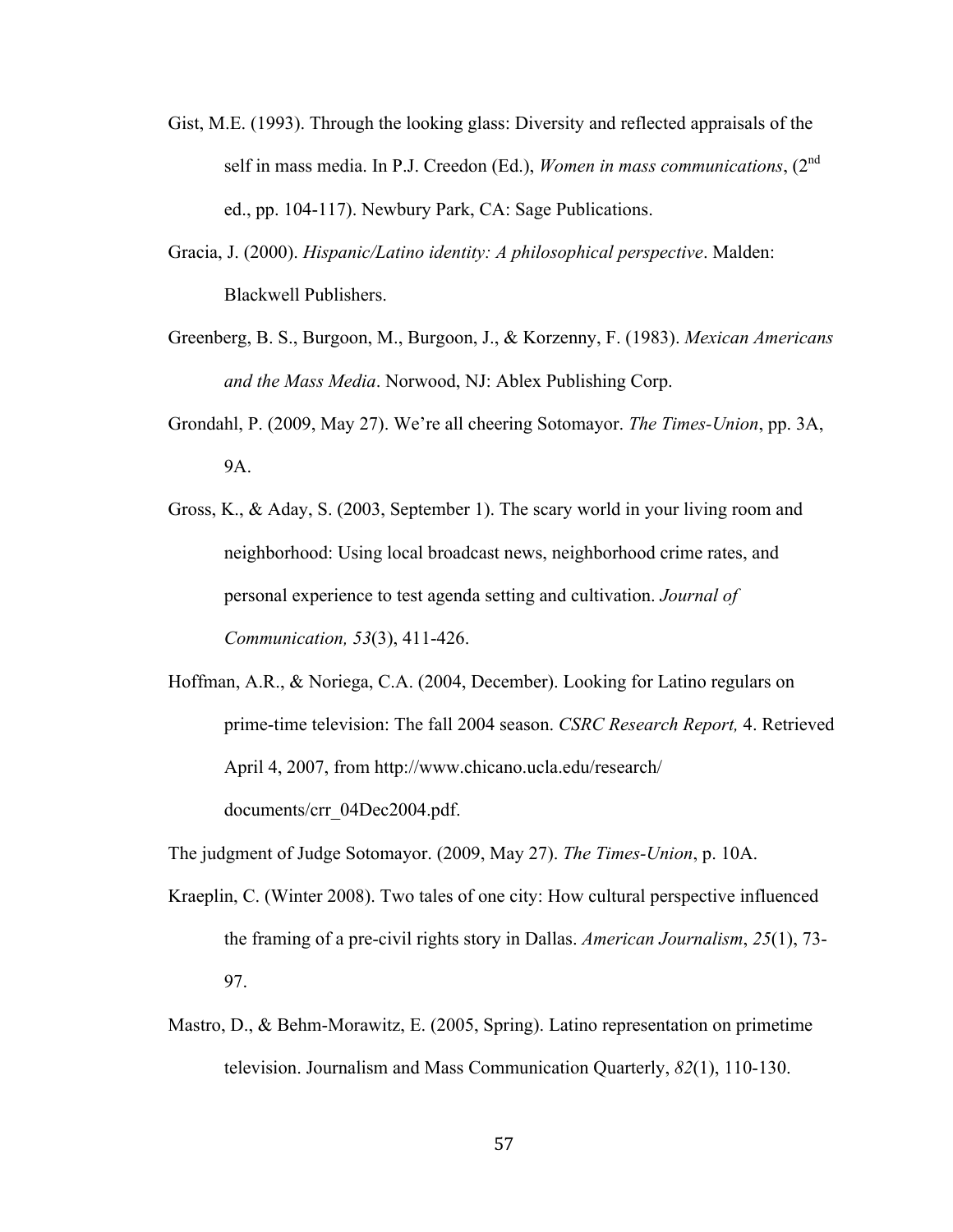- Mastro, D., Behm-Morawitz, E., & Kopacz, M. (2008). Exposure to television portrayals of Latinos: The implications of aversive racism and social identity theory. *Human Communication Research*, *34*, 1-27.
- Mastro, D., Behm-Morawitz, E., & Ortiz, M. (2007). The cultivation of social perceptions of Latinos: A mental models approach. *Media Psychology*, *9*, 347- 365.
- Mastro, D. E., & Greenberg, B. S. (2000, Fall). The portrayal of racial minorities on prime time television. *Journal of Broadcasting and Electronic Media*, *44*(4) 690- 703.
- Mayorga, P. R. (2007). *Ethnic media and identity construction: A content analysis of the visual portrayals of women in Latina and glamour magazines.* Unpublished master's thesis, Georgia State University.
- McGill, L. T. (2000). *Newsroom diversity: Meeting the challenge*. Retrieved on Feb. 4, 2007, from http://www.freedomforum.org/publications/diversity/meetingthe challenge/meetingthechallenge.pdf.
- Miller, R.E., & Wanta, W. (1996, Winter). Race as a variable in agenda setting. *Journalism and Mass Communication Quarterly*, *73*(4), 913-925.
- Montalvo, D., & Torres, J. (2006, October). *Network brownout report 2006: The portrayals of Latinos and Latino issues on network television news*. Retrieved April 15, 2007, from http://www.freepress.net/docs/network-brownout-2005.pdf.
- Murray, C. (2009, June 7). Sotomayor's life is more than one remark. *The Times-Union*, p. 1B.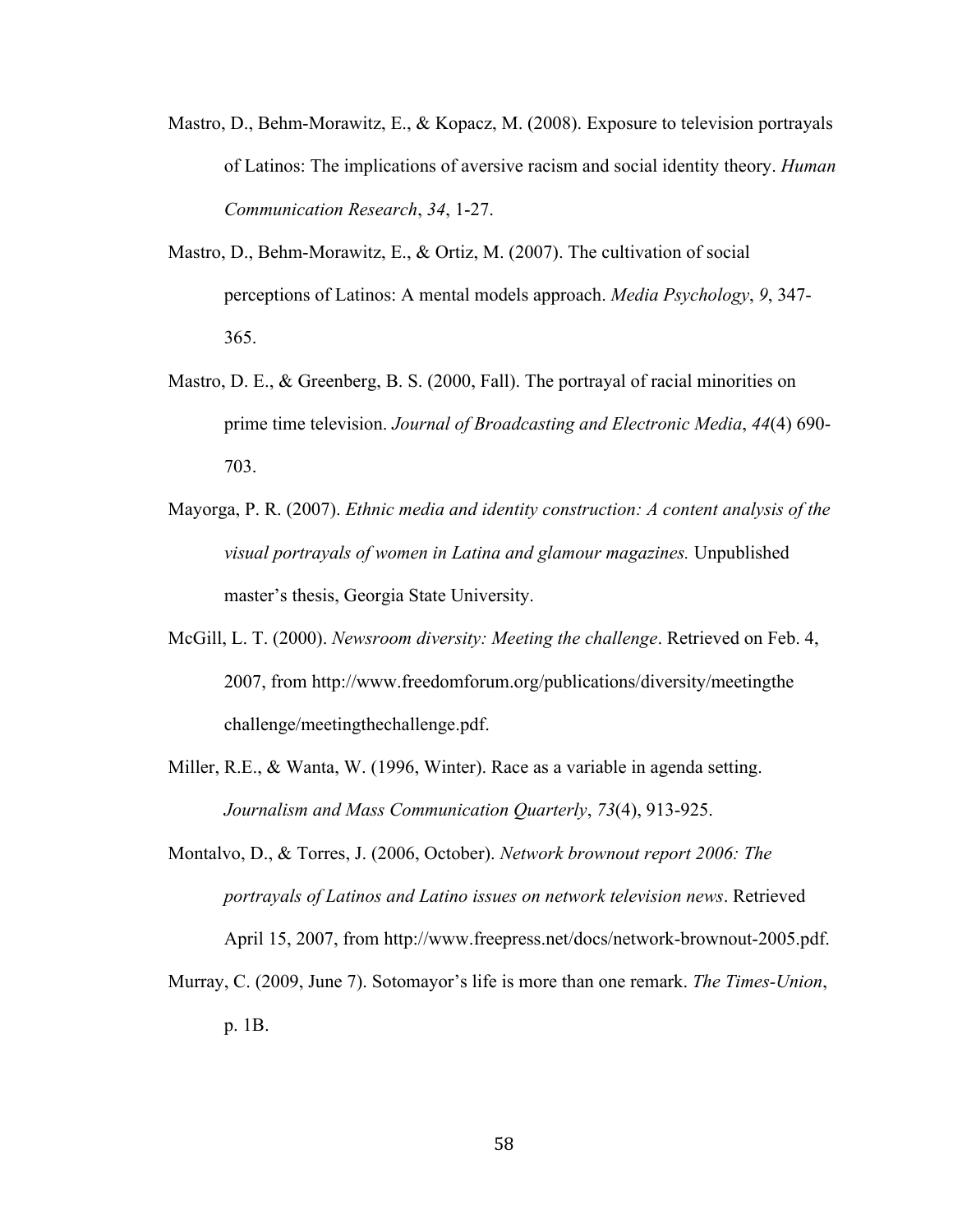- Nelson, T.E., Clawson, R.A., & Oxley, Z.M. (1997, September). Media framing of a civil liberties conflict and its effect on tolerance. *The American Political Science Review*, *91*(3), 567-583.
- Nelson, T.E., & Oxley, Z.M. (1999, November). Issue framing effects on belief importance and opinion. *The Journal of Politics*, *61*(4), 1040-1067.
- Newsrooms shrink; Minority percentage increases slightly (2008, April 13). ASNE press release. Retrieved on March 10, 2009, from http://www.asne.org/files/08 Census.pdf
- Pallais, D. M. (2006). *How African-Americans and Hispanics perceive their racial equality in American advertising*. Unpublished master's thesis, Louisiana State University.
- Pease, T. (1989, Spring). Minority news coverage in The Columbus Dispatch, *Newspaper Research Journal*, *10*(3) 17-37.
- Pease, T. (1990, Summer). Ducking the diversity issue: Newspapers' real failure is performance. *Newspaper Research Journal*, *11*(4), 24-37.
- Poindexter, P. M., Smith, L., & Heider, D. (2003, December). Race and ethnicity in local television news: Framing, story assignments, and source selection. *Journal of Broadcasting & Electronic Media*, *47*(4), 525-536.
- Preacher, K. J. (2001, April). Calculation for the chi-square test: An interactive calculation too for chi-square tests of goodness of fit and independence [Computer software]. Available from http://quantpsy.org.
- Romer, D., Jamieson, K. H., & Aday, S. (2003, March 1). Television news and the cultivation of fear of crime. *Journal of Communication*, *53*(1), 88-104.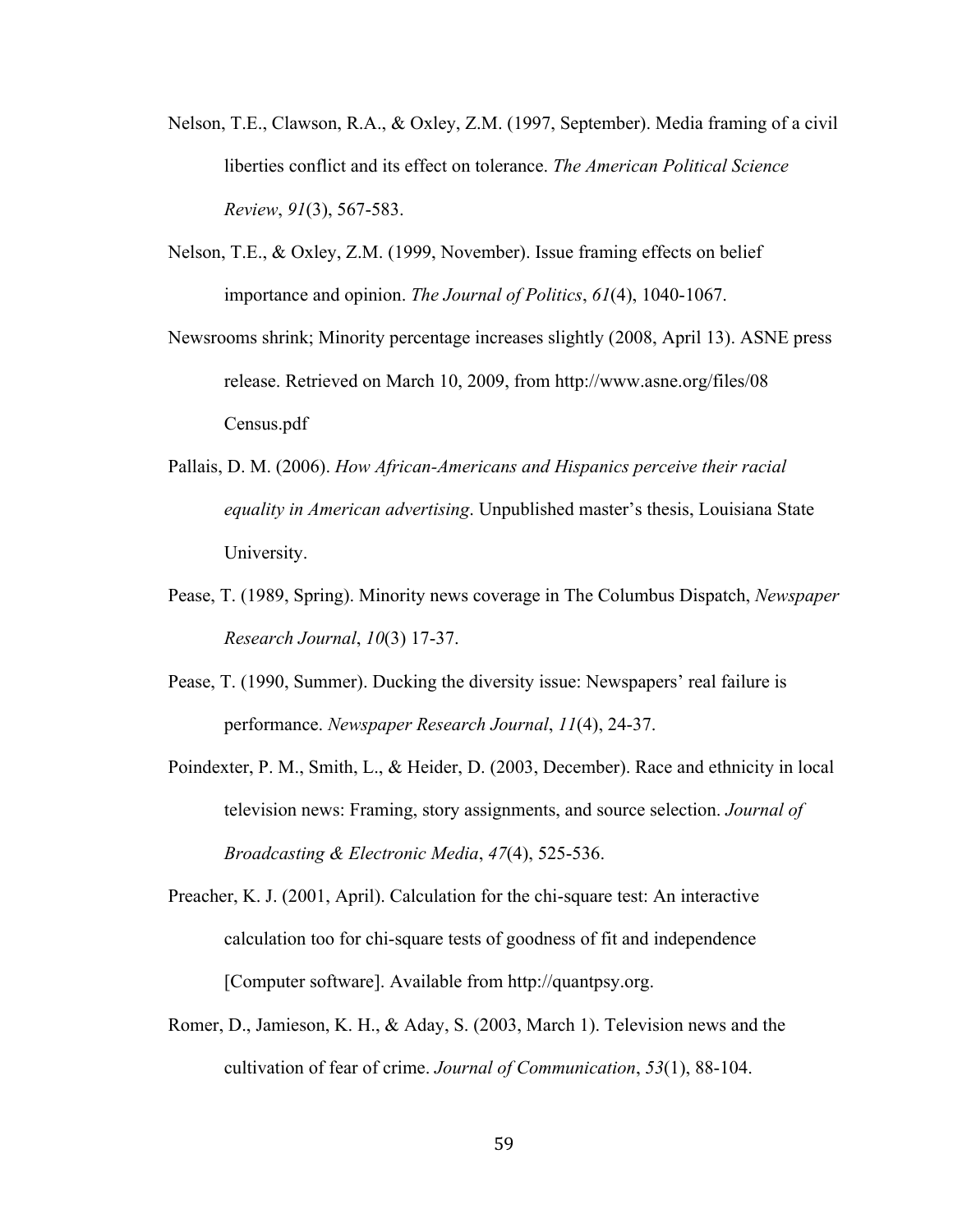- Scheufle, D. (1999, Winter). Framing as a theory of media effects. *Journal of Communication*, *49*(1), 103-122.
- Severin, W. J., & Tankard, J. W. (2001). *Communication theories: Origins, methods, and uses in the mass media*,  $(5^{th}$  ed.). Addison Wesley Longman, Inc.

Shaw, D. (1991, May). Black, white, read all over? *The Quill*, 20-23.

- Shen, F. (2004, Summer). Effects of news frames and schemas on individuals' issue interpretations and attitudes. *Journalism and Mass Communication Quarterly*, *81*(2), 400-416.
- Stapelton, C. (2009, July 14). Senate hearings stir judge's memory: A county woman feels a kinship with the high court nominee. *The Palm Beach Post*, p. 8A.
- Stossel, S. (1997, May) The man who counts the killings. *The Atlantic Monthly*, 86-104.
- Study: Media in Boston reinforce racism by news coverage decisions. *The Boston Globe*. (1987, January 28). Retrieved December 13, 2009 from HighBeam Research: http://www.hihbeam.com/doc/1P2-7996663.html.
- Taylor, C. R., & Bang, H. (1997, Summer). Portrayals of Latinos in magazine advertising. *Journalism and Mass Communication Quarterly*, *74*(2), 285-303.
- Terkildsen, N., & Schnell, F. (1997, December). How media frames move public opinion: An analysis of the women's movement. *Political Research Quarterly*, *50*(4), 879-900.
- Thomas, E., Taylor, S., & No, B. (2009, July 20). Meet the Sotomayors: One is a Latina firebrand, the other a model of judicial restraint. *Newsweek*, *154*, 43. Retrieved June 16, 2010, from Lexis-Nexus Academic.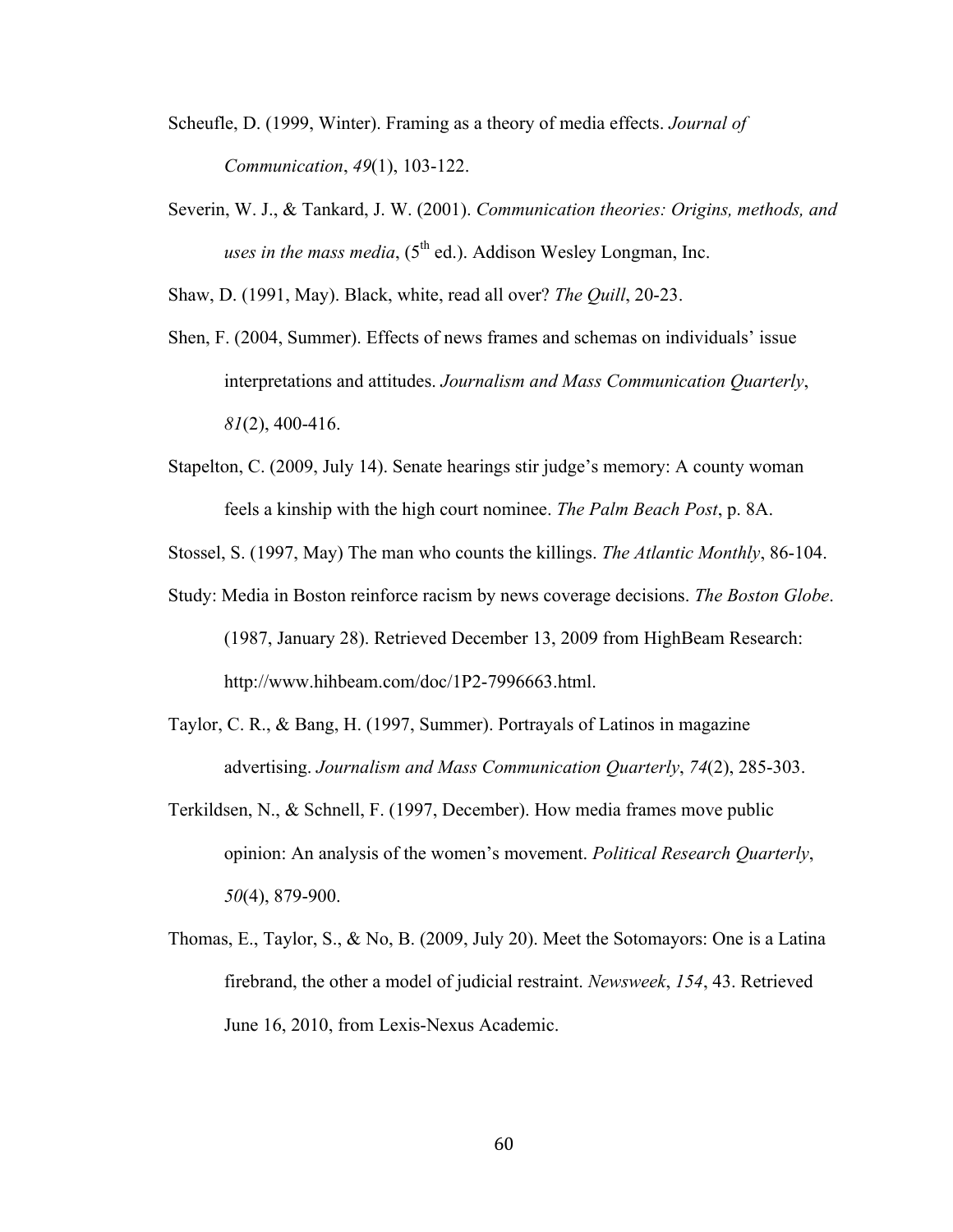- Turk, J.V., Richstad, J., Bryson Jr., R.L., & Johnson, S. (Spring 1989). Hispanic Americans in the news in two southwestern cities. *Journalism Quarterly*, *66*(1), 107-113.
- U.S. Census Bureau. (2002, November). *Demographic trends in the 20th Century* [Electronic version]. Washington, DC: U.S. Government Printing Office.
- U.S. Census Bureau. (2008, August). *An older and more diverse nation by midcentury* [Electronic version]. Washington, DC: U.S. Government Printing Office.
- Wilson, C., & Gutierrez, F. (1995). *Race, multiculturalism, and the media.* Thousand Oaks, CA: Sage Publications.
- Vincenty Heres, M. (2003). *Hispanic faces in the media: A study of Hispanic related news coverage in the mainstream English and Spanish media*. Unpublished master's thesis, Georgetown University.
- Voakes, P. S., Kapfer, J., Kurpius, D., & Chern, D. S. (1996, Autumn). Diversity in the news: A conceptual and methodological framework. *Journalism and Mass Communication Quarterly*, *73*(3), 582-593.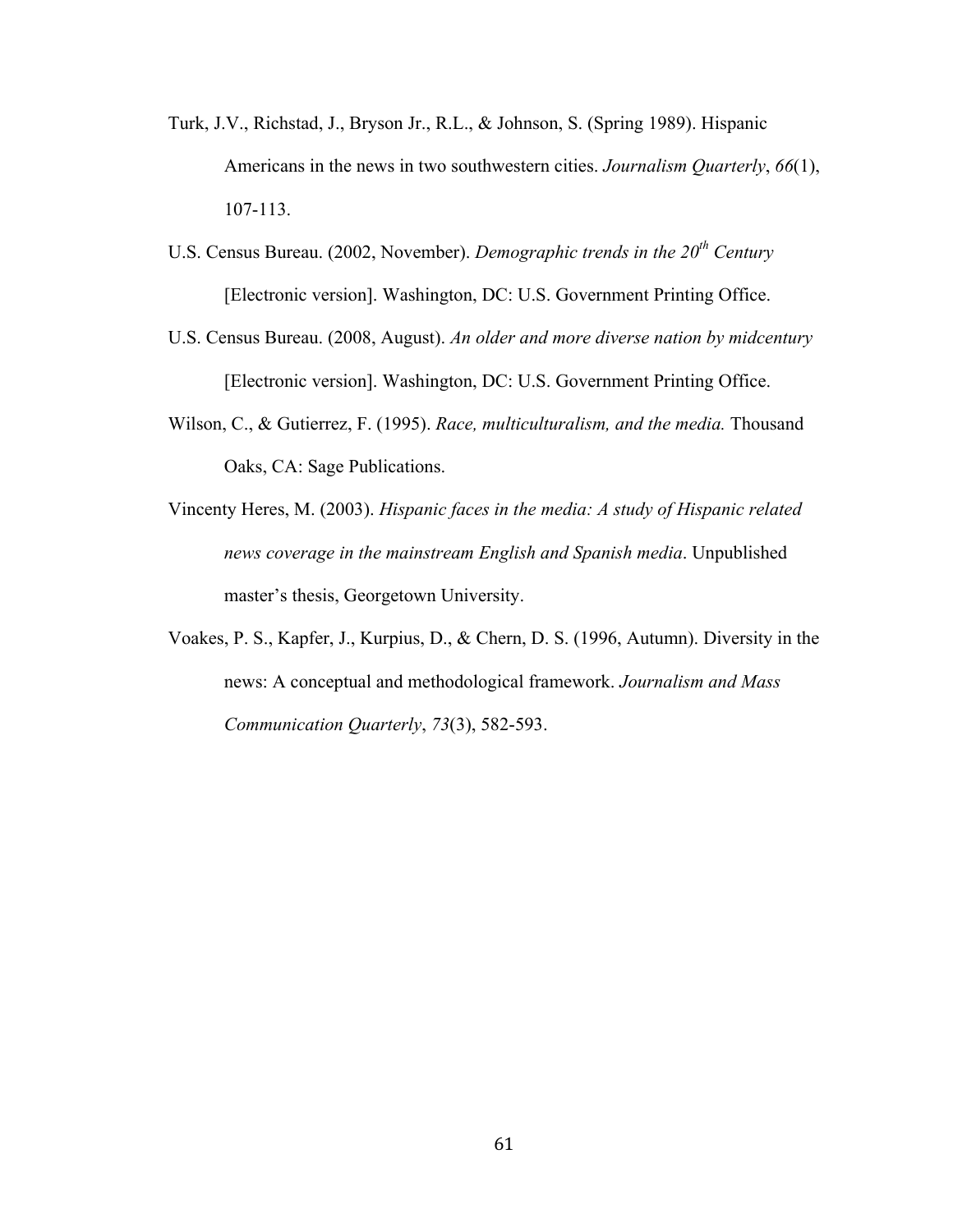## **Appendix A**

#### *Coder&Instructions*

## **Definition of framing**

Entman defined frames as mentally stored clusters of ideas that guide how people process information (1993). Within news stories, frames serve as "maps" created by reporters and editors that "structure the public debate" and influence media consumers' opinions (Terkildsen & Schnell, 1997, p. 881). Frames "highlight some bits of information … thereby elevating them" in importance within the story (Entman, 1993, p. 53).

Devitt (2002) defined frames as "journalistic descriptions embedded in news stories to create different depictions of news subjects" (p. 447). In this sense, "frames are not devices that influence the construction of entire news stories, but, rather, elements that appear within news stories" (p. 447). Such an approach acknowledges that multiple frames can be present within a single article. This study will adopt Devitt's definition of frames.

#### **Unit of measure**

The unit of measure in this investigation will be individual paragraphs in each article, a process that was incorporated by Devitt (2002) and Druckman & Parkin (2005). Both studies used the paragraph as the primary unit of analysis. Devitt coded each paragraph according to what frame was utilized, while Druckman & Parkin coded each paragraph according to both frame and tone. The reason for this, according to Devitt, is that "researchers have found that news stories often contain more than one frame, so the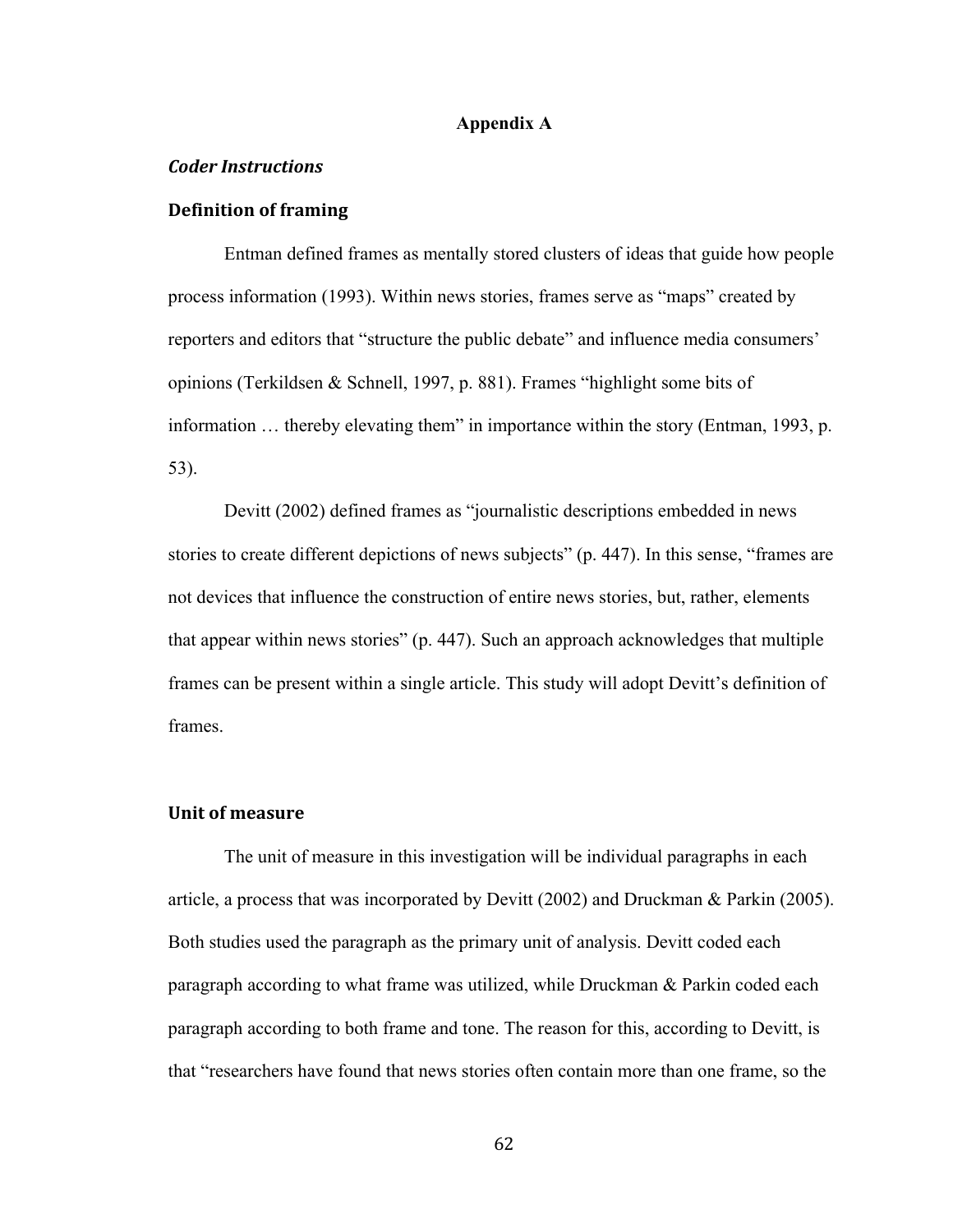use of paragraphs allows one to detect multiple frames in a single story as well as their frequency"  $(p. 451)$ .

#### **Frames in this study**

This study will employ the three frame types used in Devitt's study – issue frame, personal frame and strategy frame. In addition, this study will include a controversy frame. How those frames will be defined for the purposes of this study are listed below:

**• Issue frame** – An issue frame is one that describes Sotomayor according to her "positions or actions on public policy issues" (Devitt, 2002, p. 452). Paragraphs that would fit within this category include those that examine her past rulings or where she might stand on particular political issues.

**• Personal frame** – A personal frame is a paragraph that describes Sotomayor's "personal or professional background" (Devitt, 2002, p. 452). This would include descriptions of her personality, family history, and friendships or relationships.

**• Strategy frame** – A strategy frame is a paragraph that addresses the "horse-race descriptions" of Sotomayor's confirmation process such as whether or not she is likely to be confirmed, tactics that should be employed during the hearings, and steps she could take to win support (Devitt, 2002, p. 452). It also includes paragraphs that focus on the nomination and confirmation process.

**• Controversy frame** – This frame will refer specifically to paragraphs that address the "wise Latina" comments made by Sotomayor during the 2001 speech that became the primary controversy during her confirmation process. This frame could be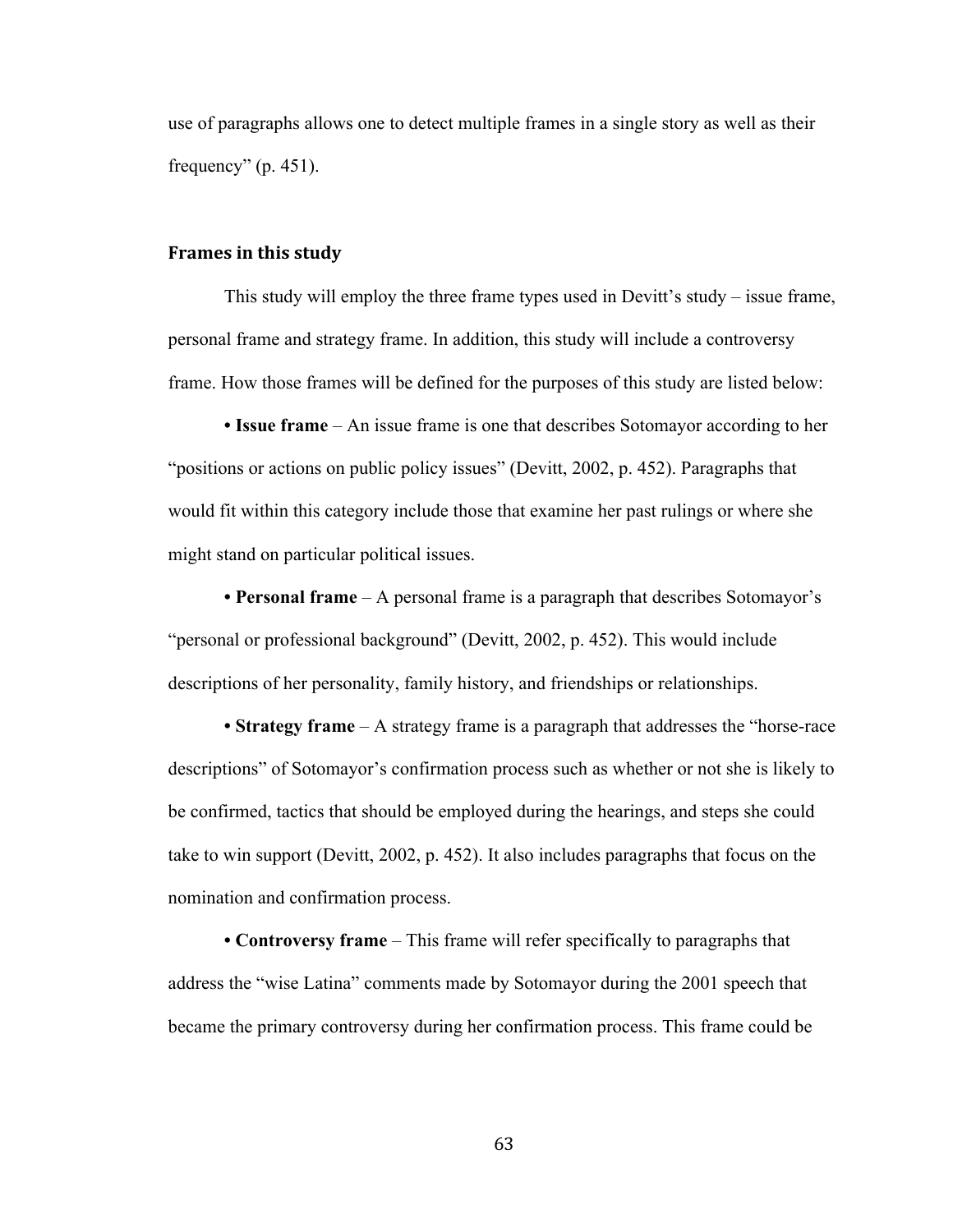considered a subset of Devitt's issue frame, but assigning it a separate category will allow for a more complete analysis in this investigation.

**• Cultural frames** – Paragraphs that focus on the overall cultural impact or meaning of Sotomayor's nomination will be labeled as cultural frame. This frame was identified during initial coder training. Included in the cultural frame are comments from the public and politicians explaining what Sotomayor's nomination and confirmation meant to Hispanic people. Many of these comments were celebratory, expressing enthusiasm that a cultural barrier was overcome. Not included are paragraphs that address Sotomayor's personal background or experiences as a Hispanic woman.

**• Other frames** – Finally, paragraphs that don't fit within any of these four frames or paragraphs that consist of multiple frames will be labeled "other."

Please note, frame assignment should be fairly obvious. If you feel undecided or feel you could place the paragraph in multiple categories, label it as "other frames."

## **Tone**

Each paragraph will also be coded according to the tone of the paragraph and whether it provides a positive, negative, or neutral portrayal of Sotomayor.

**• Positive** – Does the paragraph, taken as a whole and at face value, reflect positively on Sotomayor.

**• Negative** – Does the paragraph, taken as a whole and at face value, reflect negatively on Sotomayor.

• **Neutral** – Does not portray positively or negatively on Sotomayor.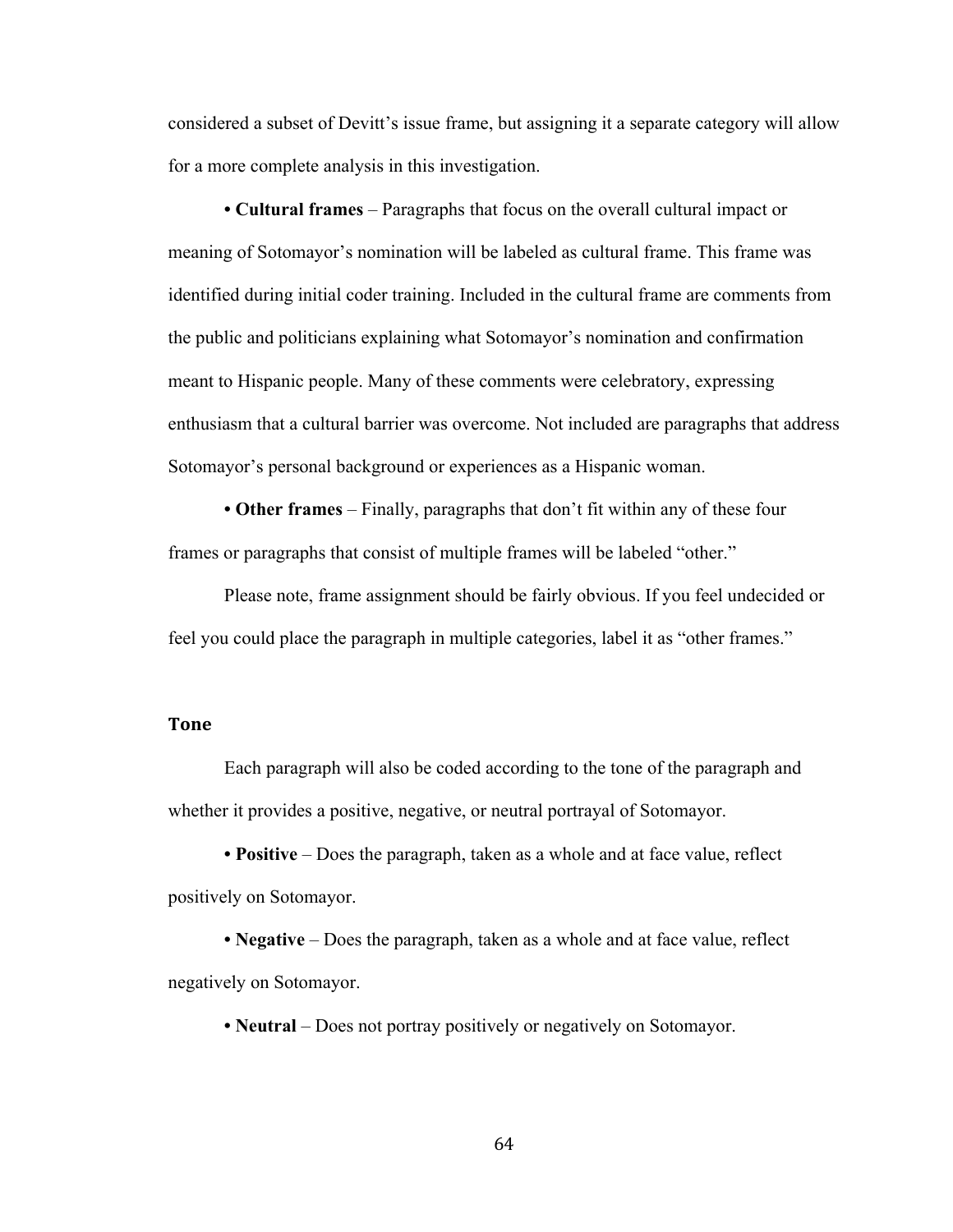**• Not able to code** – Paragraph does not directly or indirectly address Sotomayor or her qualifications or has a mix of tones will be labeled as not able to code (NC).

Paragraphs will be coded according to their face value and not whether or not the coder believes the statements made to be true. Again, placement in the "positive" or "negative" category should be fairly obvious. If you feel undecided or feel you could place the paragraph in multiple categories, label it as not able to code (NC).